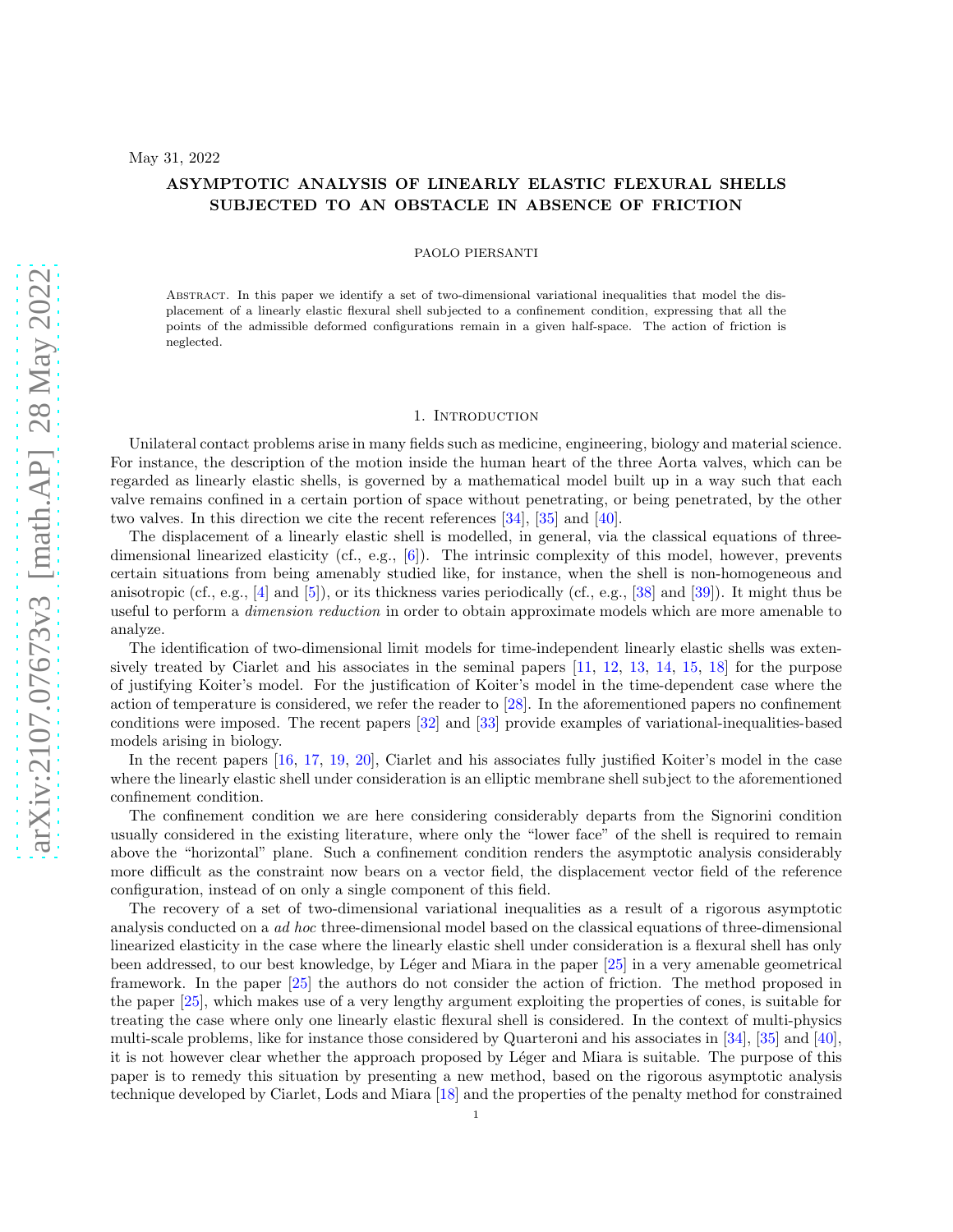optimization problem  $(cf., e.g., [7])$  $(cf., e.g., [7])$  $(cf., e.g., [7])$ , for recovering the same set of two-dimensional variational inequalities for linearly elastic flexural shells that were recovered in the recent papers [\[16](#page-24-7), [17](#page-24-8)] in a more general geometrical framework. It is also worth mentioning that the method we present in this paper makes use of considerably less lengthy computations than those in [\[25\]](#page-24-11).

More precisely, in this paper we recover, via a rigorous asymptotic analysis as the thickness approaches zero over a ad hoc three-dimensional model (three-dimensional in the sense that it is defined over a threedimensional subset of  $\mathbb{R}^3$ ), a set of two-dimensional (two-dimensional in the sense that it is defined over a two-dimensional subset of  $\mathbb{R}^2$ ) variational inequalities governing the displacement of a linearly elastic flexural shell subject to remain confined in a half-space in absence of friction. The problem under consideration is an obstacle problem.

The paper is divided into five sections (including this one). In section [2](#page-1-0) we recall some background and notation. In section [3](#page-3-0) we recall the formulation and the properties of a three-dimensional obstacle problem for "general" linearly elastic shell. In section [4](#page-9-0) we specialise the formulation presented in the previous section to the case where the linearly elastic shell under consideration is a flexural shell, and then we scale the three-dimensional obstacle problem in a way such that the integration domain becomes independent of the thickness parameter. The penalized version of the three-dimensional obstacle problem is introduced at the end of this section. Finally, in section [5,](#page-12-0) a rigorous asymptotic analysis is carried out and the desired set of two-dimensional variational inequalities is recovered.

# 2. Geometrical preliminaries

<span id="page-1-0"></span>For details about the classical notions of differential geometry used in this section and the next one, see, e.g. [\[8\]](#page-23-9) or [\[9\]](#page-23-10).

Greek indices, except  $\varepsilon$ , take their values in the set  $\{1, 2\}$ , while Latin indices, except when they are used for indexing sequences, take their values in the set  $\{1, 2, 3\}$ , and the summation convention with respect to repeated indices is systematically used in conjunction with these two rules. The notation  $\mathbb{E}^3$  designates the three-dimensional Euclidean space whose origin is denoted by  $O$ ; the Euclidean inner product and the vector product of  $u, v \in \mathbb{E}^3$  are denoted  $u \cdot v$  and  $u \times v$ ; the Euclidean norm of  $u \in \mathbb{E}^3$  is denoted  $|u|$ . The notation  $\delta_i^j$  designates the Kronecker symbol.

Given an open subset  $\Omega$  of  $\mathbb{R}^n$ , notations such as  $L^2(\Omega)$ ,  $H^1(\Omega)$ , or  $H^2(\Omega)$ , designate the usual Lebesgue and Sobolev spaces, and the notation  $\mathcal{D}(\Omega)$  designates the space of all functions that are infinitely differentiable over Ω and have compact supports in  $Ω$ . The notation  $\|\cdot\|_Y$  designates the norm in a normed vector space X. Spaces of vector-valued functions are denoted with boldface letters.

The positive and negative parts of a function  $f : \Omega \to \mathbb{R}$  are respectively denoted by:

$$
f^+(x) := \max\{f(x), 0\}
$$
 and  $f^-(x) := -\min\{f(x), 0\}$   $x \in \Omega$ .

The boundary  $\Gamma$  of an open subset  $\Omega$  in  $\mathbb{R}^n$  is said to be Lipschitz-continuous if the following conditions are satisfied (cf., e.g., Section 1.18 of [\[10\]](#page-23-11)): Given an integer  $s \ge 1$ , there exist constants  $\alpha_1 > 0$  and  $L > 0$ , and a finite number of local coordinate systems, with coordinates  $\phi'_r = (\phi_1^r, \dots, \phi_{n-1}^r) \in \mathbb{R}^{n-1}$  and  $\phi_r = \phi_n^r$ , sets  $\tilde{\omega}_r := \{ \phi_r \in \mathbb{R}^{n-1}; |\phi_r| < \alpha_1 \}, 1 \le r \le s$ , and corresponding functions

$$
\tilde{\theta}_r:\tilde{\omega}_r\to\mathbb{R},
$$

such that

$$
\Gamma = \bigcup_{r=1}^{s} \{ (\phi'_r, \phi_r) ; \phi'_r \in \tilde{\omega}_r \text{ and } \phi_r = \tilde{\theta}_r(\phi'_r) \},
$$

and

$$
|\tilde{\theta}_r(\phi'_r)-\tilde{\theta}_r(\boldsymbol{v}'_r)|\leq L|\phi'_r-\boldsymbol{v}'_r|,\,\,\text{for all}\,\,\phi'_r,\boldsymbol{v}'_r\in\tilde{\omega}_r,\,\,\text{and all}\,\,1\leq r\leq s.
$$

We observe that the second last formula takes into account overlapping local charts, while the last set of inequalities express the Lipschitz continuity of the mappings  $\theta_r$ .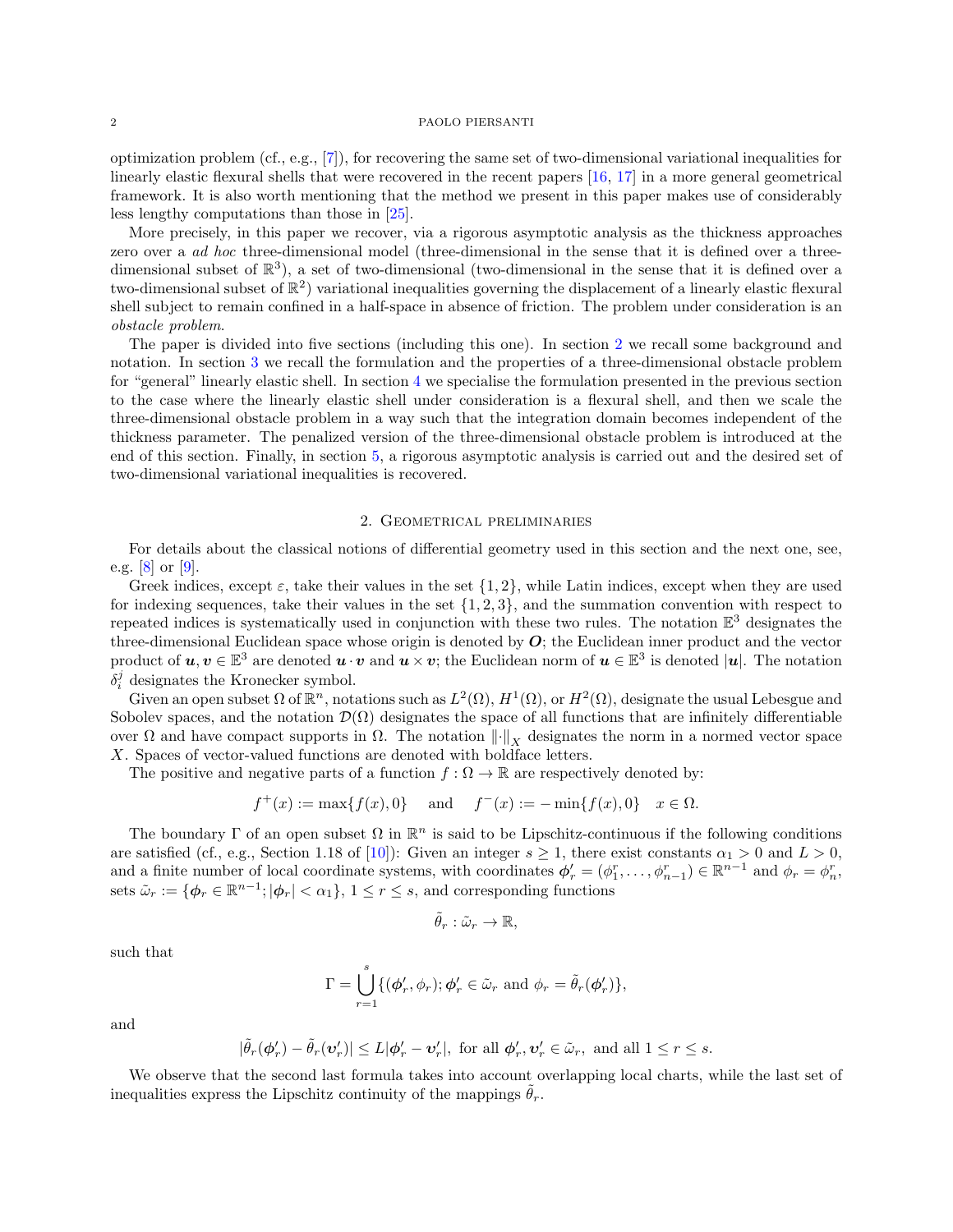An open set  $\Omega$  is said to be locally on the same side of its boundary Γ if, in addition, there exists a constant  $\alpha_2 > 0$  such that

$$
\{(\phi'_r, \phi_r); \phi'_r \in \tilde{\omega}_r \text{ and } \tilde{\theta}_r(\phi'_r) < \phi_r < \tilde{\theta}_r(\phi'_r) + \alpha_2\} \subset \Omega, \quad \text{ for all } 1 \le r \le s,
$$
\n
$$
\{(\phi'_r, \phi_r); \phi'_r \in \tilde{\omega}_r \text{ and } \tilde{\theta}_r(\phi'_r) - \alpha_2 < \phi_r < \tilde{\theta}_r(\phi'_r)\} \subset \mathbb{R}^n \setminus \overline{\Omega}, \quad \text{ for all } 1 \le r \le s.
$$

A domain in  $\mathbb{R}^n$  is a bounded and connected open subset  $\Omega$  of  $\mathbb{R}^n$ , whose boundary  $\partial\Omega$  is Lipschitzcontinuous, the set  $\Omega$  being locally on a single side of  $\partial\Omega$ .

Let  $\omega$  be a domain in  $\mathbb{R}^2$ , let  $y = (y_\alpha)$  denote a generic point in  $\overline{\omega}$ , and let  $\partial_\alpha := \partial/\partial y_\alpha$  and  $\partial_{\alpha\beta} :=$  $\partial^2/\partial y_\alpha \partial y_\beta$ . A mapping  $\boldsymbol{\theta} \in C^1(\overline{\omega}; \mathbb{E}^3)$  is an *immersion* if the two vectors

$$
\boldsymbol{a}_\alpha(y):=\partial_\alpha \boldsymbol{\theta}(y)
$$

are linearly independent at each point  $y \in \overline{\omega}$ . Then the image  $\theta(\overline{\omega})$  of the set  $\overline{\omega}$  under the mapping  $\theta$  is a surface in  $\mathbb{E}^3$ , equipped with  $y_1, y_2$  as its *curvilinear coordinates*. Given any point  $y \in \overline{\omega}$ , the vectors  $a_{\alpha}(y)$ span the tangent plane to the surface  $\theta(\overline{\omega})$  at the point  $\theta(y)$ , the unit vector

$$
\boldsymbol{a}_3(y) := \frac{\boldsymbol{a}_1(y) \wedge \boldsymbol{a}_2(y)}{|\boldsymbol{a}_1(y) \wedge \boldsymbol{a}_2(y)|}
$$

is normal to  $\theta(\overline{\omega})$  at  $\theta(y)$ , the three vectors  $a_i(y)$  form the *covariant* basis at  $\theta(y)$ , and the three vectors  $a^j(y)$  defined by the relations

$$
\boldsymbol{a}^j(y)\cdot \boldsymbol{a}_i(y)=\delta_i^j
$$

form the *contravariant* basis at  $\theta(y)$ ; note that the vectors  $a^{\beta}(y)$  also span the tangent plane to  $\theta(\overline{\omega})$  at  $\theta(y)$ and that  $a^3(y) = a_3(y)$ .

The first fundamental form of the surface  $\theta(\overline{\omega})$  is then defined by means of its covariant components

$$
a_{\alpha\beta}:=\boldsymbol{a}_\alpha\cdot \boldsymbol{a}_\beta=a_{\beta\alpha}\in\mathcal{C}^0(\overline{\omega}),
$$

or by means of its contravariant components

$$
a^{\alpha\beta} := \boldsymbol{a}^{\alpha} \cdot \boldsymbol{a}^{\beta} = a^{\beta\alpha} \in \mathcal{C}^0(\overline{\omega}).
$$

Note that the symmetric matrix field  $(a^{\alpha\beta})$  is then the inverse of the matrix field  $(a_{\alpha\beta})$ , that  $a^{\beta} = a^{\alpha\beta} a_{\alpha}$ and  $a_{\alpha} = a_{\alpha\beta} a^{\beta}$ , and that the *area element* along  $\theta(\overline{\omega})$  is given at each point  $\theta(y)$ ,  $y \in \overline{\omega}$ , by  $\sqrt{a(y)} dy$ , where

$$
a := \det(a_{\alpha\beta}) \in \mathcal{C}^0(\overline{\omega}).
$$

Given an immersion  $\theta \in C^2(\overline{\omega}; \mathbb{E}^3)$ , the second fundamental form of the surface  $\theta(\overline{\omega})$  is defined by means of its covariant components

$$
b_{\alpha\beta}:=\partial_\alpha \bm{a}_\beta\cdot \bm{a}_3=-\bm{a}_\beta\cdot \partial_\alpha \bm{a}_3=b_{\beta\alpha}\in \mathcal{C}^0(\overline{\omega}),
$$

or by means of its mixed components

$$
b_{\alpha}^{\beta} := a^{\beta \sigma} b_{\alpha \sigma} \in \mathcal{C}^0(\overline{\omega}),
$$

and the *Christoffel symbols* associated with the immersion  $\theta$  are defined by

$$
\Gamma^{\sigma}_{\alpha\beta} := \partial_{\alpha} \mathbf{a}_{\beta} \cdot \mathbf{a}^{\sigma} = \Gamma^{\sigma}_{\beta\alpha} \in \mathcal{C}^0(\overline{\omega}).
$$

The Gaussian curvature at each point  $\theta(y)$ ,  $y \in \overline{\omega}$ , of the surface  $\theta(\overline{\omega})$  is defined by

$$
K(y) := \frac{\det(b_{\alpha\beta}(y))}{\det(a_{\alpha\beta}(y))} = \det(b_{\alpha}^{\beta}(y))
$$

(the denominator in the above relation does not vanish since  $\theta$  is assumed to be an immersion). Note that the Gaussian curvature  $K(y)$  at the point  $\theta(y)$  is also equal to the inverse of the product of the two principal radii of curvature at this point.

Given an immersion  $\boldsymbol{\theta} \in C^2(\overline{\omega}; \mathbb{E}^3)$  and a vector field  $\boldsymbol{\eta} = (\eta_i) \in C^1(\overline{\omega}; \mathbb{R}^3)$ , the vector field

$$
\tilde{\boldsymbol{\eta}} := \eta_i {\boldsymbol{a}}^i
$$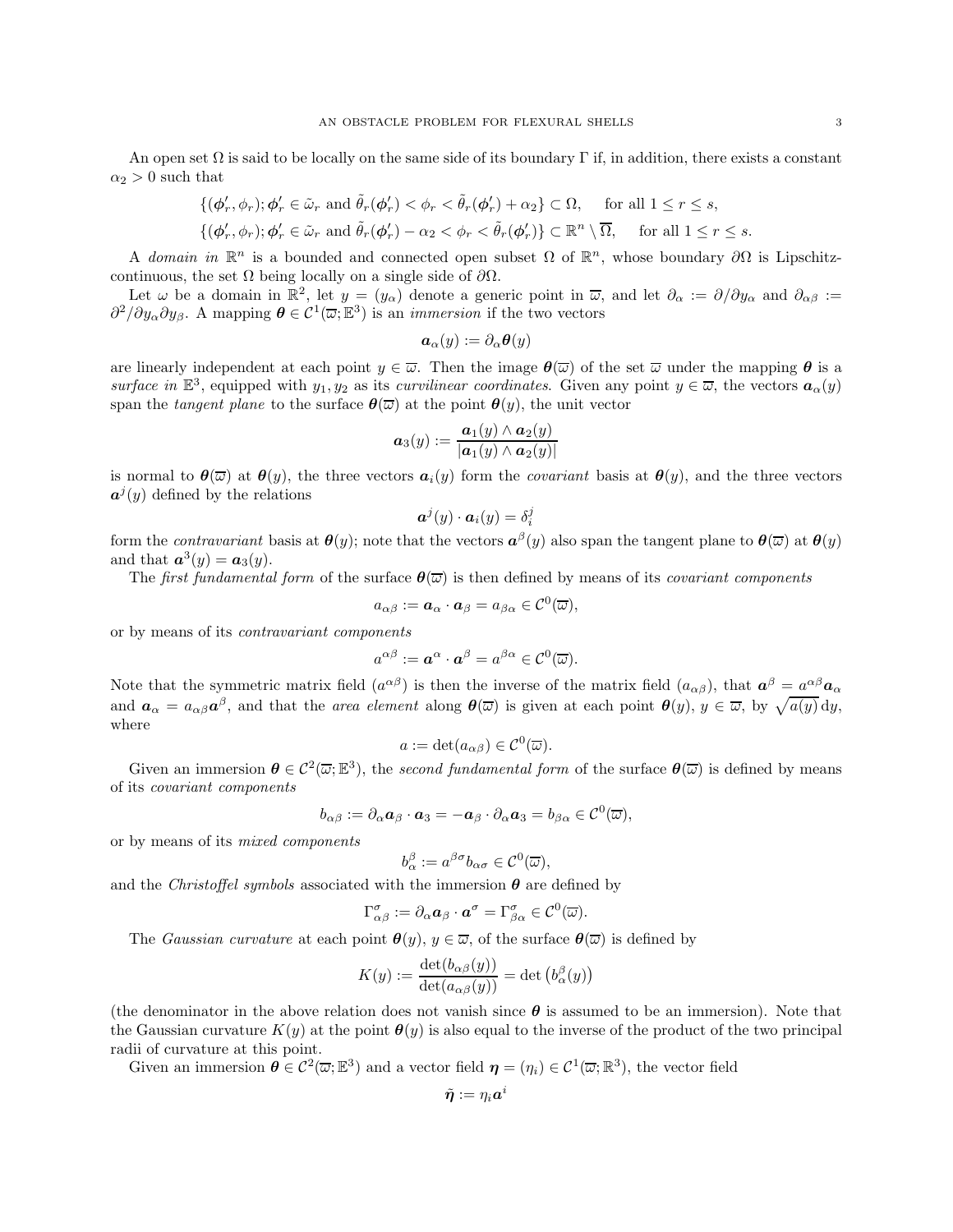can be viewed as a *displacement field of the surface*  $\theta(\overline{\omega})$ , thus defined by means of its *covariant components*  $\eta_i$  over the vectors  $a^i$  of the contravariant bases along the surface. If the norms  $\|\eta_i\|_{\mathcal{C}^1(\overline{\omega})}$  are small enough, the mapping  $(\theta + \eta_i \mathbf{a}^i) \in C^1(\overline{\omega}; \mathbb{R}^3)$  is also an immersion, so that the set  $(\theta + \eta_i \mathbf{a}^i)(\overline{\omega})$  is also a surface in  $\mathbb{E}^3$ , equipped with the same curvilinear coordinates as those of the surface  $\theta(\overline{\omega})$ , called the *deformed surface* corresponding to the displacement field  $\tilde{\eta} = \eta_i a^i$ . One can then define the first fundamental form of the deformed surface by means of its covariant components

$$
\begin{aligned} a_{\alpha\beta}(\boldsymbol\eta) := & (\boldsymbol a_\alpha + \partial_\alpha \tilde{\boldsymbol\eta}) \cdot (\boldsymbol a_\beta + \partial_\beta \tilde{\boldsymbol\eta}) \\ = & a_{\alpha\beta} + \boldsymbol a_\alpha \cdot \partial_\beta \tilde{\boldsymbol\eta} + \partial_\alpha \tilde{\boldsymbol\eta} \cdot \boldsymbol a_\beta + \partial_\alpha \tilde{\boldsymbol\eta} \cdot \partial_\beta \tilde{\boldsymbol\eta}. \end{aligned}
$$

The linear part with respect to  $\tilde{\boldsymbol{\eta}}$  in the difference  $\frac{1}{2}(a_{\alpha\beta}(\boldsymbol{\eta})-a_{\alpha\beta})$  is called the linearized change of metric tensor associated with the displacement field  $\eta_i \mathbf{a}^i$ , the covariant components of which are thus defined by

$$
\gamma_{\alpha\beta}(\boldsymbol{\eta}):=\frac{1}{2}\left(\boldsymbol{a}_\alpha\cdot\partial_\beta\tilde{\boldsymbol{\eta}}+\partial_\alpha\tilde{\boldsymbol{\eta}}\cdot\boldsymbol{a}_\beta\right)=\frac{1}{2}(\partial_\beta\eta_\alpha+\partial_\alpha\eta_\beta)-\Gamma_{\alpha\beta}^\sigma\eta_\sigma-b_{\alpha\beta}\eta_3=\gamma_{\beta\alpha}(\boldsymbol{\eta}).
$$

The linear part with respect to  $\tilde{\boldsymbol{\eta}}$  in the difference  $\frac{1}{2}(b_{\alpha\beta}(\boldsymbol{\eta}) - b_{\alpha\beta})$  is called the linearized change of curvature tensor associated with the displacement field  $\eta_i \mathbf{a}^i$ , the covariant components of which are thus defined by

$$
\rho_{\alpha\beta}(\boldsymbol{\eta}) := (\partial_{\alpha\beta}\tilde{\boldsymbol{\eta}} - \Gamma^{\sigma}_{\alpha\beta}\partial_{\sigma}\tilde{\boldsymbol{\eta}}) \cdot \boldsymbol{a}_{3} = \rho_{\beta\alpha}(\boldsymbol{\eta}) \n= \partial_{\alpha\beta}\eta_{3} - \Gamma^{\sigma}_{\alpha\beta}\partial_{\sigma}\eta_{3} - b^{\sigma}_{\alpha}b_{\sigma\beta}\eta_{3} + b^{\sigma}_{\alpha}(\partial_{\beta}\eta_{\sigma} - \Gamma^{\tau}_{\beta\sigma}\eta_{\tau}) + b^{\tau}_{\beta}(\partial_{\alpha}\eta_{\tau} - \Gamma^{\sigma}_{\alpha\tau}\eta_{\sigma}) + (\partial_{\alpha}b^{\tau}_{\beta} + \Gamma^{\tau}_{\alpha\sigma}b^{\sigma}_{\beta} - \Gamma^{\sigma}_{\alpha\beta}b^{\tau}_{\sigma})\eta_{\tau}.
$$

It turns out that, when a *generic surface* is subjected to a displacement field  $\eta_i a^i$  whose tangential covariant components  $\eta_{\alpha}$  vanish on a non-zero length portion of boundary of the domain  $\omega$ , denoted  $\gamma_0$  in the statement of the next result, the following inequality holds (this inequality plays an essential role in our convergence analysis; cf. the proof of Theorem [5.1\)](#page-13-0). Note that the components of the displacement fields, linearized change of metric tensor and linearized change of curvature tensor appearing in the next theorem are no longer assumed to be continuously differentiable functions; they are instead to be understood in a generalized sense, since they now belong to ad hoc Lebesgue or Sobolev spaces. Throughout the paper the symbol  $\partial_{\nu}$ denotes the *outer unit normal derivative operator along the boundary*  $\gamma$ *.* 

**Theorem 2.1.** Let  $\omega$  be a domain in  $\mathbb{R}^2$  and let an immersion  $\theta \in C^3(\overline{\omega}; \mathbb{E}^3)$  be given. Define the space

$$
V_K(\omega) := \{ \eta = (\eta_i) \in H^1(\omega) \times H^1(\omega) \times H^2(\omega); \eta_i = \partial_\nu \eta_3 = 0 \text{ on } \gamma_0 \}.
$$

Then there exists a constant  $c_0 = c_0(\omega, \gamma_0, \theta) > 0$  such that

$$
\left\{\sum_{\alpha} \|\eta_{\alpha}\|_{H^1(\omega)}^2 + \|\eta_3\|_{H^2(\omega)}^2\right\}^{1/2} \le c_0 \left\{\sum_{\alpha,\beta} \|\gamma_{\alpha\beta}(\eta)\|_{L^2(\omega)}^2 + \sum_{\alpha,\beta} \|\rho_{\alpha\beta}(\eta)\|_{L^2(\omega)}^2\right\}^{1/2}
$$
  
for all  $\eta = (\eta_i) \in V_K(\omega)$ .

The above inequality, which is due to [\[1\]](#page-23-12) and was later on improved by [\[2](#page-23-13)] (see also Theorem 2.6-4 of [\[8\]](#page-23-9)), constitutes an example of a Korn inequality on a general surface, in the sense that it provides an estimate of an appropriate norm of a displacement field defined on a surface in terms of an appropriate norm of a specific "measure of strain" (here, the linearized change of metric tensor and the linearized change of curvature tensor) corresponding to the displacement field considered.

### <span id="page-3-0"></span>3. The three-dimensional obstacle problem for a "general" linearly elastic shell

Let  $\omega$  be a domain in  $\mathbb{R}^2$ , let  $\gamma := \partial \omega$ , and let  $\gamma_0$  be a non-empty relatively open subset of  $\gamma$ . For each  $\varepsilon > 0$ , we define the sets

$$
\Omega^\varepsilon = \omega \times \left] -\varepsilon, \varepsilon \right[ \quad \text{ and } \quad \Gamma^\varepsilon_0 := \gamma_0 \times \left[ -\varepsilon, \varepsilon \right],
$$

we let  $x^{\varepsilon} = (x^{\varepsilon}_i)$  designate a generic point in the set  $\overline{\Omega^{\varepsilon}}$ , and we let  $\partial_i^{\varepsilon} := \partial/\partial x_i^{\varepsilon}$ . Hence we also have  $x^{\varepsilon} = y_{\alpha}$ and  $\partial_{\alpha}^{\varepsilon} = \partial_{\alpha}$ .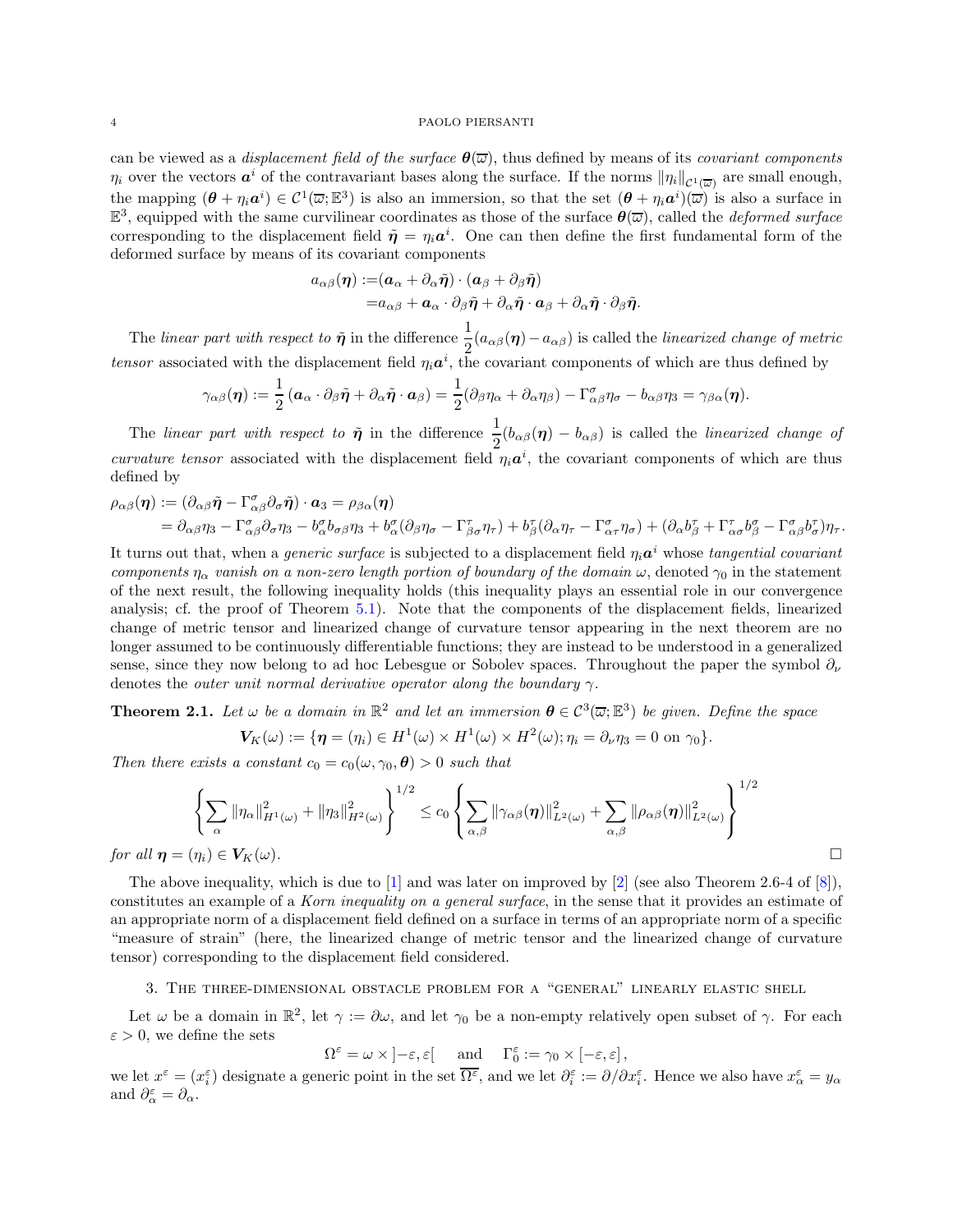Given an immersion  $\theta \in C^3(\overline{\omega}; \mathbb{E}^3)$  and  $\varepsilon > 0$ , consider a *shell* with middle surface  $\underline{\theta}(\overline{\omega})$  and with constant thickness 2ε. This means that the reference configuration of the shell is the set  $\Theta(\overline{\Omega^{\varepsilon}})$ , where the mapping  $\Theta: \overline{\Omega^{\varepsilon}} \to \mathbb{E}^3$  is defined by

$$
\Theta(x^{\varepsilon}) := \theta(y) + x_3^{\varepsilon} a^3(y)
$$
 at each point  $x^{\varepsilon} = (y, x_3^{\varepsilon}) \in \overline{\Omega^{\varepsilon}}$ .

One can then show (cf., e.g., Theorem 3.1-1 of [\[8\]](#page-23-9)) that, if  $\varepsilon > 0$  is small enough, such a mapping  $\Theta \in \mathcal{C}^2(\overline{\Omega^{\varepsilon}};\mathbb{E}^3)$  is an *immersion*, in the sense that the three vectors

$$
\boldsymbol{g}_i^\varepsilon(x^\varepsilon):=\partial_i^\varepsilon \boldsymbol{\Theta}(x^\varepsilon),
$$

are linearly independent at each point  $x^{\varepsilon} \in \overline{\Omega^{\varepsilon}}$ ; these vectors then constitute the *covariant basis* at the point  $\Theta(x^{\varepsilon})$ , while the three vectors  $g^{j,\varepsilon}(x^{\varepsilon})$  defined by the relations

$$
\boldsymbol{g}^{j,\varepsilon}(x^{\varepsilon})\cdot\boldsymbol{g}_{i}^{\varepsilon}(x^{\varepsilon})=\delta_{i}^{j},
$$

constitute the *contravariant basis* at the same point. It will be implicitly assumed in the sequel that  $\varepsilon > 0$ is small enough so that  $\Theta : \overline{\Omega^{\varepsilon}} \to \mathbb{E}^3$  is an *immersion*.

One then defines the metric tensor associated with the immersion  $\Theta$  by means of its covariant components

$$
g_{ij}^{\varepsilon} := \mathbf{g}_i^{\varepsilon} \cdot \mathbf{g}_j^{\varepsilon} \in \mathcal{C}^1(\overline{\Omega^{\varepsilon}}),
$$

or by means of its contravariant components

$$
g^{ij,\varepsilon}:=\boldsymbol{g}^{i,\varepsilon}\cdot \boldsymbol{g}^{i,\varepsilon}\in \mathcal{C}^1(\overline{\Omega^{\varepsilon}}).
$$

Note that the symmetric matrix field  $(g^{ij,\varepsilon})$  is then the inverse of the matrix field  $(g_{ij}^{\varepsilon})$ , that  $g^{j,\varepsilon} = g^{ij,\varepsilon} g_i^{\varepsilon}$  $\text{and } g_i^{\varepsilon} = g_{ij}^{\varepsilon} g^{j,\varepsilon}, \text{and that the volume element in } \Theta(\overline{\Omega^{\varepsilon}}) \text{ is given at each point } \Theta(x^{\varepsilon}), x^{\varepsilon} \in \overline{\Omega^{\varepsilon}}, \text{ by } \sqrt{g^{\varepsilon}(x^{\varepsilon})} \, \text{d}x^{\varepsilon},$ where

$$
g^{\varepsilon} := \det(g_{ij}^{\varepsilon}) \in \mathcal{C}^{1}(\overline{\Omega^{\varepsilon}}).
$$

One also defines the *Christoffel symbols* associated with the immersion  $\Theta$  by

$$
\Gamma_{ij}^{p,\varepsilon} := \partial_i \mathbf{g}_j^{\varepsilon} \cdot \mathbf{g}^{p,\varepsilon} = \Gamma_{ji}^{p,\varepsilon} \in \mathcal{C}^0(\overline{\Omega^{\varepsilon}}).
$$

Note that  $\Gamma_{\alpha 3}^{3,\varepsilon} = \Gamma_{33}^{p,\varepsilon} = 0.$ 

Given a vector field  $\mathbf{v}^{\varepsilon} = (v_i^{\varepsilon}) \in \mathcal{C}^1(\overline{\Omega^{\varepsilon}}; \mathbb{R}^3)$ , the associated vector field

$$
\tilde{\boldsymbol{v}}^{\varepsilon}:=v_{i}^{\varepsilon}\boldsymbol{g}^{i,\varepsilon},
$$

can be viewed as a *displacement field* of the reference configuration  $\Theta(\overline{\Omega^{\varepsilon}})$  of the shell, thus defined by means of its covariant components  $v_i^{\varepsilon}$  over the vectors  $g^{i,\varepsilon}$  of the contravariant bases in the reference configuration.

If the norms  $||v_i^{\varepsilon}||_{\mathcal{C}^1(\overline{\Omega^{\varepsilon}})}$  are small enough, the mapping  $(\Theta + v_i^{\varepsilon} \boldsymbol{g}^{i,\varepsilon})$  is also an immersion, so that one can also define the metric tensor of the *deformed configuration*  $(\Theta + v_i^{\varepsilon} g^{i,\varepsilon})(\overline{\Omega^{\varepsilon}})$  by means of its covariant components

$$
g_{ij}^{\varepsilon}(v^{\varepsilon}):=(\boldsymbol{g}_{i}^{\varepsilon}+\partial_{i}^{\varepsilon}\tilde{\boldsymbol{v}}^{\varepsilon})\cdot(\boldsymbol{g}_{j}^{\varepsilon}+\partial_{j}^{\varepsilon}\tilde{\boldsymbol{v}}^{\varepsilon})=g_{ij}^{\varepsilon}+\boldsymbol{g}_{i}^{\varepsilon}\cdot\partial_{j}\tilde{\boldsymbol{v}}^{\varepsilon}+\partial_{i}^{\varepsilon}\tilde{\boldsymbol{v}}^{\varepsilon}\cdot\boldsymbol{g}_{j}^{\varepsilon}+\partial_{i}\tilde{\boldsymbol{v}}^{\varepsilon}\cdot\partial_{j}\tilde{\boldsymbol{v}}^{\varepsilon}.
$$

The linear part with respect to  $\tilde{v}^{\varepsilon}$  in the difference  $\frac{1}{2}(g_{ij}^{\varepsilon}(\boldsymbol{v}^{\varepsilon}) - g_{ij}^{\varepsilon})$  is then called the *linearized strain* tensor associated with the displacement field  $v_i^{\varepsilon} g^{i,\varepsilon}$ , the covariant components of which are thus defined by

$$
e_{i||j}^{\varepsilon}(\boldsymbol{v}^{\varepsilon}) := \frac{1}{2} \left( \boldsymbol{g}_i^{\varepsilon} \cdot \partial_j^{\varepsilon} \tilde{\boldsymbol{v}}^{\varepsilon} + \partial_i^{\varepsilon} \tilde{\boldsymbol{v}}^{\varepsilon} \cdot \boldsymbol{g}_j^{\varepsilon} \right) = \frac{1}{2} (\partial_j^{\varepsilon} v_i^{\varepsilon} + \partial_i^{\varepsilon} v_j^{\varepsilon}) - \Gamma_{ij}^{p,\varepsilon} v_p^{\varepsilon} = e_{j||i}^{\varepsilon}(\boldsymbol{v}^{\varepsilon}).
$$

The functions  $e_{i||j}^{\varepsilon}(\mathbf{v}^{\varepsilon})$  are called the *linearized strains in curvilinear coordinates* associated with the displacement field  $v_i^{\varepsilon} \boldsymbol{g}^{i,\varepsilon}$ .

We assume throughout this paper that, for each  $\varepsilon > 0$ , the reference configuration  $\Theta(\overline{\Omega^{\varepsilon}})$  of the shell is a natural state (i.e., stress-free) and that the material constituting the shell is homogeneous, isotropic, and linearly elastic. The behavior of such an elastic material is thus entirely governed by its two Lamé constants  $\lambda \geq 0$  and  $\mu > 0$  (for details, see, e.g., Section 3.8 of [\[6\]](#page-23-0)).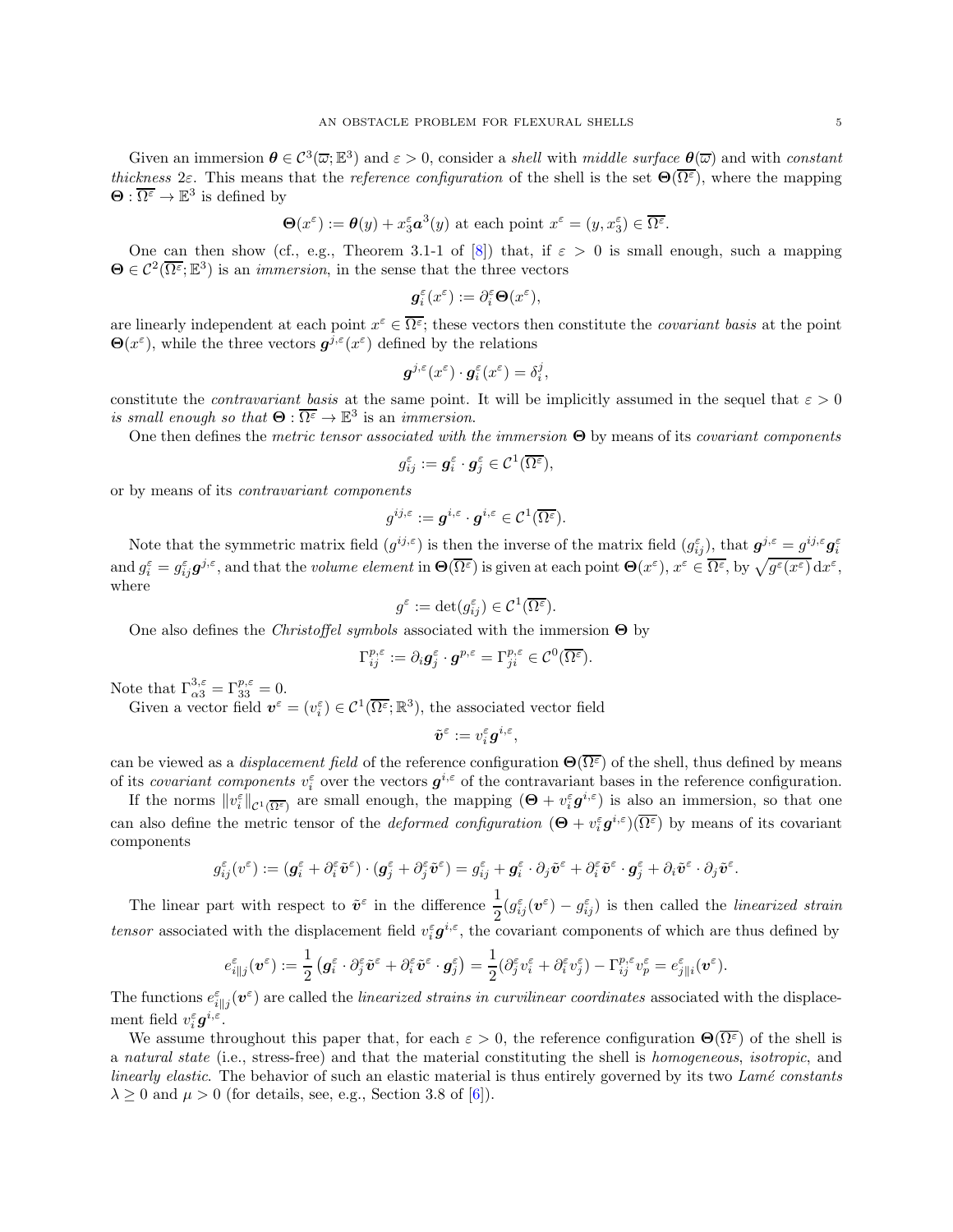We will also assume that the shell is subjected to *applied body forces* whose density per unit volume is defined by means of its covariant components  $f^{i,\varepsilon} \in L^2(\Omega^{\varepsilon})$ , and to a homogeneous boundary condition of *place* along the portion  $\Gamma_0^{\varepsilon}$  of its lateral face (i.e., the displacement vanishes on  $\Gamma_0^{\varepsilon}$ ).

For what concerns surface traction forces, the mathematical models characterised by the confinement condition considered in this paper (confinement condition which is also considered in [\[24](#page-24-12)] in a more amenable geometrical framework) do not take any surface traction forces into account. Indeed, there could be no surface traction forces applied to the portion of the three-dimensional shell boundary that engages contact with the obstacle.

The confinement condition considered in this paper is more suitable in the context of multi-scales multibodies problems like, for instance, the study of the motion of the human heart valves, conducted by Quarteroni and his associates in [\[34,](#page-24-0) [35](#page-24-1), [40](#page-25-0)] and the references therein.

In this paper we consider a specific *obstacle problem* for such a shell, in the sense that the shell is also subjected to a *confinement condition*, expressing that any *admissible displacement vector field*  $v_i^{\varepsilon} g^{i,\varepsilon}$  must be such that all the points of the corresponding deformed configuration remain in a half-space of the form

$$
\mathbb{H}:=\{x\in\mathbb{E}^3;\,\mathbf{O} \mathbf{x}\cdot\mathbf{q}\geq 0\},\
$$

where  $q$  is a nonzero vector given once and for all. In other words, any admissible displacement field must satisfy

$$
\left(\mathbf{\Theta}(x^{\varepsilon}) + v_i^{\varepsilon}(x^{\varepsilon})\mathbf{g}^{i,\varepsilon}(x^{\varepsilon})\right) \cdot \mathbf{q} \ge 0,
$$

for all  $x^{\varepsilon} \in \overline{\Omega^{\varepsilon}}$ , or possibly only for almost all (a.a. in what follows)  $x^{\varepsilon} \in \Omega^{\varepsilon}$  when the covariant components  $v_i^{\varepsilon}$  are required to belong to the Sobolev space  $H^1(\Omega^{\varepsilon})$  as in Theorem [3.1](#page-6-0) below.

We will of course assume that the reference configuration satisfies the confinement condition, i.e., that

 $\Theta(\overline{\Omega^{\varepsilon}}) \subset \mathbb{H}.$ 

It is to be emphasized that the above confinement condition *considerably departs* from the usual *Signorini* condition favored by most authors, who usually require that only the points of the undeformed and deformed "lower face"  $\omega \times \{-\varepsilon\}$  of the reference configuration satisfy the confinement condition (see, e.g., [\[24](#page-24-12)], [\[25\]](#page-24-11), [\[36\]](#page-24-13)). Clearly, the confinement condition considered in the present paper is more physically realistic, since a Signorini condition imposed only on the lower face of the reference configuration does not prevent – at least "mathematically" – other points of the deformed reference configuration to "cross" the plane  $\{x \in$  $\mathbb{E}^3$ ;  $Ox \cdot q = 0$  and then to end up on the "other side" of this plane. It is evident that the vector q is thus orthogonal to the plane associated with the half-space where the linearly elastic shell is required to remain confined.

Such a confinement condition renders the asymptotic analysis considerably more difficult, however, as the constraint now bears on a vector field, the displacement vector field of the reference configuration, instead of on only a single component of this field.

The mathematical modeling of such an *obstacle problem for a linearly elastic shell* is then clear; since, apart from the confinement condition, the rest, i.e., the function space and the expression of the quadratic energy  $J^{\varepsilon}$ , is classical (see, e.g. [\[8\]](#page-23-9)). More specifically, let

$$
A^{ijk\ell,\varepsilon} := \lambda g^{ij,\varepsilon} g^{k\ell,\varepsilon} + \mu \left( g^{ik,\varepsilon} g^{j\ell,\varepsilon} + g^{i\ell,\varepsilon} g^{jk,\varepsilon} \right) = A^{jik\ell,\varepsilon} = A^{k\ell ij,\varepsilon},
$$

denote the contravariant components of the *elasticity tensor* of the elastic material constituting the shell. Then the unknown of the problem, which is the vector field  $u^{\varepsilon} = (u^{\varepsilon}_{i})$  where the functions  $u^{\varepsilon}_{i} : \overline{\Omega^{\varepsilon}} \to \mathbb{R}$  are the three covariant components of the unknown "three-dimensional" displacement vector field  $u_i^{\varepsilon} g^{i,\varepsilon}$  of the reference configuration of the shell, should minimize the *energy*  $J^{\varepsilon}$  :  $H^1(\Omega^{\varepsilon}) \to \mathbb{R}$  defined by

$$
J^\varepsilon(\pmb{v}^\varepsilon):=\frac{1}{2}\int_{\Omega^\varepsilon}A^{ijk\ell,\varepsilon}e^\varepsilon_{k\| \ell}(\pmb{v}^\varepsilon)e^\varepsilon_{i\| j}(\pmb{v}^\varepsilon)\sqrt{g^\varepsilon}\,\mathrm{d} x^\varepsilon-\int_{\Omega^\varepsilon}f^{i,\varepsilon}v^\varepsilon_i\sqrt{g^\varepsilon}\,\mathrm{d} x^\varepsilon,
$$

for each  $\mathbf{v}^{\varepsilon} = (v_i^{\varepsilon}) \in \mathbf{H}^1(\Omega^{\varepsilon})$  over the set of admissible displacements defined by:

$$
\boldsymbol{U}(\Omega^{\varepsilon}) := \{ \boldsymbol{v}^{\varepsilon} = (v_i^{\varepsilon}) \in \boldsymbol{H}^1(\Omega^{\varepsilon}); \; \boldsymbol{v}^{\varepsilon} = \boldsymbol{0} \text{ on } \Gamma_0^{\varepsilon}, (\boldsymbol{\Theta}(x^{\varepsilon}) + v_i^{\varepsilon}(x^{\varepsilon})\boldsymbol{g}^{i,\varepsilon}(x^{\varepsilon})) \cdot \boldsymbol{q} \ge 0 \text{ for a.a. } x^{\varepsilon} \in \Omega^{\varepsilon} \}.
$$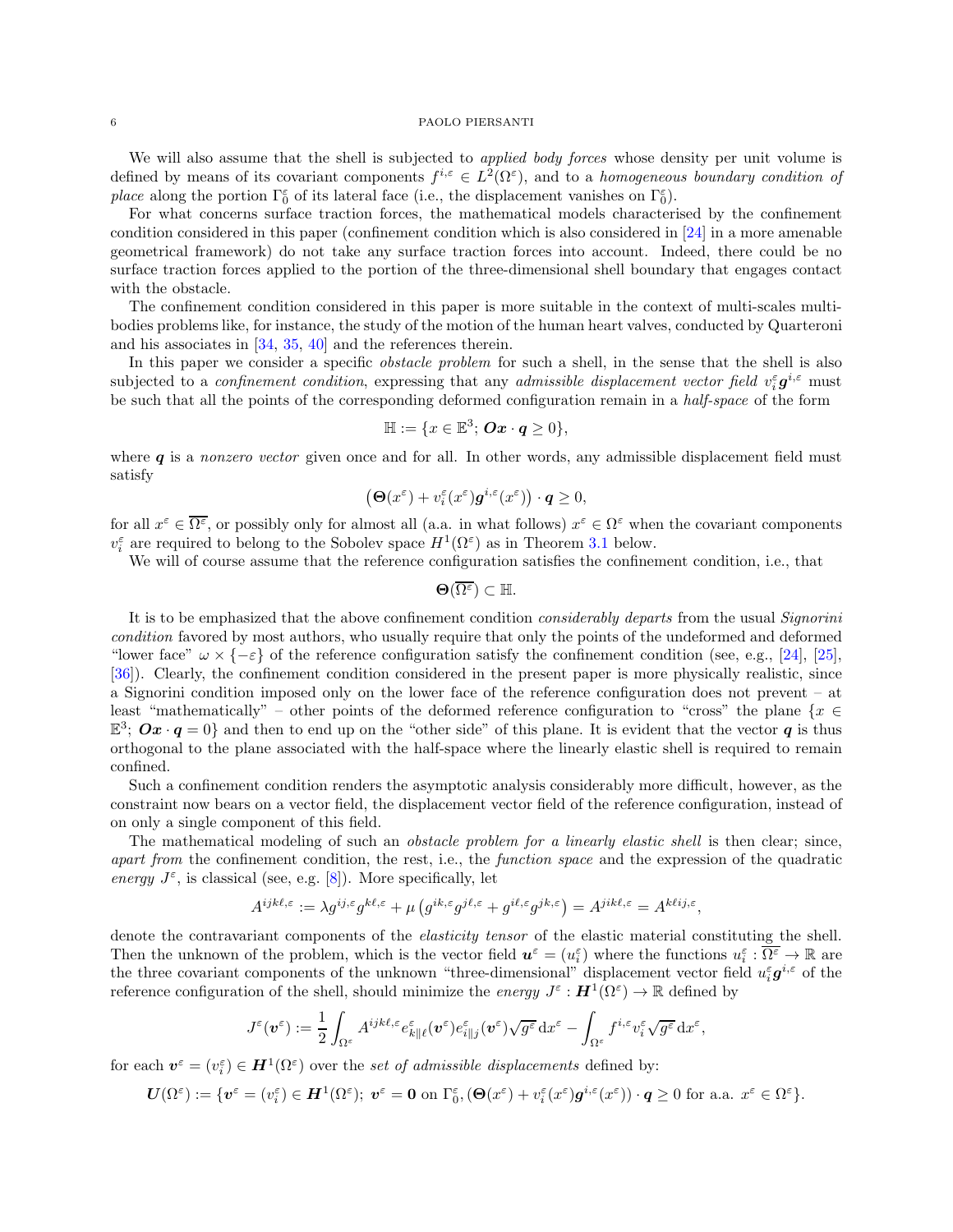The solution to this minimization problem exists and is unique, and it can be also characterized as the unique solution of the following problem:

<span id="page-6-1"></span>**Problem**  $\mathcal{P}(\Omega^{\varepsilon})$ . Find  $\mathbf{u}^{\varepsilon} = (u_i^{\varepsilon}) \in \mathbf{U}(\Omega^{\varepsilon})$  that satisfies the following variational inequalities:

$$
\int_{\Omega^\varepsilon} A^{ijk\ell,\varepsilon} e^\varepsilon_{k\| \ell} (\boldsymbol{u}^\varepsilon) \left( e^\varepsilon_{i\| j} (\boldsymbol{v}^\varepsilon) - e^\varepsilon_{i\| j} (\boldsymbol{u}^\varepsilon) \right) \sqrt{g^\varepsilon} \, \mathrm{d} x^\varepsilon \ge \int_{\Omega^\varepsilon} f^{i,\varepsilon} (v_i^\varepsilon - u_i^\varepsilon) \sqrt{g^\varepsilon} \, \mathrm{d} x^\varepsilon,
$$

for all  $\mathbf{v}^{\varepsilon} = (v_i^{\varepsilon}) \in \mathbf{U}(\Omega^{\varepsilon})$ ).

The following result can be thus straightforwardly proved.

<span id="page-6-0"></span>**Theorem 3.1.** The quadratic minimization problem: Find a vector field  $u^{\varepsilon} \in U(\Omega^{\varepsilon})$  such that

$$
J^\varepsilon(\textit{\textbf{u}}^\varepsilon)=\inf_{\textit{\textbf{v}}^\varepsilon\in\textit{\textbf{U}}(\Omega^\varepsilon)}J^\varepsilon(\textit{\textbf{v}}^\varepsilon),
$$

has one and only one solution. Besides,  $u^{\varepsilon}$  is also the unique solution of Problem  $\mathcal{P}(\Omega^{\varepsilon})$ .

Proof. Define the space

$$
\boldsymbol{V}(\Omega^\varepsilon):=\{\boldsymbol{v}^\varepsilon=(v_i^\varepsilon)\in \boldsymbol{H}^1(\Omega^\varepsilon);\;\boldsymbol{v}^\varepsilon=\boldsymbol{0}\;\text{on}\;\Gamma_0^\varepsilon\}.
$$

Then, thanks to the uniform positive-definiteness of the elasticity tensor  $(A^{ijk\ell,\varepsilon})$  [\[6\]](#page-23-0), and to the boundary condition of place satisfied on  $\Gamma_0^{\varepsilon} = \gamma_0 \times [-\varepsilon, \varepsilon]$  (recall that  $\lambda \geq 0, \mu > 0$ , and that  $\gamma_0$  is a non-empty relatively open subset of  $\gamma = \partial \omega$ , it can be shown (see Theorems 3.8-3 and 3.9-1 of [\[9](#page-23-10)]) that the continuous and symmetric bilinear form

$$
(\boldsymbol{v}^{\varepsilon},\boldsymbol{w}^{\varepsilon})\in \boldsymbol{H}^1(\Omega^{\varepsilon})\times\boldsymbol{H}^1(\Omega^{\varepsilon})\mapsto \int_{\Omega^{\varepsilon}}A^{ijk\ell,\varepsilon}e^{\varepsilon}_{k\|\ell}(\boldsymbol{v}^{\varepsilon})e^{\varepsilon}_{i\|j}(\boldsymbol{w}^{\varepsilon})\sqrt{g^{\varepsilon}}\,\mathrm{d}x^{\varepsilon},
$$

is  $V(\Omega^{\varepsilon})$ -elliptic; besides, the linear form

$$
\boldsymbol{v}^{\varepsilon} \in \boldsymbol{H}^1(\Omega^{\varepsilon}) \mapsto \int_{\Omega^{\varepsilon}} f^{i,\varepsilon} v_i^{\varepsilon} \sqrt{g^{\varepsilon}} \,dx^{\varepsilon},
$$

is clearly continuous. Finally, the set  $U(\Omega^{\varepsilon})$  is nonempty (by assumption), closed in  $H^1(\Omega^{\varepsilon})$  (any convergent sequence in  $V(\Omega^{\varepsilon})$  contains a subsequence that pointwise converges almost everywhere to its limit), and convex (as is immediately verified).

The existence and uniqueness of the solution to the minimization problem and its characterization by means of variational inequalities is then classical (see, e.g., [\[10](#page-23-11)], [\[21\]](#page-24-14) or [\[22\]](#page-24-15)).

Since  $\theta(\overline{\omega}) \subset \Theta(\overline{\Omega^{\varepsilon}})$ , it evidently follows that  $\theta(y) \cdot q \ge 0$  for all  $y \in \overline{\omega}$ . But in fact, a stronger property holds (cf. Lemma 2.1 of  $[20]$ ).

<span id="page-6-2"></span>**Lemma 3.1.** Let  $\omega$  be a domain in  $\mathbb{R}^2$ , let  $\boldsymbol{\theta} \in C^1(\overline{\omega}; \mathbb{E}^3)$  be an immersion, let  $\boldsymbol{q} \in \mathbb{E}^3$  be a non-zero vector, and let  $\varepsilon > 0$ . Then the inclusion

$$
\Theta(\overline{\Omega^{\varepsilon}}) \subset \mathbb{H} = \{x \in \mathbb{E}^3; \ \mathbf{Ox} \cdot \mathbf{q} \ge 0\}
$$

implies that

$$
\inf_{y\in\overline{\omega}}(\boldsymbol{\theta}(y)\cdot\boldsymbol{q})>0.
$$

Clearly, the assumed inclusion  $\Theta(\overline{\Omega^{\varepsilon}}) \subset \mathbb{H}$  implies that  $\inf_{y \in \overline{\omega}} (\theta(y) \cdot q)$  depends on  $\varepsilon > 0$  and approaches zero as  $\varepsilon$  approaches zero.

We now consider the "penalized" version of Problem  $\mathcal{P}(\Omega^{\varepsilon})$ . One such penalization transforms the set of variational inequalities in Problem  $\mathcal{P}(\Omega^{\varepsilon})$  into a set of nonlinear variational equations, where the nonlinearity is defined in terms of the measure of the "violation" of the constraint. Let  $\kappa > 0$  denote a *penalty parameter*. The "penalized" variational formulation corresponding to Problem  $\mathcal{P}(\Omega^{\varepsilon})$  takes the following form:

 $\Box$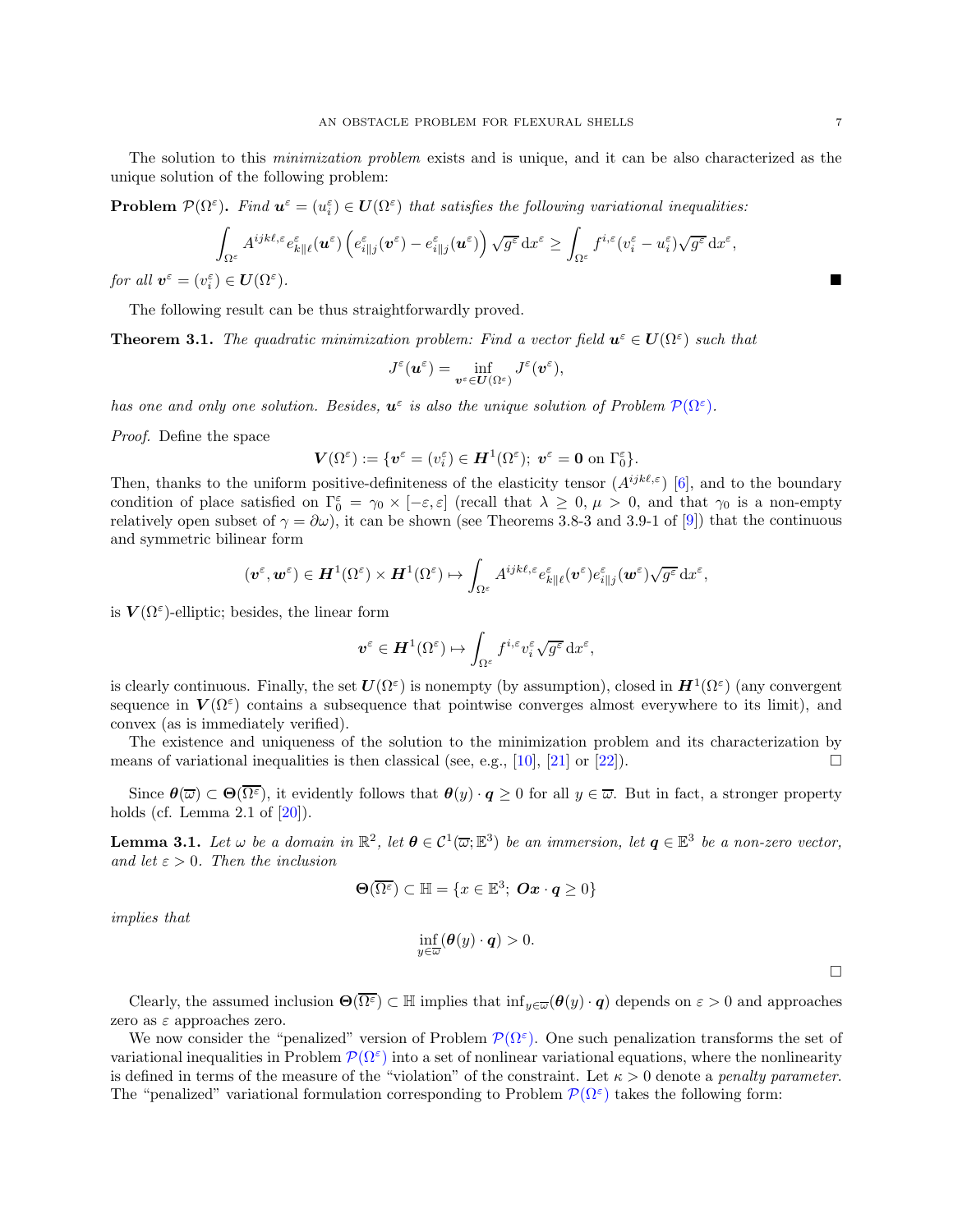<span id="page-7-0"></span>**Problem**  $\mathcal{P}_{\kappa}(\Omega^{\varepsilon})$ . Find  $\mathbf{u}_{\kappa}^{\varepsilon} = (u_{i,\kappa}^{\varepsilon}) \in \mathbf{V}(\Omega^{\varepsilon})$  that satisfies the following variational equations:

$$
\int_{\Omega^{\varepsilon}} A^{ijk\ell,\varepsilon} e_{k\| \ell}^{\varepsilon} (\boldsymbol{u}_{\kappa}^{\varepsilon}) e_{i\| j}^{\varepsilon} (\boldsymbol{v}^{\varepsilon}) \sqrt{g^{\varepsilon}} \, dx^{\varepsilon} - \frac{\varepsilon}{\kappa} \int_{\Omega^{\varepsilon}} \left\{ \left[ \boldsymbol{\Theta} + u_{i,\kappa}^{\varepsilon} \boldsymbol{g}^{i,\varepsilon} \right] \cdot \boldsymbol{q} \right\}^{-} (v_{i}^{\varepsilon} \boldsymbol{g}^{i,\varepsilon} \cdot \boldsymbol{q}) \sqrt{g^{\varepsilon}} \, dx^{\varepsilon} = \int_{\Omega^{\varepsilon}} f^{i,\varepsilon} v_{i}^{\varepsilon} \sqrt{g^{\varepsilon}} \, dx^{\varepsilon},
$$
\n*for all*  $\boldsymbol{v}^{\varepsilon} = (v_{i}^{\varepsilon}) \in \mathbf{V}(\Omega^{\varepsilon}).$ 

In order to show the existence and uniqueness of solution for Problem  $\mathcal{P}_{\kappa}(\Omega^{\varepsilon})$ , we have to show that the negative part operator is monotone.

<span id="page-7-1"></span>**Lemma 3.2.** Let  $\Omega \subset \mathbb{R}^n$ , with  $n \geq 1$  an integer, be an open set. The operator  $-\{\cdot\} : L^2(\Omega) \to L^2(\Omega)$ defined by

$$
f \in L^2(\Omega) \mapsto -\{f\}^- := \min\{f, 0\} \in L^2(\Omega),
$$

is monotone, bounded and Lipschitz continuous with Lipschitz constant equal to 1.

*Proof.* Let f and g be arbitrarily given in  $L^2(\Omega)$ . In what follows, sets of the form  $\{f \ge 0\}$  read

$$
\{x\in \Omega; f(x)\geq 0\}.
$$

Recall that the negative part of a function is also given by

$$
f^- = \frac{|f| - f}{2}.
$$

We have that

$$
\int_{\Omega} \left\{ (-\{f\}^{-}) - (-\{g\}^{-}) \right\} (f - g) dx
$$
\n
$$
\geq \int_{\Omega} | -\{f\}^{-} |^{2} dx + \int_{\Omega} | -\{g\}^{-} |^{2} dx - 2 \int_{\{f \leq 0\} \cap \{g \leq 0\}} (-\{f\}^{-}) (-\{g\}^{-}) dx
$$
\n
$$
\geq \int_{\{f \leq 0\} \cap \{g \leq 0\}} |(-\{f\}^{-}) - (-\{g\}^{-})|^{2} dx \geq 0,
$$

and the monotonicity is thus established.

Let us show that the operator under consideration is bounded, in the sense that maps bounded sets onto bounded sets. Let  $\mathscr{F} \subset L^2(\Omega)$  be bounded. By Hölder's inequality, we have that for each  $f \in \mathscr{F}$ ,

$$
\sup_{\substack{v \in L^2(\Omega) \\ v \neq 0}} \frac{\left| \int_{\Omega} (-\{f\}^-) v \, dx \right|}{\|v\|_{L^2(\Omega)}} \le \|f\|_{L^2(\Omega)},
$$

and the boundedness of  $\mathscr F$  implies the boundedness of the supremum. The boundedness property is thus established.

Finally, to establish the Lipschitz continuity property, evaluate

$$
\left(\int_{\Omega} |(-\{f\}^{-}) - (-\{g\}^{-})|^2 dx\right)^{1/2} = \left(\int_{\Omega} \left|\frac{f - |f|}{2} - \frac{g - |g|}{2}\right|^2 dx\right)^{1/2}
$$
  
\n
$$
= \frac{1}{2} \left(\int_{\Omega} |(f - g) - (|f| - |g|)|^2 dx\right)^{1/2} \le \frac{1}{2} \{\|f - g\|_{L^2(\Omega)} + \| |f| - |g| \|_{L^2(\Omega)}\}
$$
  
\n
$$
= \frac{1}{2} \|f - g\|_{L^2(\Omega)} + \frac{1}{2} \left(\int_{\Omega} ||f| - |g||^2 dx\right)^{1/2} \le \frac{1}{2} \|f - g\|_{L^2(\Omega)} + \frac{1}{2} \left(\int_{\Omega} |f - g|^2 dx\right)^{1/2}
$$
  
\n
$$
= \|f - g\|_{L^2(\Omega)},
$$

where the inequality holds thanks to the Minkowski inequality. In conclusion, we have shown that

$$
\|(-\{f\}^-) - (-\{g\}^-)\|_{L^2(\Omega)} \le \|f - g\|_{L^2(\Omega)},
$$

and the arbitrariness of f and g gives the desired Lipschitz continuity property. This completes the proof.  $\Box$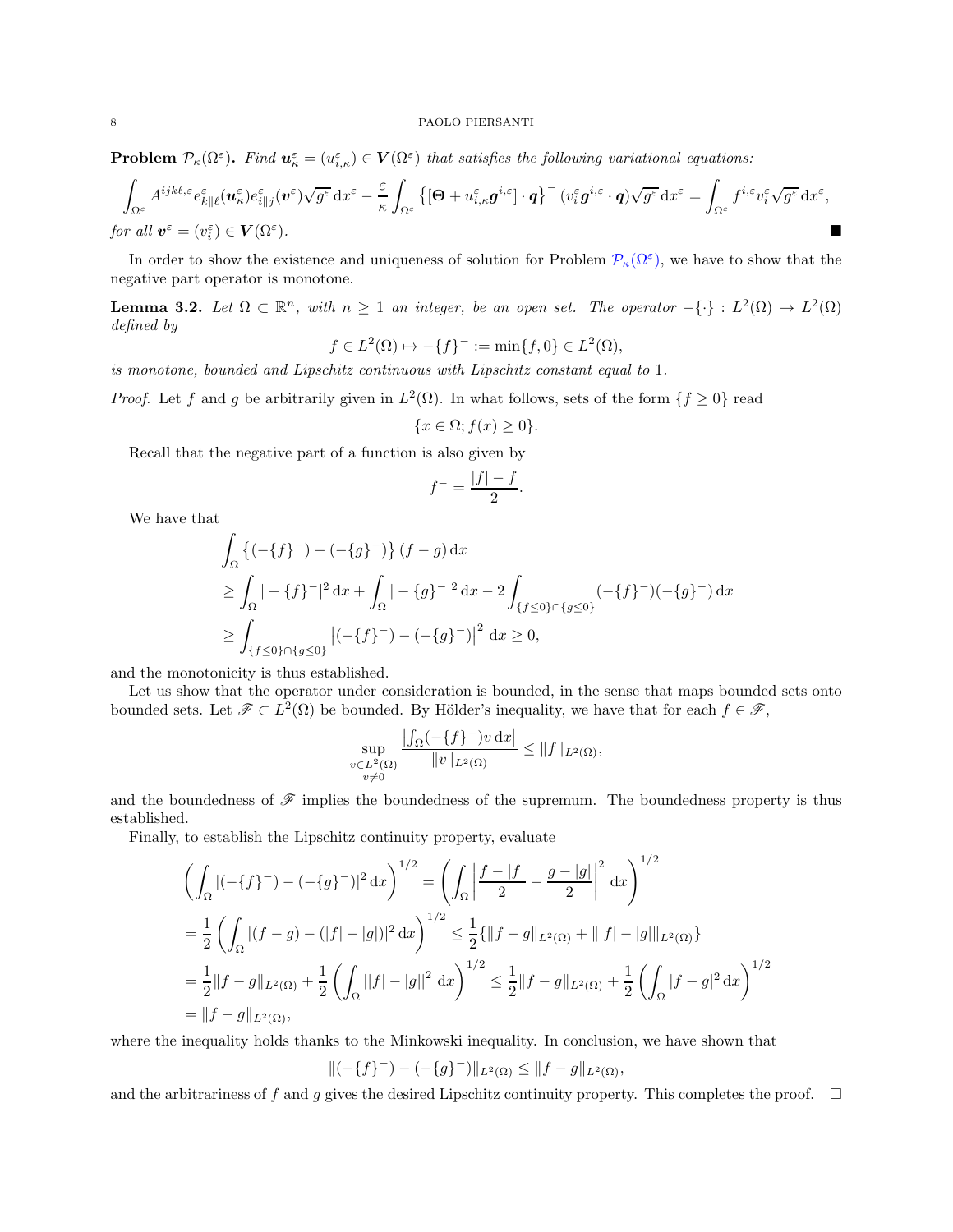The existence and uniqueness of the solution for Problem  $\mathcal{P}_{\kappa}(\Omega^{\varepsilon})$  is classical too (cf., e.g., Theorem 3.15 in [\[23](#page-24-16)], or [\[26](#page-24-17)]).

<span id="page-8-0"></span>**Theorem 3.2.** Problem  $\mathcal{P}_{\kappa}(\Omega^{\varepsilon})$  has a unique solution.

Proof. Observe that the linear form

$$
\boldsymbol{v}^{\varepsilon} \in \boldsymbol{H}^1(\Omega^{\varepsilon}) \mapsto \int_{\Omega^{\varepsilon}} f^{i,\varepsilon} v_i^{\varepsilon} \sqrt{g^{\varepsilon}} \,dx^{\varepsilon},
$$

is continuous (cf. Theorem [3.1\)](#page-6-0). The mapping  $A: V(\Omega^{\varepsilon}) \to V'(\Omega^{\varepsilon})$  defined by

$$
\langle A\boldsymbol{u},\boldsymbol{v}\rangle_{\boldsymbol{V}'(\Omega^{\varepsilon}),\boldsymbol{V}(\Omega^{\varepsilon})}:=\int_{\Omega^{\varepsilon}}A^{ijk\ell,\varepsilon}e^{\varepsilon}_{k\|\ell}(\boldsymbol{u})e^{\varepsilon}_{i\|j}(\boldsymbol{v})\sqrt{g^{\varepsilon}}\,\mathrm{d} x^{\varepsilon}-\frac{\varepsilon}{\kappa}\int_{\Omega^{\varepsilon}}\left\{ \left[\boldsymbol{\Theta}+u_{i}\boldsymbol{g}^{i,\varepsilon}\right]\cdot\boldsymbol{q}\right\} ^{-} (v_{i}\boldsymbol{g}^{i,\varepsilon}\cdot\boldsymbol{q})\sqrt{g^{\varepsilon}}\,\mathrm{d} x^{\varepsilon},
$$

is continuous and, thanks to an ad hoc Korn's inequality in curvilinear coordinates (cf., e.g., Theorem 1.7-4 of [\[8](#page-23-9)]) and Lemma [3.2,](#page-7-1) strictly monotone and coercive. Therefore, the conclusion follows by the Minty-Browder theorem (cf., e.g., Theorem 9.14-1 of [\[10\]](#page-23-11)).

By means of a different classical approach based on energy estimates [\[26,](#page-24-17) [37\]](#page-24-18) (see also part (iv) of Theo-rem 9.14-1 of [\[10](#page-23-11)]), one can prove Theorem [3.2](#page-8-0) by establishing that for each  $\varepsilon > 0$ 

(1) u ε <sup>κ</sup> ⇀ u ε , in V (Ω<sup>ε</sup> ),

and that, thanks to the monotonicity of the penalty term established in Lemma [3.2,](#page-7-1) the weak limit satisfies Problem  $\mathcal{P}(\Omega^{\varepsilon})$ . As a result of the convergence [\(1\)](#page-8-1) and the continuity of the linear operator  $e_{i||j}^{\varepsilon} : \mathbf{H}^{1}(\Omega^{\varepsilon}) \to$  $L^2(\Omega^{\varepsilon})$ , we have that

<span id="page-8-1"></span>
$$
e_{i||j}^{\varepsilon}(\mathbf{u}_{\kappa}^{\varepsilon}) \rightharpoonup e_{i||j}^{\varepsilon}(\mathbf{u}^{\varepsilon}), \quad \text{ in } L^2(\Omega^{\varepsilon}).
$$

Actually, a stronger conclusion holds: Given  $\varepsilon > 0$ , the following *strong* convergence holds

$$
\textbf{\textit{u}}_\kappa^\varepsilon\to\textbf{\textit{u}}^\varepsilon,\quad\text{ in }\mathbf{V}(\Omega^\varepsilon).
$$

To see this, observe that the uniform positive-definiteness of the elasticity tensor  $(A^{ijk\ell,\varepsilon})$  (cf., e.g., [\[6\]](#page-23-0)), Korn's inequality (viz. Theorem 1.7-4 of [\[8](#page-23-9)]), the monotonicity of the penalty term (Lemma [3.2\)](#page-7-1), the continuity of the operators  $e_{i||j}^{\varepsilon}$ , and the weak convergence [\(1\)](#page-8-1) give

$$
\begin{split}\n\|u_{\kappa}^{\varepsilon} - u^{\varepsilon}\|_{H^{1}(\Omega^{\varepsilon})} &\leq \frac{1}{C_{0}} \int_{\Omega^{\varepsilon}} A^{ijk\ell,\varepsilon} e_{k\|\ell}^{\varepsilon} (u_{\kappa}^{\varepsilon} - u^{\varepsilon}) e_{i\|\jmath}^{\varepsilon} (u_{\kappa}^{\varepsilon} - u^{\varepsilon}) \sqrt{g^{\varepsilon}} \, dx^{\varepsilon} \\
&= \frac{\varepsilon}{C_{0} \kappa} \int_{\Omega^{\varepsilon}} \left\{ \left[\Theta + u_{i,\kappa}^{\varepsilon} g^{i,\varepsilon}\right] \cdot q \right\}^{-} \left( (u_{i,\kappa}^{\varepsilon} - u_{i}^{\varepsilon}) g^{i,\varepsilon} \cdot q \right) \sqrt{g^{\varepsilon}} \, dx^{\varepsilon} \\
&\quad + \frac{1}{C_{0}} \int_{\Omega^{\varepsilon}} f^{i,\varepsilon} (u_{i,\kappa}^{\varepsilon} - u_{i}^{\varepsilon}) \sqrt{g^{\varepsilon}} \, dx^{\varepsilon} \\
&\quad - \frac{1}{C_{0}} \int_{\Omega^{\varepsilon}} A^{ijk\ell,\varepsilon} e_{k\|\ell}^{\varepsilon} (u^{\varepsilon}) e_{i\|\jmath}^{\varepsilon} (u_{\kappa}^{\varepsilon} - u^{\varepsilon}) \sqrt{g^{\varepsilon}} \, dx^{\varepsilon} \\
&\leq \frac{1}{C_{0}} \int_{\Omega^{\varepsilon}} f^{i,\varepsilon} (u_{i,\kappa}^{\varepsilon} - u_{i}^{\varepsilon}) \sqrt{g^{\varepsilon}} \, dx^{\varepsilon} \\
&\quad - \frac{1}{C_{0}} \int_{\Omega^{\varepsilon}} A^{ijk\ell,\varepsilon} e_{k\|\ell}^{\varepsilon} (u^{\varepsilon}) e_{i\|\jmath}^{\varepsilon} (u_{\kappa}^{\varepsilon} - u^{\varepsilon}) \sqrt{g^{\varepsilon}} \, dx^{\varepsilon} \to 0,\n\end{split}
$$

as  $\kappa \to 0$ . In particular, we have that for each  $\varepsilon > 0$  and for each  $\delta > 0$ , we can find a number  $\kappa_0 = \kappa_0(\delta, \varepsilon) > 0$ such that, for each  $0 < \kappa < \kappa_0$ , it results

(2) 
$$
\|\boldsymbol{u}^{\varepsilon}-\boldsymbol{u}_{\kappa}^{\varepsilon}\|_{\boldsymbol{H}^{1}(\Omega^{\varepsilon})}<\frac{\delta}{2},
$$

<span id="page-8-2"></span>for all  $\varepsilon > 0$ , where  $\mathbf{u}^{\varepsilon}$  and  $\mathbf{u}^{\varepsilon}$  respectively denote the solutions of Problem  $\mathcal{P}(\Omega^{\varepsilon})$  and Problem  $\mathcal{P}_{\kappa}(\Omega^{\varepsilon})$ .

In all what follows we make the assumption that  $\kappa_0$  is independent of  $\varepsilon$ . This kind of property was rephrased in a different context in the paper [\[20\]](#page-24-10) where, in the remark following Lemma 2.1, the authors assumed the quantity  $\inf_{y\in\overline{\omega}}(\theta(y)\cdot q)$  was independent of the thickness  $\varepsilon$ . Note that the assumption that  $\inf_{y \in \overline{\omega}} (\theta(y) \cdot q)$  was independent of the thickness  $\varepsilon$  was not made in this paper.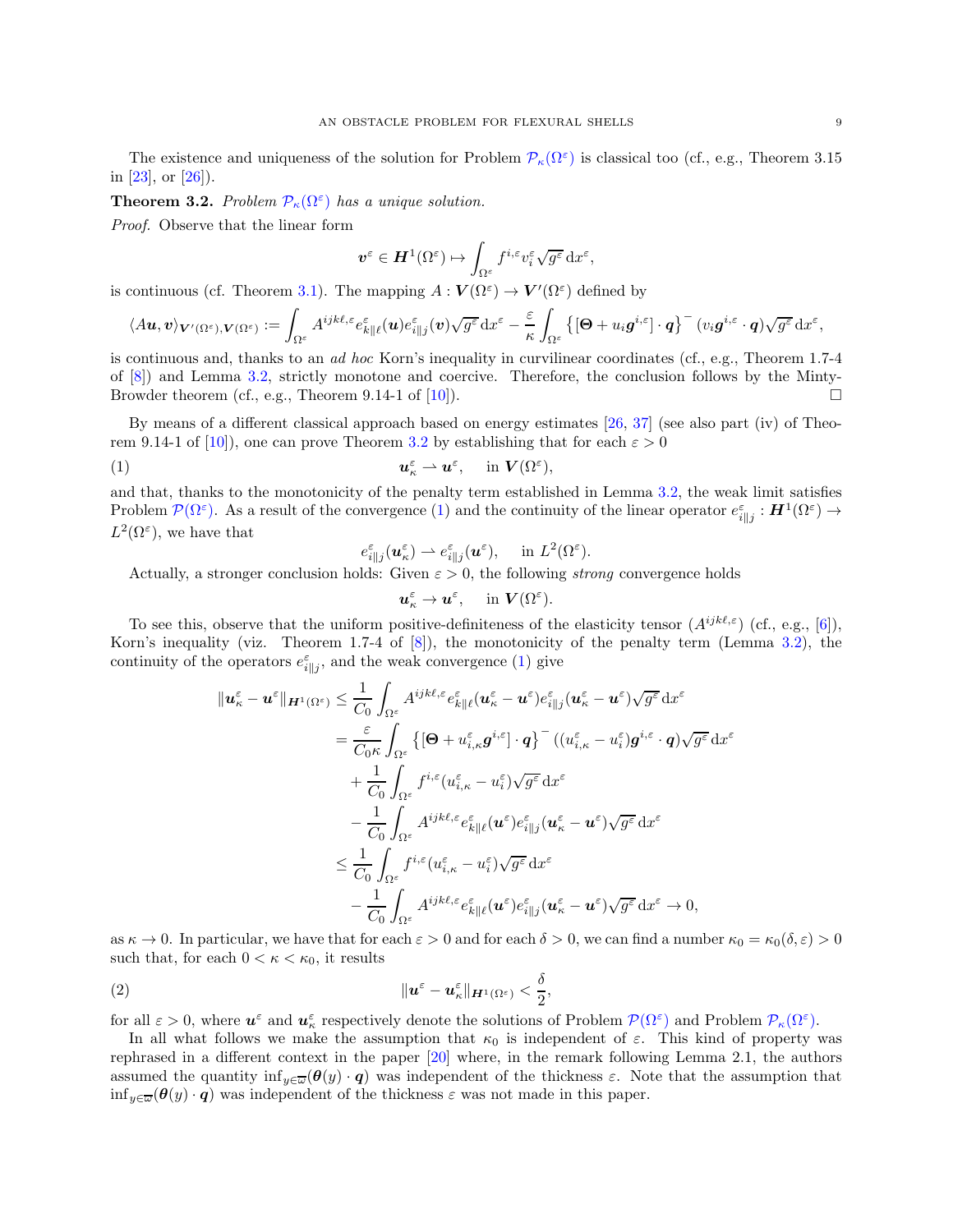### 4. The scaled three-dimensional problem for a family of flexural shells

<span id="page-9-0"></span>In section [3,](#page-3-0) we considered an obstacle problem for "general" linearly elastic shells. From now on, we will restrict ourselves to a specific class of shells, according to the following definition (proposed in [\[18](#page-24-3)]; see also  $|8|$ ).

Consider a linearly elastic shell, subjected to the various assumptions set forth in section [3.](#page-3-0) Such a shell is said to be a linearly elastic flexural shell if the following two additional assumptions are satisfied: first,  $\emptyset \neq \gamma_0 \subset \gamma$ , i.e., the homogeneous boundary condition of place is imposed over a nonzero area portion of the entire lateral face  $\gamma_0 \times [-\varepsilon, \varepsilon]$  of the shell, and second, the space

$$
\boldsymbol{V_F}(\omega) := \{ \boldsymbol{\eta} = (\eta_i) \in H^1(\omega) \times H^1(\omega) \times H^2(\omega); \gamma_{\alpha\beta}(\boldsymbol{\eta}) = 0 \text{ in } \omega \text{ and } \eta_i = \partial_\nu \eta_3 = 0 \text{ on } \gamma_0 \}
$$

contains nonzero functions, i.e.,  $V_F(\omega) \neq \{0\}.$ 

In this paper, we consider the *obstacle problem* as defined in section [3](#page-3-0) for a family of linearly elastic flexural shells, all sharing the same middle surface and whose thickness  $2\varepsilon > 0$  is considered as a "small" parameter approaching zero. Our objective then consists in performing an *asymptotic analysis as*  $\varepsilon \to 0$ , so as to seek whether we can identify a *limit two-dimensional problem*. To this end, we shall resort to a (by now standard) methodology first proposed by Ciarlet, Lods and Miara (cf. Theorem 5.1 of [\[18](#page-24-3)] and Theorem 6.2-1 of [\[8\]](#page-23-9)): To begin with, we "scale" each problem  $\mathcal{P}(\Omega^{\varepsilon})$ ,  $\varepsilon > 0$ , over a fixed domain  $\Omega$ , using appropriate scalings on the unknowns and assumptions on the data. Note that these scalings and assumptions definitely depend on the type of shells that are considered; for instance, those used for the *linearly elastic elliptic membrane shells* considered elsewhere (cf. [\[19](#page-24-9)] and also [\[20](#page-24-10)]) are different.

More specifically, let

$$
\Omega := \omega \times [-1,1[,
$$

let  $x = (x_i)$  denote a generic point in the set  $\Omega$ , and let  $\partial_i := \partial/\partial x_i$ . With each point  $x = (x_i) \in \Omega$ , we associate the point  $x^{\varepsilon} = (x^{\varepsilon}_i)$  defined by

$$
x_{\alpha}^{\varepsilon} := x_{\alpha} = y_{\alpha} \quad \text{and} \quad x_{3}^{\varepsilon} := \varepsilon x_{3},
$$

so that  $\partial_{\alpha}^{\varepsilon} = \partial_{\alpha}$  and  $\partial_{3}^{\varepsilon} = \frac{1}{\varepsilon}$  $\mathbf{u} = \begin{pmatrix} \mathbf{u} & \mathbf{v} \end{pmatrix}$  and to the vector fields  $\mathbf{v}^{\varepsilon} = (v_i^{\varepsilon})$  appearing  $\varepsilon$ in the formulation of Problem  $\mathcal{P}(\Omega^{\varepsilon})$  corresponding to a linearly elastic flexural shell, we then associate the scaled unknown  $\mathbf{u}(\varepsilon) = (u_i(\varepsilon))$  and the scaled vector fields  $\mathbf{v} = (v_i)$  by letting

$$
u_i(\varepsilon)(x) := u_i^{\varepsilon}(x^{\varepsilon})
$$
 and  $v_i(x) := v_i^{\varepsilon}(x^{\varepsilon}),$ 

at each  $x \in \overline{\Omega}$ . Finally, we assume that there exist functions  $f^i \in L^2(\Omega)$  independent on  $\varepsilon$  such that the following assumptions on the data hold:

$$
f^{i,\varepsilon}(x^{\varepsilon}) = \varepsilon^2 f^i(x)
$$
 at each  $x \in \Omega$ .

Note that the independence on  $\varepsilon$  of the Lamé constants assumed in section [3](#page-3-0) in the formulation of Problem  $\mathcal{P}(\Omega^{\varepsilon})$  implicitly constituted another *assumption on the data*.

In view of the proposed scaling, we define the "scaled" version of the geometrical entities introduced in section [2:](#page-1-0)

$$
\mathbf{g}^{i}(\varepsilon)(x) := \mathbf{g}^{i,\varepsilon}(x^{\varepsilon}) \text{ at each } x \in \overline{\Omega},
$$

$$
g(\varepsilon)(x) := g^{\varepsilon}(x^{\varepsilon}) \text{ and } A^{ijk\ell}(\varepsilon)(x) := A^{ijk\ell,\varepsilon}(x^{\varepsilon}) \text{ at each } x \in \overline{\Omega},
$$

$$
e_{\alpha \|\beta}(\varepsilon; \mathbf{v}) := \frac{1}{2} (\partial_{\beta} v_{\alpha} + \partial_{\alpha} v_{\beta}) - \Gamma^{k}_{\alpha\beta}(\varepsilon)v_{k} = e_{\beta \|\alpha}(\varepsilon; \mathbf{v}),
$$

$$
e_{\alpha \|\beta}(\varepsilon; \mathbf{v}) = e_{3\|\alpha}(\varepsilon; \mathbf{v}) := \frac{1}{2} \left( \frac{1}{\varepsilon} \partial_{3} v_{\alpha} + \partial_{\alpha} v_{3} \right) - \Gamma^{\sigma}_{\alpha 3}(\varepsilon)v_{\sigma},
$$

$$
e_{3\|\beta}(\varepsilon; \mathbf{v}) := \frac{1}{\varepsilon} \partial_{3} v_{3},
$$

where

$$
\Gamma_{ij}^{p}(\varepsilon)(x) := \Gamma_{ij}^{p,\varepsilon}(x^{\varepsilon}) \text{ at each } x \in \overline{\Omega}.
$$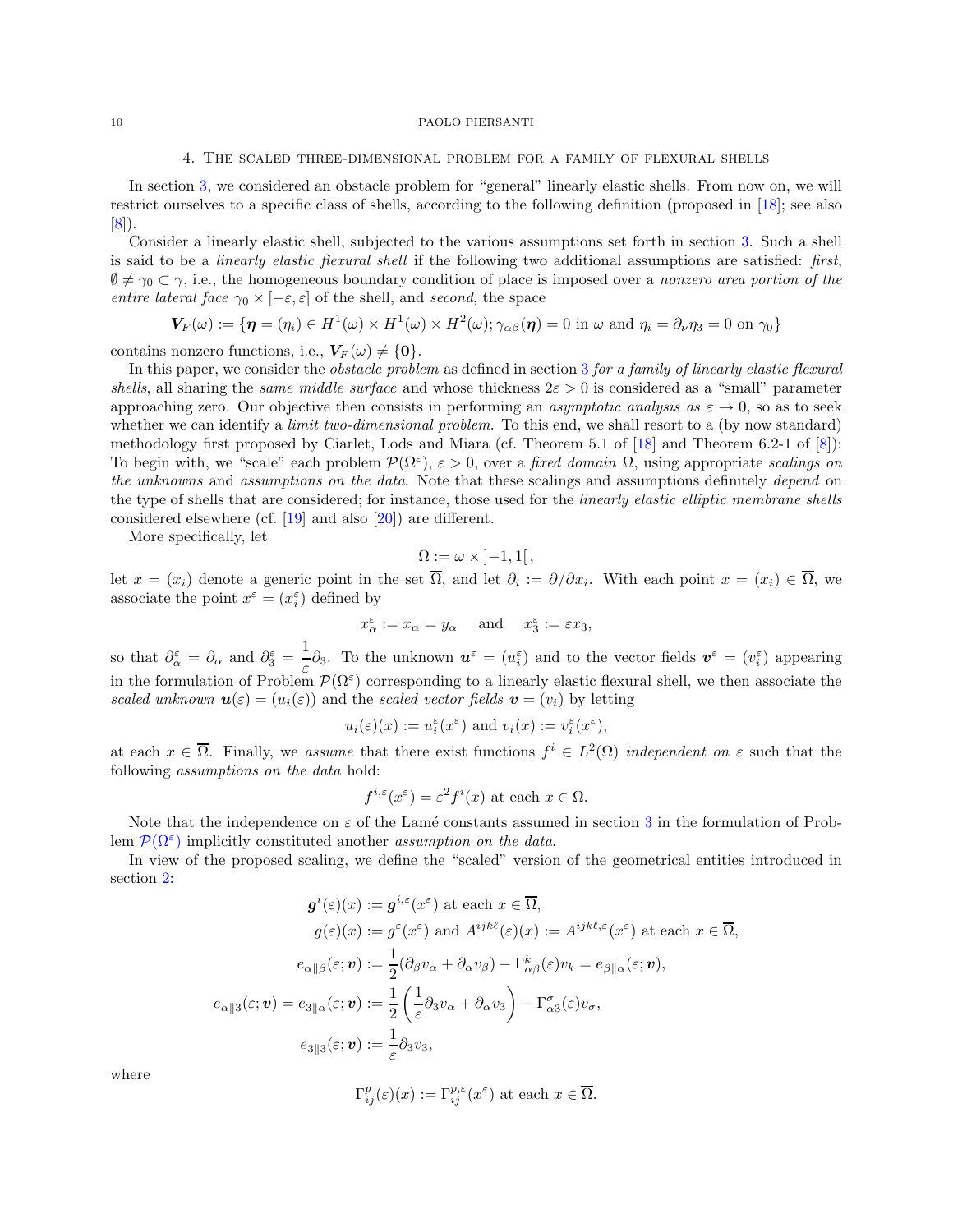Define the space

$$
\mathbf{V}(\Omega) := \{ \mathbf{v} = (v_i) \in \mathbf{H}^1(\Omega); \ \mathbf{v} = \mathbf{0} \text{ on } \gamma_0 \times [-1,1] \},
$$

and define, for each  $\varepsilon > 0$ , the set

$$
\boldsymbol{U}(\varepsilon;\Omega):=\{\boldsymbol{v}=(v_i)\in\boldsymbol{V}(\Omega); \big(\boldsymbol{\theta}(y)+\varepsilon x_3\boldsymbol{a}_3(y)+v_i(x)\boldsymbol{g}^i(\varepsilon)(x)\big)\cdot\boldsymbol{q}\geq 0\,\,\text{for a.a.}\,\,x=(y,x_3)\in\Omega\}.
$$

We are thus in a position to introduce the "scaled" version of Problem  $\mathcal{P}(\Omega^{\varepsilon})$ , that will be denoted in what follows by  $\mathcal{P}(\varepsilon;\Omega)$ .

<span id="page-10-0"></span>**Problem**  $\mathcal{P}(\varepsilon;\Omega)$ . Find  $\mathbf{u}(\varepsilon) = (u_i(\varepsilon)) \in \mathbf{U}(\varepsilon;\Omega)$  that satisfies the following variational inequalities:

$$
\int_{\Omega} A^{ijk\ell}(\varepsilon) e_{k\|\ell}(\varepsilon; \boldsymbol{u}(\varepsilon)) \left( e_{i\|\boldsymbol{j}}(\varepsilon; \boldsymbol{v}) - e_{i\|\boldsymbol{j}}(\varepsilon; \boldsymbol{u}(\varepsilon)) \right) \sqrt{g(\varepsilon)} \, dx \geq \varepsilon^2 \int_{\Omega} f^i(v_i - u_i(\varepsilon)) \sqrt{g(\varepsilon)} \, dx,
$$
\nfor all  $\boldsymbol{v} = (v_i) \in \boldsymbol{U}(\varepsilon; \Omega)$ .

**Theorem 4.1.** The scaled unknown  $u(\varepsilon)$  is the unique solution of the variational Problem  $\mathcal{P}(\varepsilon;\Omega)$ .

*Proof.* The variational Problem  $\mathcal{P}(\varepsilon;\Omega)$  simply constitutes a re-writing of the variational Problem  $\mathcal{P}(\Omega^{\varepsilon})$ , this time in terms of the scaled unknown  $u(\varepsilon)$ , of the vector fields v, and of the functions  $f^i$ , which are now all defined over the domain  $\Omega$ . Then the assertion follows from this observation.

The functions  $e_{i|j}(\varepsilon; \bm{v})$  appearing in Problem  $\mathcal{P}(\varepsilon; \Omega)$  are called the scaled linearized strains in curvilinear coordinates associated with the scaled displacement vector field  $v_i \mathbf{g}^i(\varepsilon)$ .

For later purposes (like in Lemma [4.1](#page-11-0) below), we also let

$$
g_i(\varepsilon)(x) := g_i^{\varepsilon}(x^{\varepsilon})
$$
 at each  $x \in \overline{\Omega}$ .

Likewise, one can introduce the "scaled" version of Problem  $\mathcal{P}_{\kappa}(\Omega^{\varepsilon})$ , that will be denoted in what follows by  $\mathcal{P}_{\kappa}(\varepsilon;\Omega)$ .

<span id="page-10-1"></span>**Problem**  $\mathcal{P}_{\kappa}(\varepsilon;\Omega)$ . Find  $\mathbf{u}_{\kappa}(\varepsilon) = (u_{i,\kappa}(\varepsilon)) \in \mathbf{V}(\Omega)$  that satisfies the following variational equations:

$$
\int_{\Omega} A^{ijk\ell}(\varepsilon) e_{k\|\ell}(\varepsilon; \boldsymbol{u}_{\kappa}(\varepsilon)) e_{i\|\jmath}(\varepsilon; \boldsymbol{v}) \sqrt{g(\varepsilon)} \, dx \n- \frac{\varepsilon}{\kappa} \int_{\Omega} \left\{ \left[ \boldsymbol{\theta} + \varepsilon x_3 \boldsymbol{a}_3 + u_{i,\kappa}(\varepsilon) \boldsymbol{g}^i(\varepsilon) \right] \cdot \boldsymbol{q} \right\}^{\mathbf{-}} (v_i \boldsymbol{g}^i(\varepsilon) \cdot \boldsymbol{q}) \sqrt{g(\varepsilon)} \, dx = \varepsilon^2 \int_{\Omega} f^i v_i \sqrt{g(\varepsilon)} \, dx,
$$
\n
$$
= (v_i) \in \mathbf{V}(\Omega).
$$

for all  $\mathbf{v} = (v_i) \in \mathbf{V}(\Omega)$ .

The following existence and uniqueness result can be thus easily proved in the same fashion as Theorem [3.2.](#page-8-0)

<span id="page-10-2"></span>**Theorem 4.2.** The scaled unknown  $u_{\kappa}(\varepsilon)$  is the unique solution of the variational Problem  $\mathcal{P}_{\kappa}(\varepsilon;\Omega)$ .

*Proof.* The variational Problem  $\mathcal{P}_{\kappa}(\varepsilon;\Omega)$  simply constitutes a re-writing of the variational Problem  $\mathcal{P}_{\kappa}(\Omega^{\varepsilon})$ , this time in terms of the scaled unknown  $u_{\kappa}(\varepsilon)$ , of the vector fields  $v$ , and of the functions  $f^i$ , which are now all defined over the domain  $\Omega$ . Then the assertion follows from this observation.

By means of an analogous reasoning, a condition similar to [\(2\)](#page-8-2) can be derived, i.e., for each  $\delta > 0$  we can find a number  $\kappa_0 = \kappa_0(\delta) > 0$  (recall that we assumed  $\kappa_0$  to be independent of  $\varepsilon$ ) such that, for each  $0 < \kappa < \kappa_0$ , it results

<span id="page-10-4"></span>(3) 
$$
\|\mathbf{u}(\varepsilon)-\mathbf{u}_{\kappa}(\varepsilon)\|_{\mathbf{H}^{1}(\Omega)}<\frac{\delta}{2},
$$

for each  $\varepsilon > 0$ , where  $u(\varepsilon)$  and  $u_{\kappa}(\varepsilon)$  respectively denote the solutions of Problem  $\mathcal{P}(\varepsilon;\Omega)$  and Problem  $\mathcal{P}_{\kappa}(\varepsilon;\Omega)$ .

Without loss of generality (cf., e.g., [\[37\]](#page-24-18)), given any  $\varepsilon > 0$ , we restrict ourselves to considering penalty parameters with the following property:

<span id="page-10-3"></span>
$$
(4) \t\t\t 0 < \kappa = \sqrt{\varepsilon}.
$$

It is straightforward to observe that  $\kappa \to 0$  as  $\varepsilon \to 0$ . We observe that the variational Problem  $\mathcal{P}(\varepsilon;\Omega)$ could have been equivalently written as a *minimization problem*, thus mimicking that found in Theorem [3.1.](#page-6-0)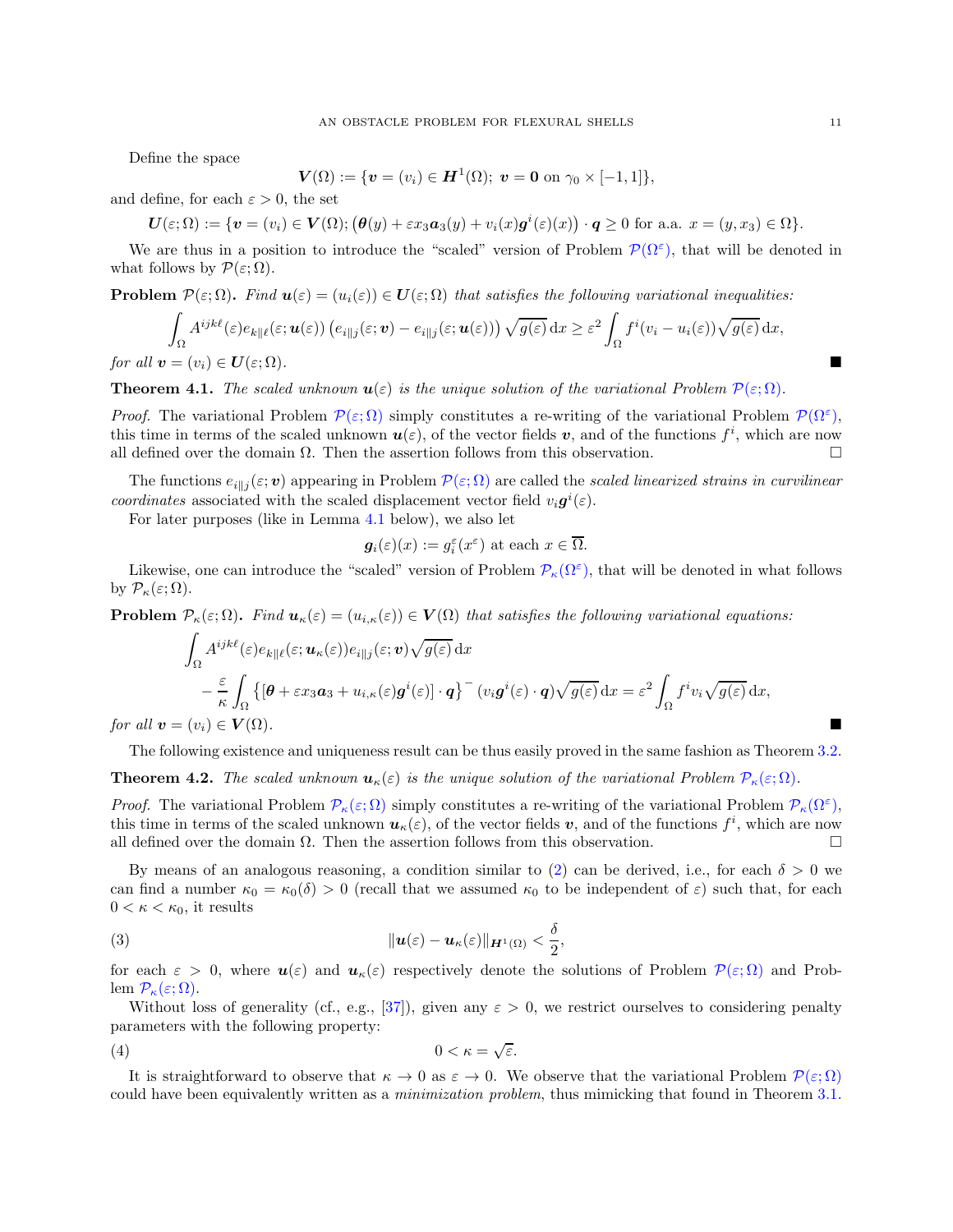It turns out, however, that its formulation in Theorem [4.2](#page-10-2) as a set of penalized variational equations is more convenient for the asymptotic analysis undertaken in section [5.](#page-12-0)

It is immediately verified (cf., e.g.,  $[8]$ ) that *other* assumptions on the data are possible that would give rise to the *same* problem over the fixed domain  $\Omega$ . For instance, should the Lamé constants (now denoted)  $\lambda^{\varepsilon}$ and  $\mu^{\varepsilon}$  appearing in Problem  $\mathcal{P}(\Omega^{\varepsilon})$  be of the form  $\lambda^{\varepsilon} = \varepsilon^{t} \lambda$  and  $\mu^{\varepsilon} = \varepsilon^{t} \mu$ , where  $\lambda \geq 0$  and  $\mu$  are constants independent of  $\varepsilon$  and t is an arbitrary real number, the same Problem  $\mathcal{P}(\varepsilon;\Omega)$  arises if we assume that the components of the applied body force density are now of the form

$$
f^{i,\varepsilon}(x^{\varepsilon}) = \varepsilon^{2+t} f^i(x)
$$
 at each  $x \in \Omega$ ,

where the functions  $f^i \in L^2(\Omega)$  are independent of  $\varepsilon$ .

The next lemma assembles various asymptotic properties as  $\varepsilon \to 0$  of functions and vector fields appearing in the formulation of Problem  $\mathcal{P}(\varepsilon;\Omega)$ ; these properties will be repeatedly used in the proof of the convergence theorem (Theorem [5.1\)](#page-13-0).

In the statement of the next preparatory lemma (cf., e.g., Theorems 3.3-1 and 3.3-2 of [\[8](#page-23-9)]), the notation " $O(\varepsilon)$ ", or " $O(\varepsilon^2)$ ", stands for a remainder that is of order  $\varepsilon$ , or  $\varepsilon^2$ , with respect to the sup-norm over the set  $\overline{\Omega}$ , and any function, or vector-valued function, of the variable  $y \in \overline{\omega}$ , such as  $a^{\alpha\beta}, b_{\alpha\beta}, a^i$ , etc. (all these are defined in section [2\)](#page-1-0) is identified with the function, or vector-valued function, of  $x = (y, x_3) \in \overline{\Omega} = \overline{\omega} \times [-1, 1]$ that takes the same value at  $x_3 = 0$  and is independent of  $x_3 \in [-1,1]$ ; for brevity, this extension from  $\overline{\omega}$  to  $\Omega$  is designated with the same notation.

Recall that  $\varepsilon > 0$  is implicitly assumed to be small enough so that  $\Theta : \overline{\Omega^{\varepsilon}} \to \mathbb{E}^{3}$  is an immersion.

<span id="page-11-0"></span>**Lemma 4.1.** Let  $\theta \in C^3(\overline{\omega}; \mathbb{R}^3)$  be an immersion. Let  $\varepsilon_0$  be defined as in Theorem 3.1-1 of [\[8](#page-23-9)]. The functions  $A^{ijk\ell}(\varepsilon) = A^{jik\ell}(\varepsilon) = A^{k\ell ij}(\varepsilon)$  have the following properties:

$$
A^{ijk\ell}(\varepsilon) = A^{ijk\ell}(0) + O(\varepsilon), \quad A^{\alpha\beta\sigma3}(\varepsilon) = A^{\alpha333}(\varepsilon) = 0,
$$

for all  $0 < \varepsilon \leq \varepsilon_0$ , where

$$
A^{\alpha\beta\sigma\tau}(0) = \lambda a^{\alpha\beta} a^{\sigma\tau} + \mu (a^{\alpha\sigma} a^{\beta\tau} + a^{\alpha\tau} a^{\beta\sigma}),
$$
  

$$
A^{\alpha\beta 33}(0) = \lambda a^{\alpha\beta}, \quad A^{\alpha 3\sigma 3}(0) = \mu a^{\alpha\sigma}, \quad A^{3333}(0) = \lambda + 2\mu,
$$

and there exists a constant  $C_0 > 0$  such that

$$
\sum_{i,j} |t_{ij}|^2 \le C_0 A^{ijk\ell}(\varepsilon)(x) t_{k\ell} t_{ij}
$$

for all  $0 < \varepsilon \leq \varepsilon_0$ , all  $x \in \overline{\Omega}$ , and all symmetric matrices  $(t_{ij})$ .

The functions  $\Gamma_{ij}^p(\varepsilon)$  and  $g(\varepsilon)$  have the following properties:

$$
\begin{split} \Gamma^{\sigma}_{\alpha\beta}(\varepsilon) &= \Gamma^{\sigma}_{\alpha\beta} - \varepsilon x_3 (\partial_{\alpha} b^{\sigma}_{\beta} + \Gamma^{\sigma}_{\alpha\tau} b^{\tau}_{\beta} - \Gamma^{\tau}_{\alpha\beta} b^{\sigma}_{\tau}) + O(\varepsilon^2), \\ \Gamma^3_{\alpha\beta}(\varepsilon) &= b_{\alpha\beta} - \varepsilon x_3 b^{\sigma}_{\alpha} b_{\sigma\beta}, \quad \partial_3 \Gamma^p_{\alpha\beta}(\varepsilon) = O(\varepsilon), \\ \Gamma^{\sigma}_{\alpha3}(\varepsilon) &= -b^{\sigma}_{\alpha} - \varepsilon x_3 b^{\tau}_{\alpha} b^{\sigma}_{\tau} + O(\varepsilon^2), \quad \Gamma^3_{\alpha3}(\varepsilon) = \Gamma^p_{33}(\varepsilon) = 0, \\ g(\varepsilon) &= a + O(\varepsilon), \end{split}
$$

for all  $0 < \varepsilon \leq \varepsilon_0$  and all  $x \in \overline{\Omega}$ . In particular then, there exist constants  $g_0$  and  $g_1$  such that

 $0 < g_0 \leq g(\varepsilon)(x) \leq g_1$  for all  $0 < \varepsilon \leq \varepsilon_0$  and all  $x \in \overline{\Omega}$ .

The vector fields  $g_i(\varepsilon)$  and  $g^j(\varepsilon)$  have the following properties:

$$
g_{\alpha}(\varepsilon) = a_{\alpha} - \varepsilon x_3 b_{\alpha}^{\sigma} a_{\sigma}, \quad g_3(\varepsilon) = a_3,
$$
  

$$
g^{\alpha}(\varepsilon) = a^{\alpha} + \varepsilon x_3 b_{\sigma}^{\alpha} a^{\sigma} + O(\varepsilon^2), \quad g^3(\varepsilon) = a^3
$$

.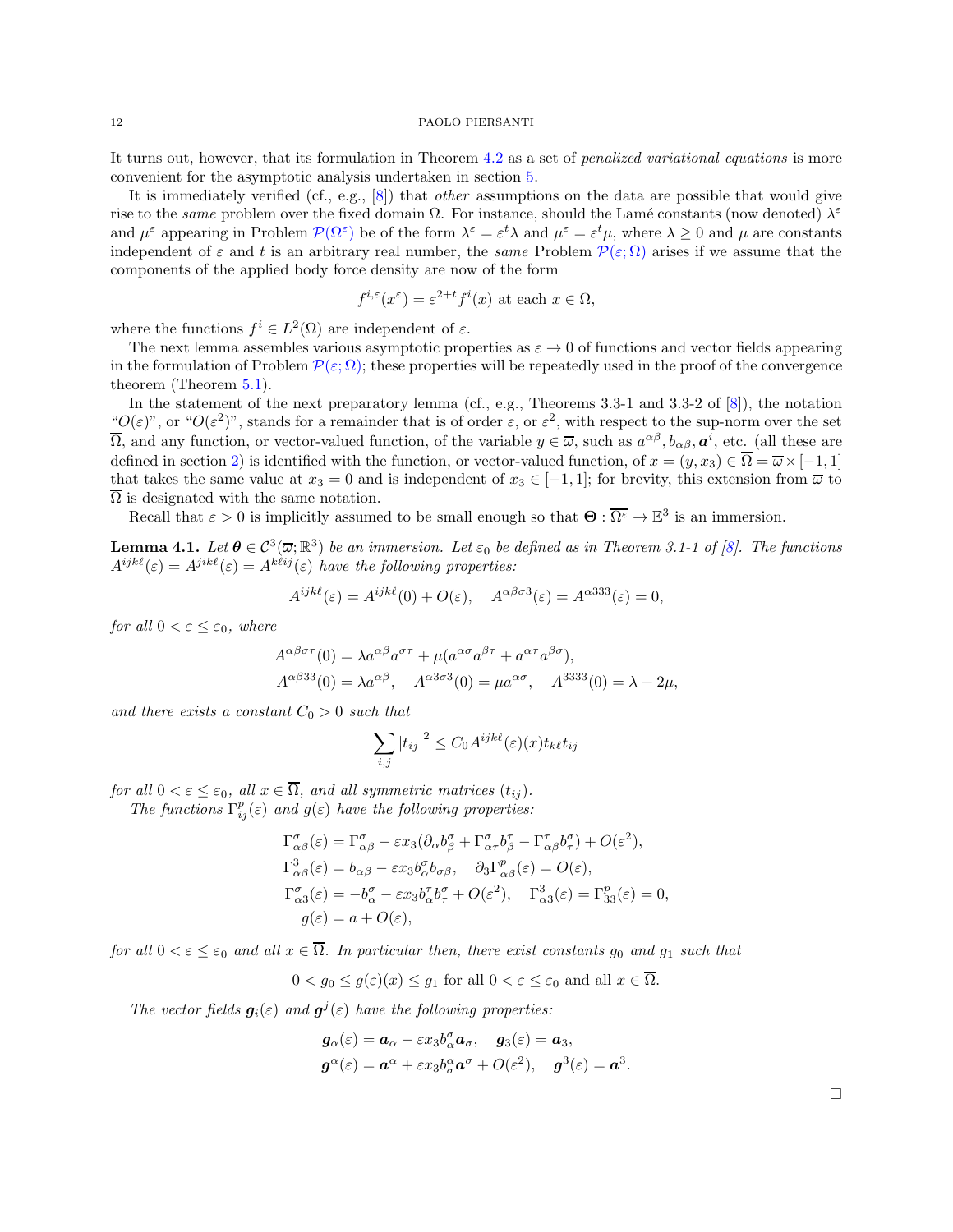We recall (cf., e.g.,  $[8]$ ), that the various relations and estimates in Lemma [4.1](#page-11-0) hold in fact for *any* family of linearly elastic shells, i.e., irrespective of whether these shells are flexural ones or not.

When one considers a family of linearly elastic *flexural shells* whose thickness  $2\varepsilon$  approaches zero, a specific Korn's inequality in curvilinear coordinates (cf., e.g., Theorem 4.1 of [\[18\]](#page-24-3) or Theorem 5.3-1 of [\[8](#page-23-9)]) holds over the fixed domain  $\Omega = \omega \times [-1, 1]$ , according to the following theorem. That the constant  $C_1$  that appears in this inequality is *independent of*  $\varepsilon > 0$  plays a key role in the asymptotic analysis of such a family (see part (i) of the proof of Theorem [5.1\)](#page-13-0).

<span id="page-12-2"></span>**Theorem 4.3.** Let  $\theta \in C^3(\overline{\omega}; \mathbb{R}^3)$  be an immersion. Let there be given a family of linearly elastic flexural shells with the same middle surface  $\theta(\overline{\omega})$  and thickness  $2\varepsilon > 0$ . Define the space

$$
\mathbf{V}(\Omega) := \{ \mathbf{v} = (v_i) \in \mathbf{H}^1(\Omega); \ \mathbf{v} = \mathbf{0} \text{ on } \gamma_0 \times [-1,1] \}.
$$

Then there exist constants  $\varepsilon_1 > 0$  and  $C_1 > 0$  such that

$$
\left\{\sum_{i}\|v_{i}\|_{H^{1}(\Omega)}^{2}\right\}^{1/2} \leq \frac{C}{\varepsilon} \left\{\sum_{i,j}\left\|e_{i\|j}(\varepsilon; \boldsymbol{v})\right\|_{L^{2}(\Omega)}^{2}\right\}^{1/2}
$$

<span id="page-12-0"></span>for all  $0 < \varepsilon \leq \varepsilon_1$  and all  $\boldsymbol{v} = (v_i) \in \boldsymbol{V}(\Omega)$ .

# 5. Rigorous asymptotic analysis

The ultimate goal of this paper is to show, in the same spirit as  $\frac{18}{18}$  (see also Theorem 6.2-1 of  $\frac{8}{18}$ ), that the solutions  $u(\varepsilon)$  of the (scaled) three-dimensional problems  $\mathcal{P}(\Omega^{\varepsilon})$  converge - as  $\varepsilon$  approaches zero - to the solution of a two-dimensional problem, denoted  $\mathcal{P}_F(\omega)$  in what follows.

The proof proposed in [\[18\]](#page-24-3) (see also Theorem 6.2-1 of [\[8](#page-23-9)]) resorts, however, to the usage of a specific vector field that was first introduced by Miara and Sanchez-Palencia [\[27\]](#page-24-19). This argument is, in general, not easy to generalize to the context of variational inequalities, for which the test functions are chosen in a nonempty, closed and convex subset of a certain space.

In order to overcome this difficulty, we first prove that, under the assumption [\(4\)](#page-10-3), the solutions  $u_{\kappa}(\varepsilon)$  of Problem  $\mathcal{P}_{\kappa}(\varepsilon;\Omega)$  converge - as  $\varepsilon$  approaches zero - to the solution of the variational problem  $\mathcal{P}_F(\omega)$ .

Define the set

$$
\boldsymbol{U}_F(\omega) := \{ \boldsymbol{\eta} = (\eta_i) \in \boldsymbol{V}_F(\omega); \big(\boldsymbol{\theta}(y) + \eta_i(y) \boldsymbol{a}^i(y)\big) \cdot \boldsymbol{q} \ge 0 \text{ for a.a. } y \in \omega \},
$$

where the space  $V_F(\omega)$  has been defined in section [4.](#page-9-0) We observe that the set  $U_F(\omega)$  is nonempty, closed and convex in the space  $V_F(\omega)$ . The vector fields  $a^i$  and the functions  $\Gamma^{\sigma}_{\alpha\beta}, b_{\alpha\beta}, a^{\alpha\beta}, a$ , and  $\gamma_{\alpha\beta}(\eta)$ , have been defined in section [2.](#page-1-0) We are thus in a position to define the two-dimensional problem  $\mathcal{P}_F(\omega)$  as follows:

<span id="page-12-1"></span>**Problem**  $\mathcal{P}_F(\omega)$ . Find  $\zeta \in \mathbf{U}_F(\omega)$  that satisfies the following variational inequalities:

$$
\frac{1}{3} \int_{\omega} a^{\alpha \beta \sigma \tau} \rho_{\sigma \tau}(\zeta) \rho_{\alpha \beta}(\eta - \zeta) \sqrt{a} \, \mathrm{d}y \ge \int_{\omega} p^i (\eta_i - \zeta_i) \sqrt{a} \, \mathrm{d}y,
$$

for all  $\boldsymbol{\eta} = (\eta_i) \in \boldsymbol{U}_F(\omega)$ , where

$$
a^{\alpha\beta\sigma\tau} := \frac{4\lambda\mu}{\lambda + 2\mu} a^{\alpha\beta} a^{\sigma\tau} + 2\mu \left( a^{\alpha\sigma} a^{\beta\tau} + a^{\alpha\tau} a^{\beta\sigma} \right) \text{ and } p^i := \int_{-1}^1 f^i \, dx_3.
$$

In the same spirit as Theorem [3.1,](#page-6-0) it can be show that Problem  $\mathcal{P}_F(\omega)$  admits one and only one solution. We are now ready to show that, under the assumption [\(4\)](#page-10-3) according to which  $\kappa \leq \varepsilon$ , the solutions  $u_{\kappa}(\varepsilon)$ of Problem  $\mathcal{P}_{\kappa}(\varepsilon;\Omega)$  converge - as  $\varepsilon$  approaches zero - to the solution of Problem  $\mathcal{P}_{F}(\omega)$ .

Differently from the linearly elastic elliptic membrane case, we will see that problems arise when one has to define an appropriate test vector field for recovering the limit model, which is the main object of Theorem [5.1](#page-13-0) (cf. part (iv)). Since this test vector field will have to depend on the partial derivatives of the displacement, it is hard to find an expression for it that takes into account the geometrical constraint as well. For this reason, the penalty method seems to be the most convenient technique to attack this problem.

 $\blacksquare$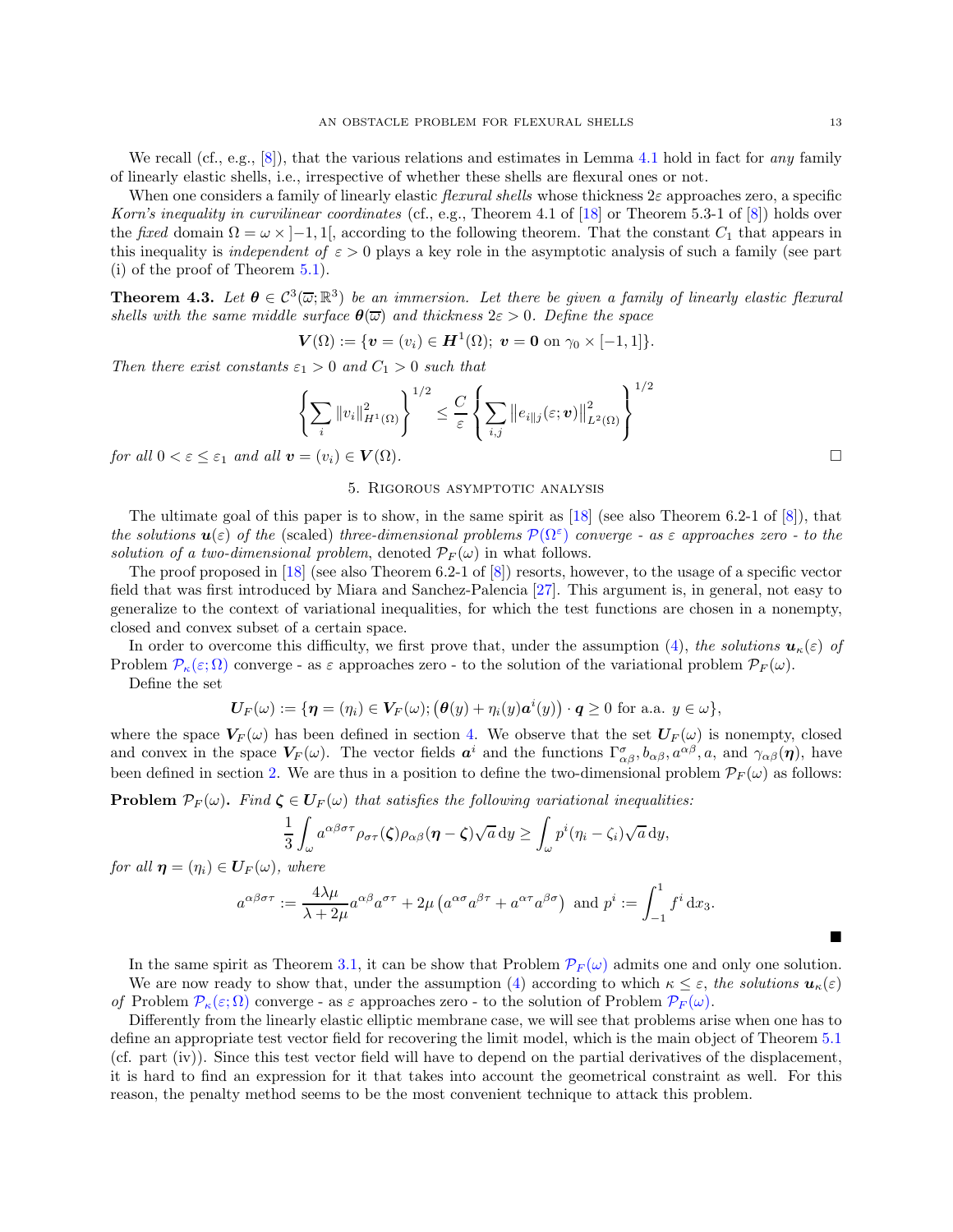<span id="page-13-0"></span>**Theorem 5.1.** Let  $\omega$  be a domain in  $\mathbb{R}^2$ , let  $\boldsymbol{\theta} \in C^3(\overline{\omega}; \mathbb{E}^3)$  be the middle surface of a flexural shell, let  $\gamma_0$ be a non-zero length portion of the boundary  $\gamma$  (cf. section [4\)](#page-9-0) and let  $\bm{q} \in \mathbb{E}^3$  be a non-zero vector given once and for all. Let us consider the non-trivial space (cf. section  $\downarrow$ )

$$
\boldsymbol{V_F}(\omega) := \{ \boldsymbol{\eta} = (\eta_i) \in H^1(\omega) \times H^1(\omega) \times H^2(\omega); \gamma_{\alpha\beta}(\boldsymbol{\eta}) = 0 \text{ in } \omega \text{ and } \eta_i = \partial_\nu \eta_3 = 0 \text{ on } \gamma_0 \},
$$

and let us define the set

$$
\mathbf{U}_F(\omega) := \{ \boldsymbol{\eta} = (\eta_i) \in \mathbf{V}_F(\omega); \big(\boldsymbol{\theta}(y) + \eta_i(y) \boldsymbol{a}^i(y)\big) \cdot \boldsymbol{q} \ge 0 \text{ for a.a. } y \in \omega \}.
$$

Let there be given a family of linearly elastic flexural shells with the same middle surface  $\theta(\overline{\omega})$  and thickness  $2\varepsilon > 0$ , and let  $u_{\kappa}(\varepsilon) \in V(\Omega)$  denote for each  $\varepsilon > 0$  the unique solution of Problem  $\mathcal{P}_{\kappa}(\varepsilon; \Omega)$ , where the penalty parameter  $\kappa$  is assumed to be as in [\(4\)](#page-10-3).

Then there exists  $\mathbf{u} \in \mathbf{H}^1(\Omega)$  independent of the variable  $x_3$  and satisfying

$$
\mathbf{u} = \mathbf{0} \text{ on } \Gamma_0 = \gamma_0 \times [-1, 1],
$$
  

$$
\mathbf{u}_{\kappa}(\varepsilon) \to \mathbf{u} \text{ in } \mathbf{H}^1(\Omega) \text{ as } \varepsilon \to 0.
$$

Define the average

$$
\overline{\boldsymbol{u}}=(\overline{u}_i):=\frac{1}{2}\int_{-1}^1 \boldsymbol{u}\,\mathrm{d}x_3.
$$

Then

$$
\overline{u}=\zeta,
$$

where  $\zeta$  is the unique solution to the two-dimensional variational Problem  $\mathcal{P}_F(\omega)$ .

*Proof.* Strong and weak convergences as  $\varepsilon \to 0$  are respectively denoted by  $\to$  and  $\to$ . For brevity, we let

$$
e_{i\|j}(\varepsilon) := e_{i\|j}(\varepsilon; \boldsymbol{u}_{\kappa}(\varepsilon)).
$$

The outline of the proof is to a large extent inspired by the proof of Theorem 6.2-1 of [\[8\]](#page-23-9) (itself adapted from Theorem 5.1 in Ciarlet, Lods and Miara [\[18\]](#page-24-3)), where no confinement condition was imposed. This is why some parts of the proof are reminiscent of those in [\[8\]](#page-23-9); otherwise, considering the confinement condition requires extra care.

(i) There exists a subsequence, still denoted  $(\mathbf{u}_{\kappa}(\varepsilon))_{\varepsilon>0}$ , and there exists  $\mathbf{u} \in \mathbf{H}^1(\Omega)$  and there exist  $e_{i\parallel j}^1 \in L^2(\Omega)$  satisfying

$$
\boldsymbol{u} = \mathbf{0} \text{ on } \Gamma_0 = \gamma_0 \times [-1, 1]
$$

and such that

$$
\mathbf{u}_{\kappa}(\varepsilon) \rightharpoonup \mathbf{u} \text{ in } \mathbf{H}^{1}(\Omega) \text{ and thus } \mathbf{u}_{\kappa}(\varepsilon) \rightharpoonup \mathbf{u} \text{ in } \mathbf{L}^{2}(\Omega),
$$
  

$$
(\boldsymbol{\theta}(y) + u_{i}(y, x_{3})\mathbf{a}^{i}(y)) \cdot \mathbf{q} \ge 0 \text{ for a.a. } x = (y, x_{3}) \in \Omega,
$$
  

$$
\frac{1}{\varepsilon} e_{i\|j}(\varepsilon) \rightharpoonup e_{i\|j}^{1} \text{ in } L^{2}(\Omega).
$$

Letting  $\mathbf{v} = \mathbf{u}_{\kappa}(\varepsilon)$  in the variational equations of Problem  $\mathcal{P}_{\kappa}(\varepsilon;\Omega)$ . Combining the uniform positivedefiniteness of the tensor  $(A^{ijk\ell}(\varepsilon))$ , the Korn inequality of Theorem [4.3,](#page-12-2) the asymptotic behavior of the function  $q(\varepsilon)$  (Lemma [4.1\)](#page-11-0), and the fact that (see Lemmas [3.1](#page-6-2) and [3.2\)](#page-7-1)

$$
-\frac{\varepsilon}{\kappa} \int_{\Omega} \left\{ \left[\theta + \varepsilon x_3 a_3 + u_{i,\kappa}(\varepsilon) g^i(\varepsilon) \right] \cdot q \right\}^{\widetilde{}} \left( u_{i,\kappa}(\varepsilon) g^i(\varepsilon) \cdot q \right) \sqrt{g(\varepsilon)} \, dx
$$
\n
$$
= -\frac{\varepsilon}{\kappa} \int_{\Omega} \left\{ \left[\theta + \varepsilon x_3 a_3 + u_{i,\kappa}(\varepsilon) g^i(\varepsilon) \right] \cdot q \right\}^{\widetilde{}} \left[ \left(\theta + \varepsilon x_3 a_3 + u_{i,\kappa}(\varepsilon) g^i(\varepsilon) \right) \cdot q \right] \sqrt{g(\varepsilon)} \, dx + \frac{\varepsilon}{\kappa} \int_{\Omega} \left\{ \left[\theta + \varepsilon x_3 a_3 + u_{i,\kappa}(\varepsilon) g^i(\varepsilon) \right] \cdot q \right\}^{\widetilde{}} \left[ \left(\theta + \varepsilon x_3 a_3 \right) \cdot q \right] \sqrt{g(\varepsilon)} \, dx \ge 0, \quad \text{for all } \kappa > 0 \text{ and all } \varepsilon > 0,
$$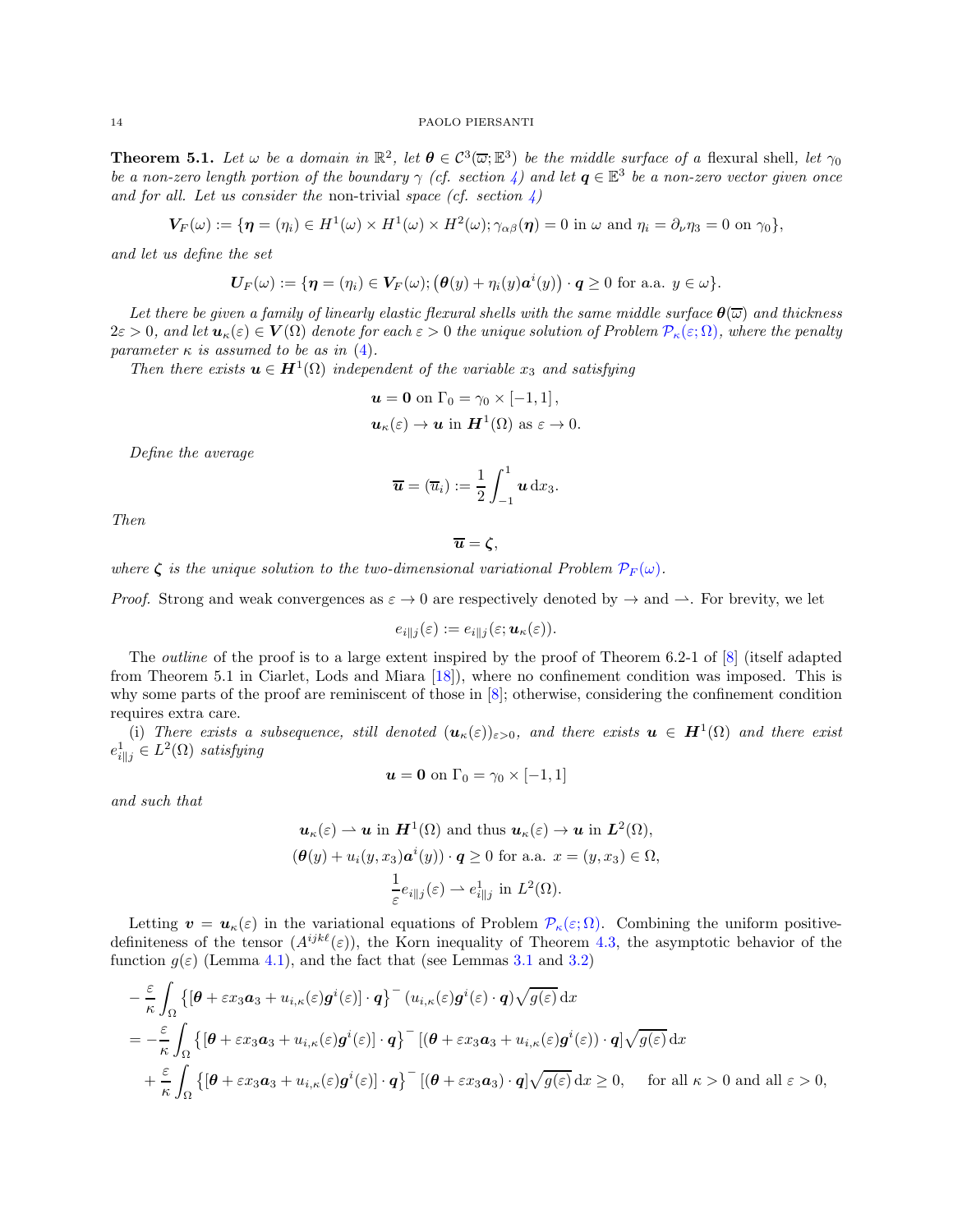we obtain for  $\varepsilon > 0$  sufficiently small:

$$
C_{1}^{-2}\varepsilon^{2}\sum_{i}\left\|u_{i,\kappa}(\varepsilon)\right\|_{H^{1}(\Omega)}^{2}\leq\sum_{i,j}\left\|e_{i\parallel j}(\varepsilon)\right\|_{L^{2}(\Omega)}^{2}\leq\frac{C_{0}}{\sqrt{g_{0}}}\int_{\Omega}A^{ijk\ell}(\varepsilon)e_{k\parallel\ell}(\varepsilon)e_{i\parallel j}(\varepsilon)\sqrt{g(\varepsilon)}\,\mathrm{d}x
$$

$$
-\frac{C_{0}\varepsilon}{\kappa\sqrt{g_{0}}}\int_{\Omega}\left\{\left[\theta+\varepsilon x_{3}a_{3}+u_{i,\kappa}(\varepsilon)\mathbf{g}^{i}(\varepsilon)\right]\cdot\mathbf{q}\right\}^{-}(u_{i,\kappa}(\varepsilon)\mathbf{g}^{i}(\varepsilon)\cdot\mathbf{q})\sqrt{g(\varepsilon)}\,\mathrm{d}x
$$

$$
=\varepsilon^{2}\frac{C_{0}}{\sqrt{g_{0}}}\int_{\Omega}f^{i}u_{i,\kappa}(\varepsilon)\sqrt{g(\varepsilon)}\,\mathrm{d}x
$$

$$
\leq\varepsilon^{2}C_{0}\sqrt{\frac{g_{1}}{g_{0}}}\left\{\sum_{i}\|f^{i}\|_{L^{2}(\Omega)}^{2}\right\}^{1/2}\left\{\sum_{i}\|u_{i,\kappa}(\varepsilon)\|_{L^{2}(\Omega)}^{2}\right\}^{1/2}.
$$

This chain of inequalities first shows that the norms  $(\|u_{i,\kappa}(\varepsilon)\|_{H^1(\Omega)})_{\varepsilon>0}$  are bounded independently of  $\varepsilon$ , secondly, that the terms  $(\epsilon^{-1} || e_{i||j}(\epsilon) ||_{L^2(\Omega)} )_{\epsilon > 0}$  are bounded uniformly with respect to  $\epsilon$  and, finally, that the terms

(5) 
$$
\left(\frac{1}{\sqrt{\varepsilon}}\left\|\frac{\left\{\left[\boldsymbol{\theta}+\varepsilon x_3 \boldsymbol{a}_3+u_{i,\kappa}(\varepsilon)\boldsymbol{g}^i(\varepsilon)\right]\cdot \boldsymbol{q}\right\}^-}{\kappa}\right\|_{L^2(\Omega)}^2\right)_{\varepsilon>0}
$$

are uniformly bounded with respect to  $\varepsilon$  as well.

<span id="page-14-1"></span><span id="page-14-0"></span>Hence there exist a subsequence, a vector field  $u \in H^1(\Omega)$ , and functions  $e_{i||j}^1 \in L^2(\Omega)$ , such that:

(6)  
\n
$$
\mathbf{u}_{\kappa}(\varepsilon) \rightharpoonup \mathbf{u} \text{ in } \mathbf{H}^{1}(\Omega),
$$
\n
$$
\frac{1}{\varepsilon} e_{i||j}(\varepsilon) \rightharpoonup e_{i||j}^{1} \text{ in } L^{2}(\Omega),
$$
\n
$$
\frac{1}{\kappa} \left\{ \left[ \boldsymbol{\theta} + \varepsilon x_{3} \mathbf{a}_{3} + u_{i,\kappa}(\varepsilon) \mathbf{g}^{i}(\varepsilon) \right] \cdot \mathbf{q} \right\}^{-} \rightharpoonup 0 \text{ in } L^{2}(\Omega),
$$
\n
$$
\left\{ \left[ \boldsymbol{\theta} + \varepsilon x_{3} \mathbf{a}_{3} + u_{i,\kappa}(\varepsilon) \mathbf{g}^{i}(\varepsilon) \right] \cdot \mathbf{q} \right\}^{-} \rightharpoonup 0 \text{ in } L^{2}(\Omega).
$$

The fact that  $u_{\kappa}(\varepsilon) \to u$  in  $L^2(\Omega)$  is a consequence of the Rellich-Kondrašov Theorem (viz., e.g., Theo-rem 6.6-3 of [\[10](#page-23-11)]). Note that, by the definition of limit, the latter means that for any given  $\delta > 0$  there exists a number  $\varepsilon_2 = \varepsilon_2(\delta) > 0$  such that for all  $0 < \varepsilon < \varepsilon_2$  it results:

<span id="page-14-2"></span>(7) 
$$
\|\mathbf{u}_{\kappa}(\varepsilon)-\mathbf{u}\|_{\mathbf{L}^2(\Omega)}<\delta.
$$

Note that the third convergence in [\(6\)](#page-14-0) means that for any given  $\delta > 0$  there exists a number  $\check{\varepsilon}_2 = \check{\varepsilon}_2(\delta) > 0$ such that for all  $0 < \varepsilon < \check{\varepsilon}_2$  it results:

(8) 
$$
\left\|\frac{\{[\theta+\varepsilon x_3 a_3+u_{i,\kappa}(\varepsilon)\boldsymbol{g}^i(\varepsilon)]\cdot \boldsymbol{q}\}^{\top}}{\kappa}\right\|_{L^2(\Omega)} < \delta.
$$

Moreover, recall that the term [\(5\)](#page-14-1) is uniformly bounded with respect to  $\varepsilon$ , in the sense that there exists a constant  $C = C(C_0, C_1, g_0, g_1, \omega, \gamma_0, \theta, f) > 0$  such that:

(9) 
$$
\left\| \frac{\{[\theta + \varepsilon x_3 a_3 + u_{i,\kappa}(\varepsilon) \mathbf{g}^i(\varepsilon)] \cdot \mathbf{q}\}^-}{\kappa} \right\|_{L^2(\Omega)} \leq C \varepsilon^{1/4},
$$

so that  $\check{\varepsilon}_2 = \delta^4 / C$ .

Note that the fourth convergence in [\(6\)](#page-14-0) means that for any given  $\delta > 0$  there exists a number  $\hat{\varepsilon}_2 = \hat{\varepsilon}_2(\delta) > 0$ such that for all  $0 < \varepsilon < \hat{\varepsilon}_2$  it results:

(10) 
$$
\left\| \left\{ \left[ \boldsymbol{\theta} + \varepsilon x_3 \boldsymbol{a}_3 + u_{i,\kappa}(\varepsilon) \boldsymbol{g}^i(\varepsilon) \right] \cdot \boldsymbol{q} \right\}^- \right\|_{L^2(\Omega)} < \delta.
$$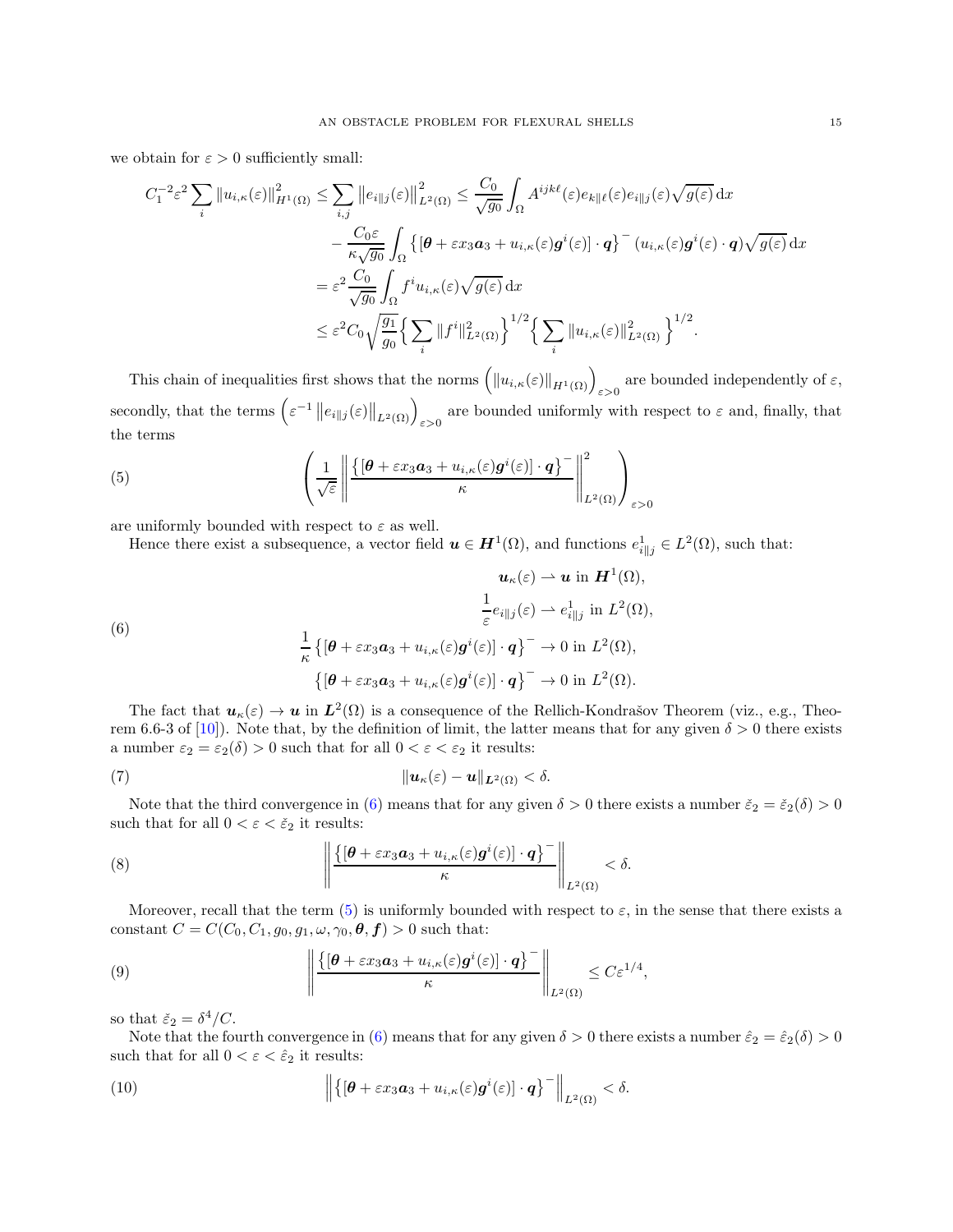Moreover, recall that the term [\(5\)](#page-14-1) is uniformly bounded with respect to  $\varepsilon$ , in the sense that there exists a constant  $C = C(C_0, C_1, g_0, g_1, \omega, \gamma_0, \theta, f) > 0$  such that:

(11) 
$$
\left\| \left\{ \left[ \boldsymbol{\theta} + \varepsilon x_3 \boldsymbol{a}_3 + u_{i,\kappa}(\varepsilon) \boldsymbol{g}^i(\varepsilon) \right] \cdot \boldsymbol{q} \right\}^- \right\|_{L^2(\Omega)} \leq C \kappa \varepsilon^{1/4} = C \varepsilon^{3/4},
$$

so that  $\hat{\varepsilon}_2 = \delta^{4/3}/C$  is a suitable threshold number for verifying the definition of limit.

Combining the convergence  $(7)$  with the last convergence in  $(6)$ , the continuity of the negative part operator (Lemma [3.2\)](#page-7-1), and the fact that, for a generic function,

$$
f^- = \frac{|f| - f}{2},
$$

gives:

$$
(\boldsymbol{\theta}(y) + u_i(y, x_3)\mathbf{a}^i(y)) \cdot \mathbf{q} \ge 0, \quad \text{ for a.a. } x = (y, x_3) \in \Omega.
$$

That  $u = 0$  on  $\gamma_0 \times [-1, 1]$  follows from the continuity of the trace operator  $tr : H^1(\Omega) \to L^2(\gamma \times [-1, 1])$ . Indeed, for all *i*, we have that for all  $v \in H^1(\Omega)$  such that  $v = 0$  on  $\Gamma \setminus \Gamma_0$ ,

$$
0 = \int_{\Gamma_0} u_{i,\kappa}(\varepsilon) v \, d\Gamma \to \int_{\Gamma_0} u_i v \, d\Gamma,
$$

so that a density result proved by Bernard [\[3\]](#page-23-14) (see also Theorem 6.7-3 of [\[10](#page-23-11)]) gives  $u_i = 0$  on  $\Gamma_0$ .

(ii) The weak limits  $u_i \in H^1(\Omega)$  found in (i) are independent of the variable  $x_3 \in [-1,1]$ , in the sense that they satisfy

$$
\partial_3 u_i = 0 \text{ in } L^2(\Omega).
$$

Besides, the average  $\overline{u}$  satisfies  $\overline{u} \in U_F(\omega)$ , namely,

$$
\overline{\mathbf{u}} = (\overline{u}_i) \in H^1(\omega) \times H^1(\omega) \times H^2(\omega) \text{ and } \overline{u}_i = \partial_\nu \overline{u}_3 = 0 \text{ on } \gamma_0,
$$

$$
\gamma_{\alpha\beta}(\overline{\mathbf{u}}) = 0 \text{ in } \omega,
$$

$$
(\theta(y) + \overline{u}_i(y)a^i(y)) \cdot q \ge 0 \text{ for a.a. } y \in \omega.
$$

Apart from the latter property, the proof is identical to that of part (ii) of the proof of Theorem 6.2-1 in [\[8\]](#page-23-9). Let us thus prove that

$$
\left(\boldsymbol{\theta}(y) + \overline{u}_i(y)\boldsymbol{a}^i(y)\right) \cdot \boldsymbol{q} \ge 0 \text{ for a.a. } y \in \omega.
$$

By part (i), we have that

$$
(\boldsymbol{\theta}(y) + u_i(y, x_3) \boldsymbol{a}^i(y)) \cdot \boldsymbol{q} \ge 0 \quad \text{ for a.a. } x = (y, x_3) \in \Omega.
$$

Since  $\mathbf{u} = (u_i)$  is independent of  $x_3$ , we have that an application of Theorem 4.2-1 (a) of [\[8](#page-23-9)] and part (i) gives

$$
0 \leq (\boldsymbol{\theta}(y) + u_i(y, x_3) \boldsymbol{a}^i(y)) \cdot \boldsymbol{q} = \left(\boldsymbol{\theta}(y) + \frac{1}{2} \int_{-1}^1 u_i(y, x_3) \, dx_3 \boldsymbol{a}^i(y)\right) \cdot \boldsymbol{q}, \quad \text{ for a.a. } y \in \omega,
$$

so that  $\overline{\boldsymbol{u}} = (\overline{u}_i) \in \boldsymbol{U}_F(\omega)$ .

(iii) The weak limits  $e_{i||j}^1 \in L^2(\Omega)$  and  $u \in H^1(\Omega)$  found in (i) satisfy

$$
-\partial_3 e^1_{\alpha\beta} = \rho_{\alpha\beta}(\mathbf{u}) \text{ in } L^2(\Omega),
$$
  
\n
$$
e^1_{\alpha\beta} = 0 \quad \text{ and } \quad e^1_{3\beta} = -\frac{\lambda}{\lambda + 2\mu} a^{\alpha\beta} e^1_{\alpha\beta} \text{ in } \Omega.
$$

The equality  $-\partial_3e_{\alpha||\beta}^1 = \rho_{\alpha\beta}(\mathbf{u})$  in  $L^2(\Omega)$  follows from Theorem 5.2-2 of [\[8](#page-23-9)]. Let  $\mathbf{v} = (v_i) \in \mathbf{V}(\Omega)$  be arbitrarily chosen. It is known (cf., e.g., part (iii) of Theorem  $6.2-1$  of  $[8]$  $[8]$ ) that

 $22222222222$ 

$$
\varepsilon e_{\alpha\|\beta}(\varepsilon; \mathbf{v}) \to 0 \text{ in } L^2(\Omega),
$$
  
\n
$$
\varepsilon e_{\alpha\|\beta}(\varepsilon; \mathbf{v}) \to \frac{1}{2} \partial_3 v_\alpha \text{ in } L^2(\Omega),
$$
  
\n
$$
\varepsilon e_{3\|\beta}(\varepsilon; \mathbf{v}) = \partial_3 v_3 \text{ for all } \varepsilon > 0.
$$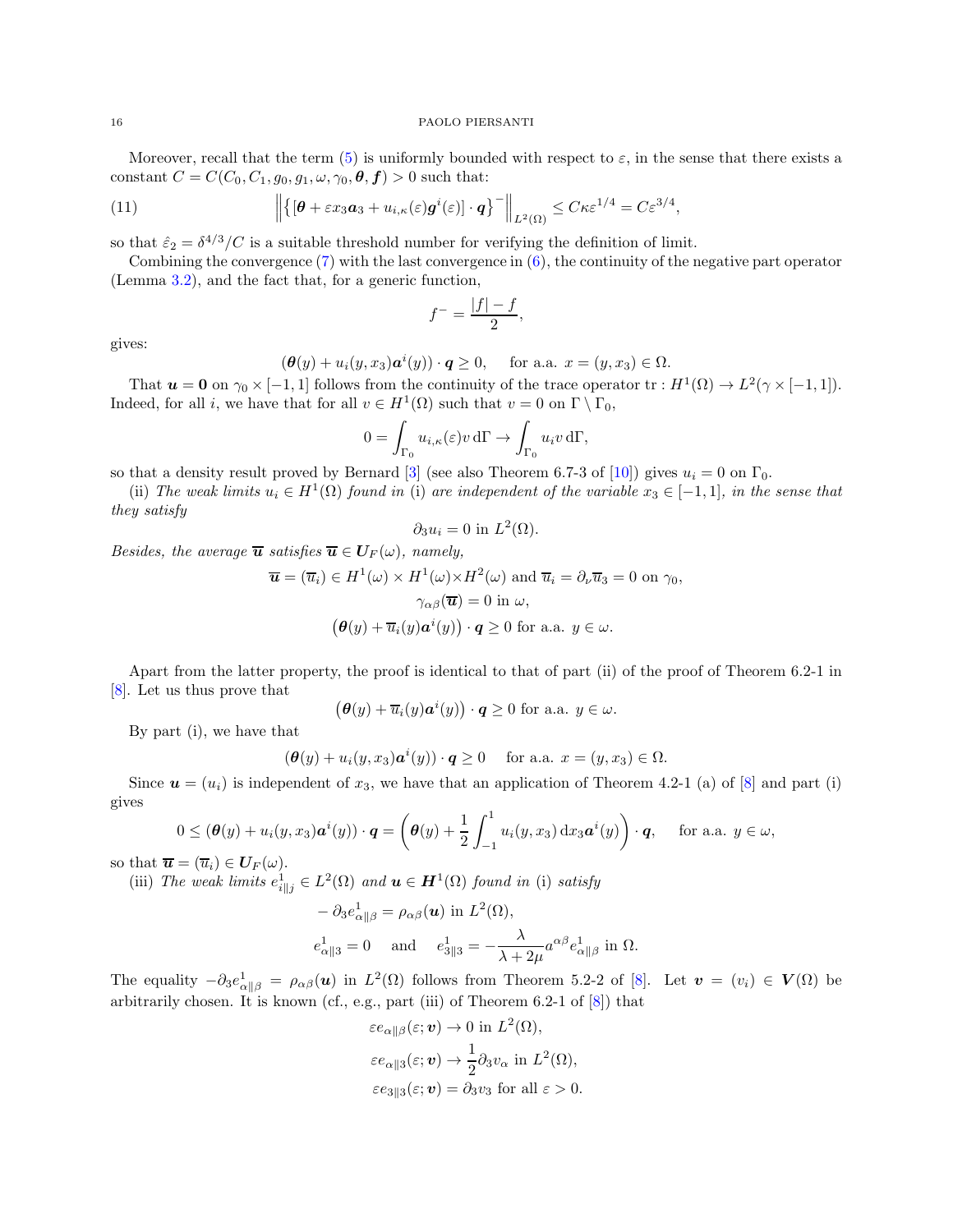These relations, combined with the boundedness of the terms  $(\epsilon^{-1} || e_{i||j}(\epsilon) ||_{L^2(\Omega)})_{\epsilon>0}$  independently of  $\varepsilon > 0$  (part (i)) and the asymptotic behavior of the functions  $A^{ijk\ell}(\varepsilon)$  and  $\sqrt{g(\varepsilon)}$  as  $\varepsilon \to 0$  (Lemma [4.1\)](#page-11-0), give

$$
\int_{\Omega} \left( A^{\alpha\beta\sigma\tau}(\varepsilon) \frac{e_{\sigma\|\tau}(\varepsilon)}{\varepsilon} + A^{\alpha\beta 33}(\varepsilon) \frac{e_{3\|\beta}(\varepsilon)}{\varepsilon} \right) \varepsilon e_{\alpha\|\beta}(\varepsilon; \mathbf{v}) \sqrt{g(\varepsilon)} \,dx \to 0 \text{ as } \varepsilon \to 0,
$$
\n
$$
\int_{\Omega} \left( 4A^{\alpha 3\sigma 3}(\varepsilon) \frac{e_{\sigma\|\beta}(\varepsilon)}{\varepsilon} \right) \varepsilon e_{\alpha\|\beta}(\varepsilon; \mathbf{v}) \sqrt{g(\varepsilon)} \,dx \to \int_{\Omega} 2\mu a^{\alpha\sigma} e_{\sigma\|\beta}^1 \partial 3v_{\alpha} \sqrt{a} \,dx \text{ as } \varepsilon \to 0,
$$
\n
$$
\int_{\Omega} \left( A^{33\sigma\tau}(\varepsilon) \frac{e_{\sigma\|\tau}(\varepsilon)}{\varepsilon} + A^{3333}(\varepsilon) \frac{e_{3\|\beta}(\varepsilon)}{\varepsilon} \right) \varepsilon e_{3\|\beta}(\varepsilon; \mathbf{v}) \sqrt{g(\varepsilon)} \,dx
$$
\n
$$
\to \int_{\Omega} \left( \lambda a^{\sigma\tau} e_{\sigma\|\tau}^1 + (\lambda + 2\mu)e_{3\|\beta}^1 \right) \partial 3v_{3} \sqrt{a} \,dx \text{ as } \varepsilon \to 0,
$$
\n
$$
- \frac{\varepsilon}{\kappa} \int_{\Omega} \left\{ \left[ \theta + \varepsilon x_3 a_3 + u_{i,\kappa}(\varepsilon) g^i(\varepsilon) \right] \cdot q \right\}^-(v_i g^i(\varepsilon) \cdot q) \sqrt{g(\varepsilon)} \,dx \to 0 \text{ as } \varepsilon \to 0 \text{ (cf. (4)-(6))},
$$
\n
$$
\varepsilon^2 \int_{\Omega} f^i v_i \sqrt{g(\varepsilon)} \,dx \to 0 \text{ as } \varepsilon \to 0.
$$

Consequently,

$$
\int_{\Omega} \left( (2\mu a^{\alpha \sigma} e_{\sigma \| 3}^1) \partial_3 v_{\alpha} + (\lambda a^{\sigma \tau} e_{\sigma \| \tau}^1 + (\lambda + 2\mu) e_{3\| 3}^1) \partial_3 v_3 \right) \sqrt{a} \, dx = 0.
$$

Since this inequality holds for any vector field  $\mathbf{v} = (v_i) \in \mathbf{V}(\Omega)$ , it follows by Theorem 3.4-1 of [\[8\]](#page-23-9) that

$$
e_{\sigma \| 3}^1 = 0
$$
 and  $\lambda a^{\sigma \tau} e_{\sigma \| \tau}^1 + (\lambda + 2\mu) e_{3\| 3}^1 = 0$  in  $L^2(\Omega)$ .

In particular, the latter gives:

<span id="page-16-0"></span>
$$
e_{3\parallel 3}^1 = -\frac{\lambda}{\lambda + 2\mu} a^{\alpha \beta} e_{\alpha \parallel \beta}^1
$$
 in  $L^2(\Omega)$ .

(iv) The weak limit  $\overline{\mathbf{u}} = (\overline{u}_i)$  is the solution of Problem  $\mathcal{P}_F(\omega)$ . Given any  $\eta \in U_F(\omega)$ , define the vector field  $\mathbf{w}(\varepsilon;\eta) = (w_i(\varepsilon;\eta))$  by:

(12) 
$$
w_{\alpha}(\varepsilon;\boldsymbol{\eta}) := \eta_{\alpha} - \varepsilon x_{3} (\partial_{\alpha} \eta_{3} + b_{\alpha}^{\sigma} \eta_{\sigma}),
$$

$$
w_{3}(\varepsilon;\boldsymbol{\eta}) := \eta_{3}.
$$

We have that  $w(\varepsilon;\eta) \in V(\Omega)$  and  $e_{3\parallel 3}(\varepsilon; w(\varepsilon;\eta)) = 0$  for all  $\varepsilon > 0$ . Following the same steps as in part  $(iv)$  of  $[8]$ , observe that:

(13)  
\n
$$
\mathbf{w}(\varepsilon;\boldsymbol{\eta}) \to \boldsymbol{\eta} \text{ in } \mathbf{H}^1(\Omega),
$$
\n
$$
\frac{1}{\varepsilon} e_{\alpha\|\beta}(\varepsilon;\mathbf{w}(\varepsilon;\boldsymbol{\eta})) \to \{-x_3\rho_{\alpha\beta}(\boldsymbol{\eta})\} \text{ in } L^2(\Omega),
$$
\nThe sequence 
$$
\left(\frac{1}{\varepsilon} e_{\alpha\|\beta}(\varepsilon;\mathbf{w}(\varepsilon;\boldsymbol{\eta}))\right)_{\varepsilon>0}
$$
 converges in  $L^2(\Omega)$ .

Fix  $\varepsilon > 0$  and define the number

<span id="page-16-1"></span>
$$
\Lambda(\varepsilon) := \int_{\Omega} A^{ijk\ell}(\varepsilon) \left\{ \frac{1}{\varepsilon} e_{k\|\ell}(\varepsilon) - e_{k\|\ell}^1 \right\} \left\{ \frac{1}{\varepsilon} e_{i\|\jmath}(\varepsilon) - e_{i\|\jmath}^1 \right\} \sqrt{g(\varepsilon)} dx,
$$

so that, combining the uniform positive-definiteness of the three-dimensional elasticity tensor  $A^{ijk\ell}(\varepsilon)$  and the asymptotic behavior of the function  $g(\varepsilon)$  (Lemma [4.1\)](#page-11-0), we obtain:

$$
0 \leq \sum_{i,j} \left\| \frac{1}{\varepsilon} e_{i\|j}(\varepsilon) - e_{i\|j}^1 \right\|_{L^2(\Omega)}^2 \leq \frac{C_0}{\sqrt{g_0}} \Lambda(\varepsilon).
$$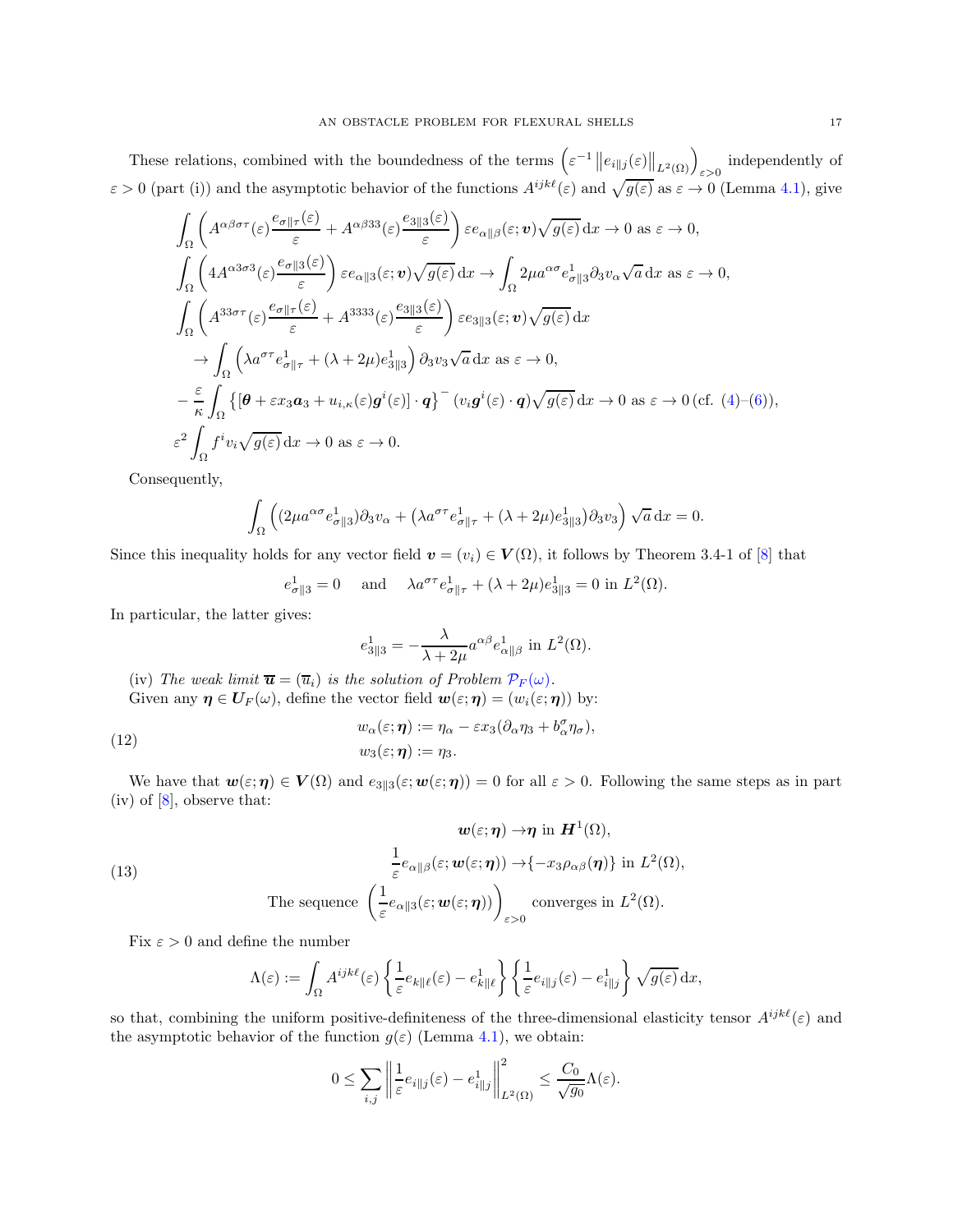An application of the latter to the variational equations of Problem  $\mathcal{P}_{\kappa}(\varepsilon;\Omega)$  under the specialization  $\boldsymbol{v}=(\boldsymbol{w}(\varepsilon;\boldsymbol{\eta})-\boldsymbol{u}_\kappa(\varepsilon)),$  with  $\boldsymbol{\eta}\in \boldsymbol{U}_{\boldsymbol{F}}(\omega)$  gives:

$$
0 \leq \Lambda(\varepsilon) = \int_{\Omega} A^{ijk\ell}(\varepsilon) \left\{ \frac{1}{\varepsilon} e_{k\parallel\ell}(\varepsilon) \right\} \left\{ \frac{1}{\varepsilon} e_{i\parallel j}(\varepsilon) \right\} \sqrt{g(\varepsilon)} \, dx
$$
  
\n
$$
- 2 \int_{\Omega} A^{ijk\ell}(\varepsilon) e_{k\parallel\ell}^{1} e_{i\parallel j}^{1} \sqrt{g(\varepsilon)} \, dx
$$
  
\n
$$
+ \int_{\Omega} A^{ijk\ell}(\varepsilon) e_{k\parallel\ell}^{1} e_{i\parallel j}^{1} \sqrt{g(\varepsilon)} \, dx
$$
  
\n
$$
= \int_{\Omega} A^{ijk\ell}(\varepsilon) e_{k\parallel\ell}^{1} (\varepsilon) \left\{ \frac{1}{\varepsilon} e_{i\parallel j}(\varepsilon; \mathbf{w}(\varepsilon; \boldsymbol{\eta})) \right\} \sqrt{g(\varepsilon)} \, dx
$$
  
\n
$$
- \frac{1}{\varepsilon \kappa} \int_{\Omega} \left\{ [\theta + \varepsilon x_3 a_3 + u_{i,\kappa}(\varepsilon) g^i(\varepsilon)] \cdot q \right\}^-(\left(u_i(\varepsilon; \boldsymbol{\eta}) - u_{i,\kappa}(\varepsilon)\right) g^i(\varepsilon) \cdot q \right) \sqrt{g(\varepsilon)} \, dx
$$
  
\n
$$
- 2 \int_{\Omega} A^{ijk\ell}(\varepsilon) \left\{ \frac{1}{\varepsilon} e_{k\parallel\ell}(\varepsilon) \right\} e_{i\parallel j}^{1} \sqrt{g(\varepsilon)} \, dx
$$
  
\n
$$
+ \int_{\Omega} A^{ijk\ell}(\varepsilon) e_{k\parallel\ell}^{1} e_{i\parallel j}^{1} \sqrt{g(\varepsilon)} \, dx - \int_{\Omega} f^i(u_i(\varepsilon; \boldsymbol{\eta}) - u_{i,\kappa}(\varepsilon)) \sqrt{g(\varepsilon)} \, dx
$$
  
\n
$$
+ \int_{\Omega} A^{\alpha\beta\sigma\tau}(\varepsilon) \left\{ \frac{1}{\varepsilon} e_{\sigma\parallel\tau}(\varepsilon) \right\} \left\{ \frac{1}{\varepsilon} e_{\alpha\parallel\beta}(\vare
$$

<span id="page-17-0"></span>(14)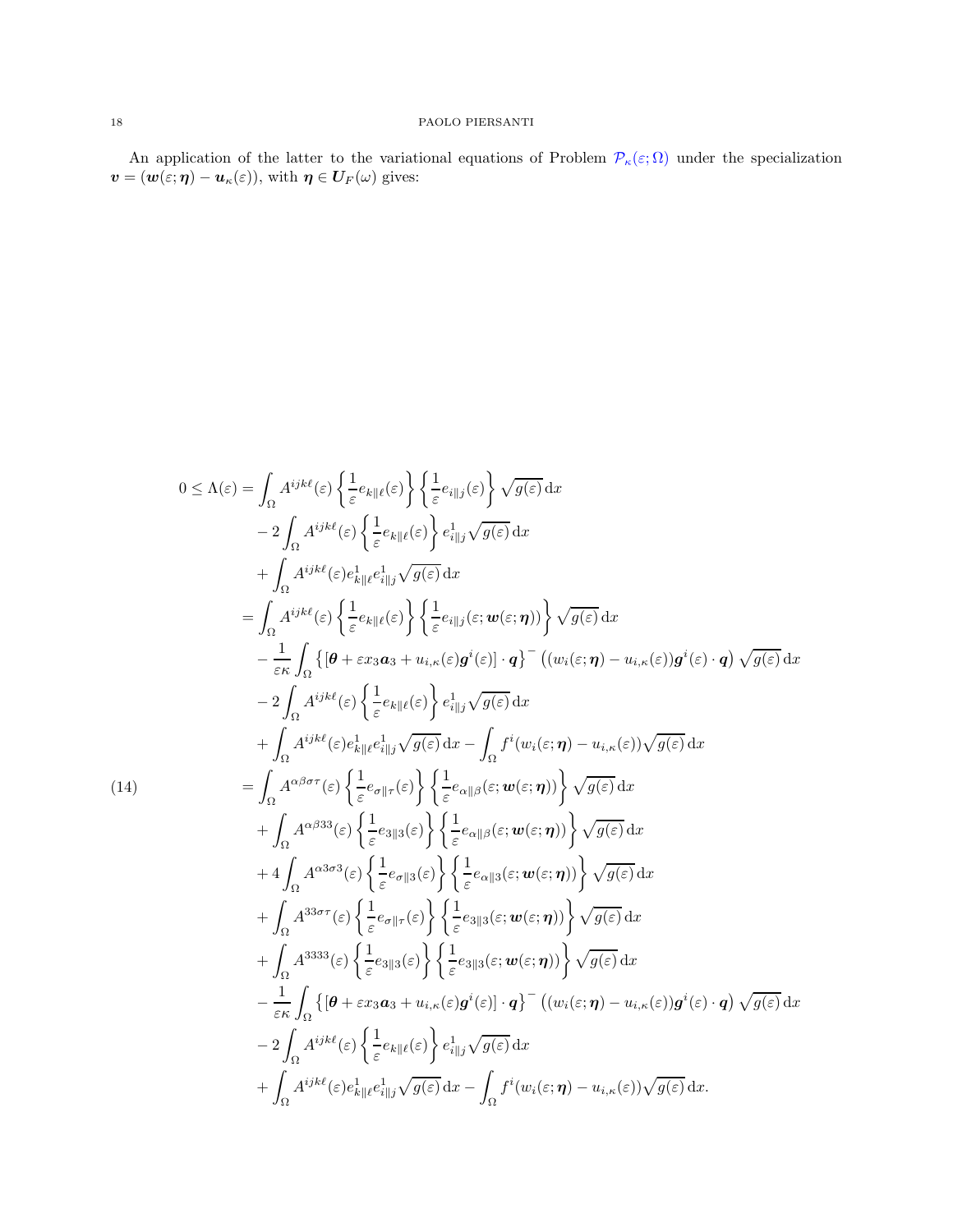By virtue of the definition of the vector field  $w(\varepsilon;\eta) = (w_i(\varepsilon;\eta))$  introduced in [\(12\)](#page-16-0) and the asymptotic behaviour of the contravariant basis vectors  $g^{i}(\varepsilon)$  established in Lemma [4.1,](#page-11-0) we have that

$$
-\frac{1}{\varepsilon} \int_{\Omega} \frac{\left\{ \left[\theta + \varepsilon x_3 a_3 + u_{i,\kappa}(\varepsilon) g^i(\varepsilon)\right] \cdot q \right\}^{\mathsf{T}}}{\kappa} \left[ (w_i(\varepsilon; \eta) - u_{i,\kappa}(\varepsilon)) g^i(\varepsilon) \cdot q \right] \sqrt{g(\varepsilon)} \, \mathrm{d}x
$$
\n
$$
= -\frac{1}{\varepsilon} \int_{\Omega} \frac{\left\{ \left[\theta + \varepsilon x_3 a_3 + u_{i,\kappa}(\varepsilon) g^i(\varepsilon)\right] \cdot q \right\}^{\mathsf{T}}}{\kappa} \left[ (\theta + \varepsilon x_3 a_3 + w_i(\varepsilon; \eta) g^i(\varepsilon)) \cdot q \right] \sqrt{g(\varepsilon)} \, \mathrm{d}x
$$
\n
$$
+ \frac{1}{\varepsilon} \int_{\Omega} \frac{\left\{ \left[\theta + \varepsilon x_3 a_3 + u_{i,\kappa}(\varepsilon) g^i(\varepsilon)\right] \cdot q \right\}^{\mathsf{T}}}{\kappa} \left[ (\theta + \varepsilon x_3 a_3 + u_{i,\kappa}(\varepsilon) g^i(\varepsilon) \right] \cdot q \right) \sqrt{g(\varepsilon)} \, \mathrm{d}x
$$
\n
$$
- \frac{1}{\varepsilon} \int_{\Omega} \frac{\left\{ \left[\theta + \varepsilon x_3 a_3 + u_{i,\kappa}(\varepsilon) g^i(\varepsilon)\right] \cdot q \right\}^{\mathsf{T}}}{\kappa} \left[ \varepsilon x_3 (\eta_\alpha b_\sigma^\alpha a^\sigma) \cdot q \right] \sqrt{g(\varepsilon)} \, \mathrm{d}x
$$
\n
$$
- \frac{1}{\varepsilon} \int_{\Omega} \frac{\left\{ \left[\theta + \varepsilon x_3 a_3 + u_{i,\kappa}(\varepsilon) g^i(\varepsilon)\right] \cdot q \right\}^{\mathsf{T}}}{\kappa} \left[ \varepsilon x_3 (\eta_\alpha b_\sigma^\alpha a^\sigma) \cdot q \right] \sqrt{g(\varepsilon)} \, \mathrm{d}x
$$
\n
$$
+ \frac{1}{\varepsilon} \int_{\Omega} \frac{\left\{ \left[\theta + \varepsilon x_3 a_3 + u_{i,\
$$

has lim sup less or equal than zero when  $\varepsilon \to 0$  since the first addend in the last equality is less or equal than zero for all  $\varepsilon > 0$  being  $\eta \in U_F(\omega)$ , the second and the third addends tend to zero as  $\varepsilon \to 0$  thanks to the third convergence of [\(6\)](#page-14-0), and the fourth addend is less or equal than zero thansk to the monotonicity of −{·}<sup>−</sup> established in Lemma [3.2.](#page-7-1)

The asymptotic behavior of the functions  $w(\varepsilon;\eta)$  and  $\frac{1}{\varepsilon}e_{i\|j}(\varepsilon;w(\varepsilon;\eta))$  exhibited in [\(13\)](#page-16-1), the asymptotic behavior of the three-dimensional elasticity tensor  $A^{ijk\ell}(\varepsilon)$  and  $g(\varepsilon)$  (Lemma [4.1\)](#page-11-0), the weak convergences 1  $\frac{1}{\varepsilon}e_{i||j}(\varepsilon) \to e_{i||j}^1$  in  $L^2(\Omega)$  established in part (i), and the relations satisfied by  $e_{i||3}^1$  (part (iii)) together give:

<span id="page-18-0"></span>
$$
\int_{\Omega} A^{ijk\ell}(\varepsilon) \left\{ \frac{1}{\varepsilon} e_{k\|\ell}(\varepsilon) \right\} \left\{ \frac{1}{\varepsilon} e_{i\|\jmath}(\varepsilon; \mathbf{w}(\varepsilon; \boldsymbol{\eta})) \right\} \sqrt{g(\varepsilon)} \, dx
$$
\n
$$
\to \int_{\Omega} (A^{\alpha\beta\sigma\tau}(0) e_{\sigma\|\tau}^1 + A^{\alpha\beta 33}(0) e_{3\|\beta}^1) \{-x_3 \rho_{\alpha\beta}(\boldsymbol{\eta})\} \sqrt{a} \, dx,
$$
\n(16)\n
$$
2 \int_{\Omega} A^{ijk\ell}(\varepsilon) \left\{ \frac{1}{\varepsilon} e_{k\|\ell}(\varepsilon) \right\} e_{i\|\jmath}^1 \sqrt{g(\varepsilon)} \, dx - \int_{\Omega} A^{ijk\ell}(\varepsilon) e_{k\|\ell}^1 e_{i\|\jmath}^1 \sqrt{g(\varepsilon)} \, dx
$$
\n
$$
\to \int_{\Omega} A^{ijk\ell}(0) e_{k\|\ell}^1 e_{i\|\jmath}^1 \sqrt{a} \, dx = \int_{\Omega} a^{\alpha\beta\sigma\tau} e_{\sigma\|\tau}^1 e_{\alpha\|\beta}^1 \sqrt{a} \, dx,
$$
\n
$$
\int_{\Omega} f^i(w_i(\varepsilon; \boldsymbol{\eta}) - u_{i,\kappa}(\varepsilon)) \sqrt{g(\varepsilon)} \, dx \to \int_{\Omega} f^i(\eta_i - u_i) \sqrt{a} \, dx = \int_{\omega} p^i(\eta_i - \overline{u}_i) \sqrt{a} \, dy.
$$

We have yet to take into account the relations  $\rho_{\alpha\beta}(\mathbf{u}) = -\partial_3 e_{\alpha\beta}^1$  in  $L^2(\Omega)$  established in part (iii). Since u is independent of  $x_3$  (part (ii)), these relations show that the functions  $e^1_{\alpha \| \beta}$  are of the form

$$
e_{\alpha||\beta}^1 = \Upsilon_{\alpha\beta} - x_3 \rho_{\alpha\beta}(\overline{\boldsymbol{u}}) \quad \text{ with } \Upsilon_{\alpha\beta} \in L^2(\omega).
$$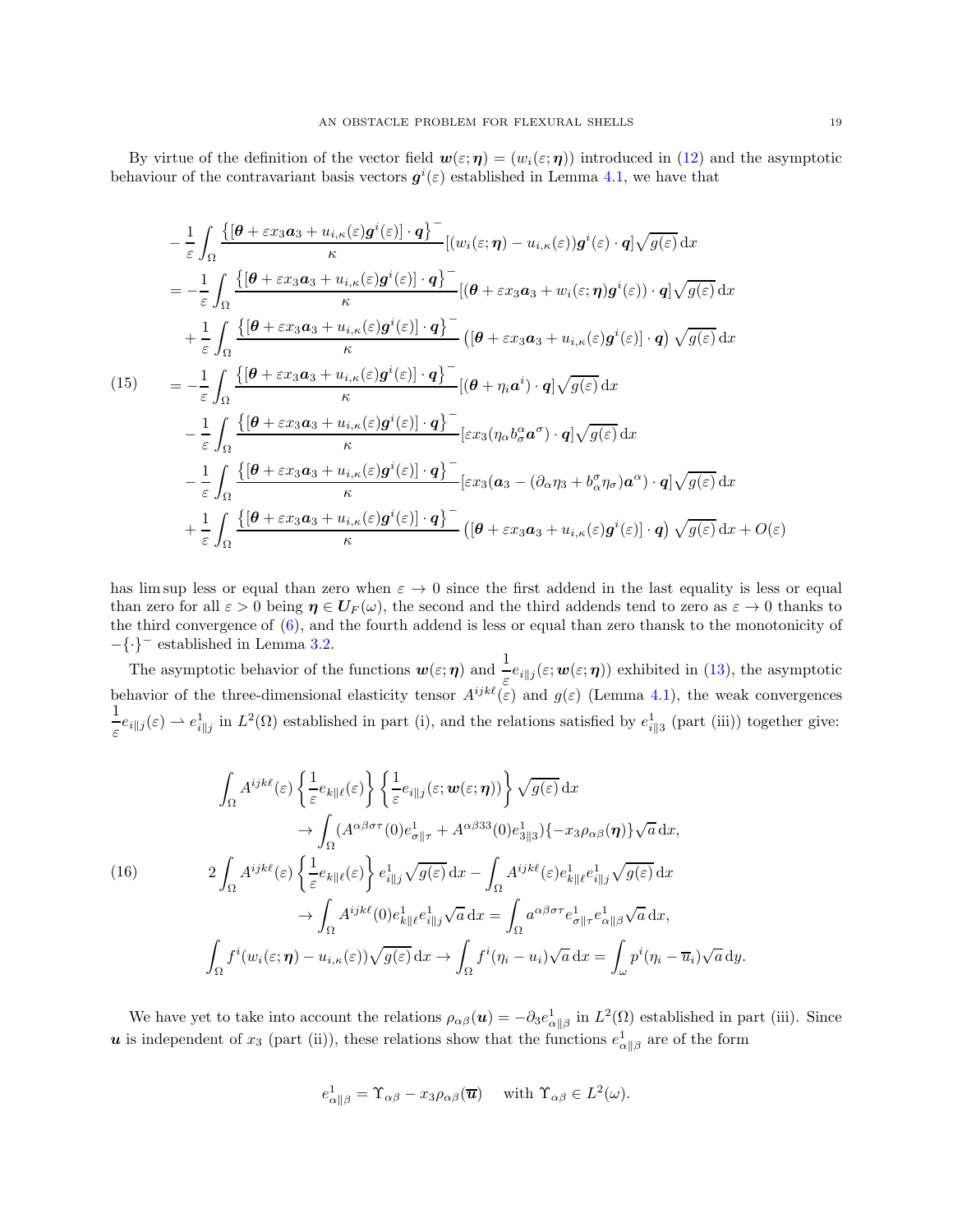The asymptotic behaviors observed in  $(14)$ – $(16)$ , Lemma [3.1,](#page-6-2) and the uniform positive-definiteness of the fourth order two-dimensional elasticity tensor  $(a^{\alpha\beta\sigma\tau})$  in turn imply:

$$
0 \leq \limsup_{\varepsilon \to 0} \Lambda(\varepsilon) \leq \lim_{\varepsilon \to 0} \int_{\Omega} A^{ijk\ell}(\varepsilon) \left\{ \frac{1}{\varepsilon} e_{k\|\ell}(\varepsilon) \right\} \left\{ \frac{1}{\varepsilon} e_{i\|\jmath}(\varepsilon; \mathbf{w}(\varepsilon; \boldsymbol{\eta})) \right\} \sqrt{g(\varepsilon)} \, dx
$$
  
\n
$$
- 2 \lim_{\varepsilon \to 0} \int_{\Omega} A^{ijk\ell}(\varepsilon) \left\{ \frac{1}{\varepsilon} e_{k\|\ell}(\varepsilon) \right\} e_{i\|\jmath}^1 \sqrt{g(\varepsilon)} \, dx + \lim_{\varepsilon \to 0} \int_{\Omega} A^{ijk\ell}(\varepsilon) e_{k\|\ell}^1 e_{i\|\jmath}^1 \sqrt{g(\varepsilon)} \, dx
$$
  
\n
$$
- \lim_{\varepsilon \to 0} \int_{\Omega} f^i(w_i(\varepsilon; \boldsymbol{\eta}) - u_{i,\kappa}(\varepsilon)) \sqrt{g(\varepsilon)} \, dx
$$
  
\n
$$
= - \int_{\omega} p^i(\eta_i - \overline{u}_i) \sqrt{a} \, dy - \int_{\Omega} A^{ijk\ell}(0) e_{k\|\ell}^1 e_{i\|\jmath}^1 \sqrt{a} \, dx + \int_{\Omega} A^{ijk\ell}(0) e_{k\|\ell}^1 (-x_3 \rho_{\alpha\beta}(\boldsymbol{\eta})) \sqrt{a} \, dx
$$
  
\n
$$
= - \int_{\omega} p^i(\eta_i - \overline{u}_i) \sqrt{a} \, dy - \frac{1}{2} \int_{\Omega} a^{\alpha\beta\sigma\tau} \Upsilon_{\sigma\tau} \Upsilon_{\alpha\beta} \sqrt{a} \, dx + \frac{1}{2} \int_{\Omega} a^{\alpha\beta\sigma\tau} x_3^2 \rho_{\sigma\tau}(\overline{u}) \rho_{\alpha\beta}(\boldsymbol{\eta} - \overline{u}) \sqrt{a} \, dx
$$
  
\n
$$
\leq \frac{1}{3} \int_{\omega} a^{\alpha\beta\sigma\tau} \rho_{\sigma\tau}(\overline{u}) \rho_{\alpha\beta}(\boldsymbol{\eta} - \overline{u}) \, dy - \int_{\omega
$$

In conclusion, the latter yields

$$
0 \leq \frac{1}{3} \int_{\omega} a^{\alpha \beta \sigma \tau} \rho_{\sigma \tau}(\overline{\boldsymbol{u}}) \rho_{\alpha \beta}(\boldsymbol{\eta} - \overline{\boldsymbol{u}}) \, dy - \int_{\omega} p^{i} (\eta_{i} - \overline{u}_{i}) \sqrt{a} \, dy,
$$

which establishes that  $\bar{u}$  is the unique solution for Problem  $\mathcal{P}_F(\omega)$  since  $\eta = (\eta_i) \in U_F(\omega)$  is arbitrarily chosen.

(v) The weak convergence  $u_{\kappa}(\varepsilon) \to u$  in  $H^1(\Omega)$  established in part (i) is in fact strong, i.e.,

$$
\boldsymbol{u}_{\kappa}(\varepsilon)\to\boldsymbol{u}\quad\text{ in }\boldsymbol{H}^1(\Omega),
$$

and holds for the whole sequence  $(\mathbf{u}_{\kappa}(\varepsilon))_{\varepsilon>0}$ .

The proof is identical to that of part (vi) of the proof of Theorem 6.2-1 of [\[8](#page-23-9)] and for this reason is omitted. The assertion means that for all  $\delta > 0$  there exists a number  $\varepsilon_2 = \varepsilon_2(\delta) > 0$  such that for all  $0 < \varepsilon < \varepsilon_2$  it results

$$
\|\boldsymbol{u}_{\kappa}(\varepsilon)-\boldsymbol{u}\|_{\boldsymbol{H}^1(\Omega)}<\delta.
$$

(vi) The weak convergences 
$$
\frac{1}{\varepsilon} e_{i||j}(\varepsilon) \to e_{i||j}^1
$$
 in  $L^2(\Omega)$  established in part (i) are in fact strong, i.e.,  

$$
\frac{1}{\varepsilon} e_{i||j}(\varepsilon) \to e_{i||j}^1
$$
 in  $L^2(\Omega)$ .

Besides, the limits  $e_{i||j}^1$  are unique; hence these convergences hold for the whole family  $\left(\frac{1}{\varepsilon}\right)$  $\frac{1}{\varepsilon}e_{i\parallel j}(\varepsilon)\bigg)$ ε>0 . Let  $\Lambda(\varepsilon)$  be as in part (iv). Since  $\overline{u} \in U_F(\omega)$ , we define a vector field  $\tilde{w}(\varepsilon) \in V(\Omega)$  as follows:

$$
\tilde{w}_{\alpha}(\varepsilon) := \overline{u}_{\alpha} - \varepsilon x_3 (\partial_{\alpha} \overline{u}_3 + b_{\alpha}^{\sigma} \overline{u}_{\sigma}),
$$
  

$$
\tilde{w}_3(\varepsilon) := \overline{u}_3.
$$

We have that, in the same spirit as  $(13)$ :

(17) 
$$
\tilde{\boldsymbol{w}}(\varepsilon) \to \overline{\boldsymbol{u}} \text{ in } \boldsymbol{H}^1(\Omega),
$$
\n
$$
\frac{1}{\varepsilon} e_{\alpha \|\beta}(\varepsilon; \tilde{\boldsymbol{w}}(\varepsilon)) \to \{-x_3 \rho_{\alpha \beta}(\overline{\boldsymbol{u}})\} \text{ in } L^2(\Omega),
$$
\nThe sequence 
$$
\left(\frac{1}{\varepsilon} e_{\alpha \|\beta}(\varepsilon; \tilde{\boldsymbol{w}}(\varepsilon))\right)_{\varepsilon > 0} \text{ converges in } L^2(\Omega).
$$

Specializing  $\mathbf{v} = (\tilde{\mathbf{w}}(\varepsilon) - \mathbf{u}_{\kappa}(\varepsilon))$  in the variational equations of Problem  $\mathcal{P}_{\kappa}(\varepsilon;\Omega)$  and repeating the same computations as in part (iv) gives:

<span id="page-19-0"></span>
$$
0 \leq \limsup_{\varepsilon \to 0} \Lambda(\varepsilon) \leq -\int_{\omega} a^{\alpha \beta \sigma \tau} \Upsilon_{\sigma \tau} \Upsilon_{\alpha \beta} \sqrt{a} \, \mathrm{d}y \leq 0.
$$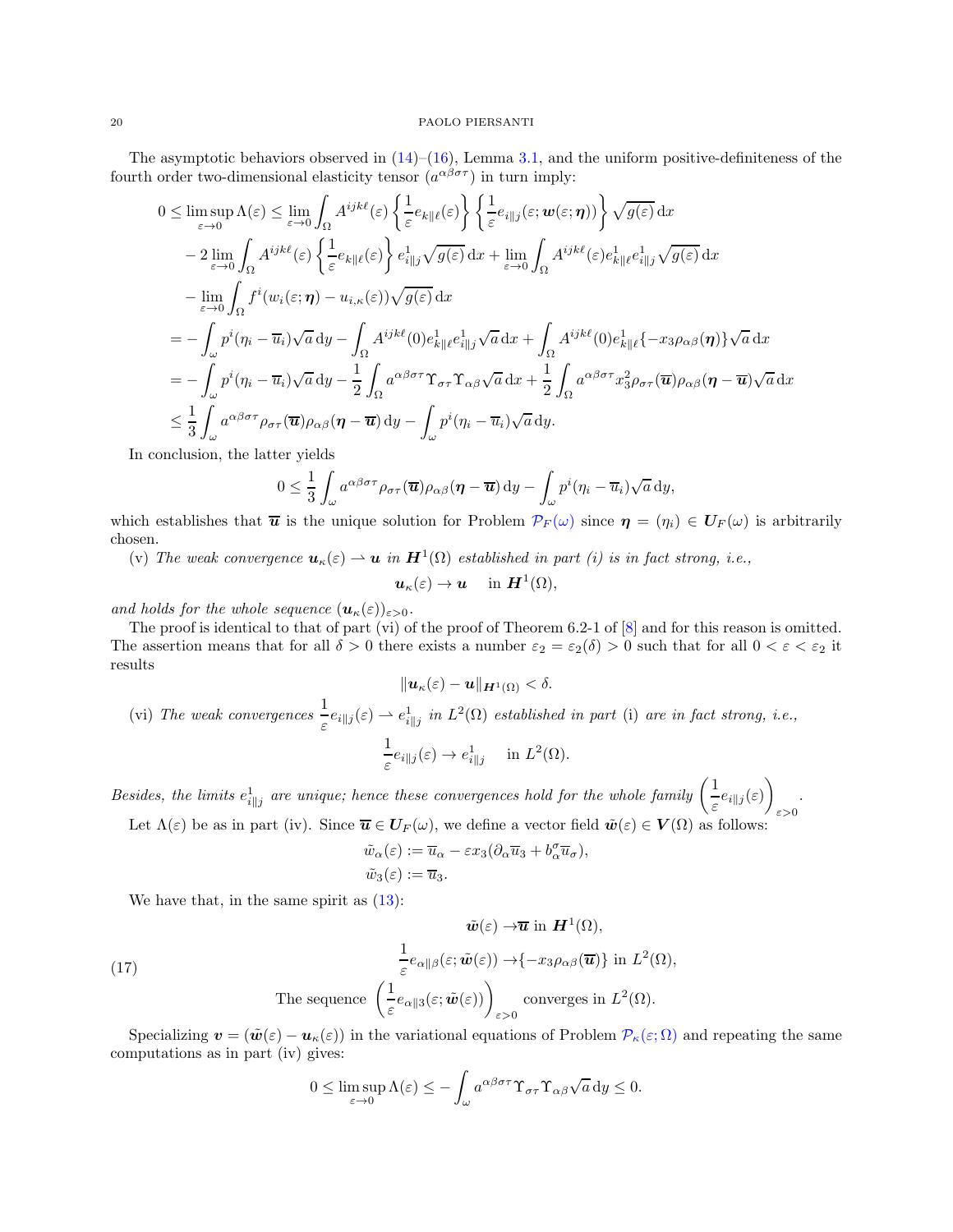In conclusion, by the uniform positive-definiteness of the two-dimensional fourth-order elasticity tensor (Lemma [4.1\)](#page-11-0) and the asymptotic behavior of the sequence of vector fields  $(\tilde{\boldsymbol{w}}(\varepsilon))_{\varepsilon>0}$  in [\(17\)](#page-19-0), we obtain  $\Upsilon_{\alpha\beta} = 0$  and

$$
\lim_{\varepsilon \to 0} \Lambda(\varepsilon) = 0.
$$

These relations in turn imply that the strong convergence

$$
\frac{1}{\varepsilon}e_{i\|j}(\varepsilon) \to e_{i\|j}^1 \quad \text{ in } L^2(\Omega)
$$

holds. The functions  $e_{\alpha||\beta}^1$  are uniquely determined, since they are given by

<span id="page-20-1"></span>
$$
e_{\alpha\parallel\beta}^1=-x_3\rho_{\alpha\beta}(\overline{\bm{u}})
$$

and the vector field  $\bar{u}$  is uniquely determined as the unique solution of Problem  $\mathcal{P}_F(\omega)$ . That the functions  $e_{i\parallel 3}^1$  are uniquely determined then follows from the relations established in part (iii). Therefore, the whole sequence  $(\varepsilon^{-1} e_{i\parallel j}(\varepsilon))_{\varepsilon>0}$  strongly converges to the functions  $e_{i\parallel j}^1$  in  $L^2(\Omega)$  and the proof is complete.  $\Box$ 

Observe that the conclusion of Theorem [5.1](#page-13-0) and Theorem 4.2-1(b) of [\[8\]](#page-23-9) give that for each  $\delta > 0$  and for each  $1 \leq i \leq 3$  there exists a number  $\varepsilon_2 = \varepsilon_2(\delta) > 0$  such that for all  $0 < \varepsilon < \varepsilon_2$  it results

(18) 
$$
\left\| \frac{1}{2} \int_{-1}^{1} u_{i,\kappa}(\varepsilon)(\cdot, x_3) dx_3 - \zeta_i \right\|_{H^1(\omega)} < \frac{\delta}{2},
$$

where  $u_{\kappa}(\varepsilon) = (u_{i,\kappa}(\varepsilon))$  is the unique solution of Problem  $\mathcal{P}_{\kappa}(\varepsilon;\Omega)$ , and  $\zeta = (\zeta_i)$  is the unique solution of Problem  $\mathcal{P}_F(\omega)$ , and  $\kappa$  is as in [\(4\)](#page-10-3).

Therefore, the convergence as  $\varepsilon \to 0$  of the solutions  $u(\varepsilon)$  of Problem  $\mathcal{P}(\varepsilon;\Omega)$  to the solution  $\zeta$  of Problem  $\mathcal{P}_F(\omega)$  can thus be established as a direct corollary of Theorem [5.1.](#page-13-0)

<span id="page-20-2"></span>**Corollary 5.2.** Let  $\omega$  be a domain in  $\mathbb{R}^2$ , let  $\boldsymbol{\theta} \in C^3(\overline{\omega}; \mathbb{E}^3)$  be the middle surface of a flexural shell, let  $\gamma_0$ be a non-zero length portion of the boundary  $\gamma$  (cf. section [4\)](#page-9-0) and let  $\bm{q} \in \mathbb{E}^3$  be a non-zero vector given once and for all. Let us consider the non-trivial space (cf. section  $\lambda$ )

$$
\boldsymbol{V_F}(\omega) := \{ \boldsymbol{\eta} = (\eta_i) \in H^1(\omega) \times H^1(\omega) \times H^2(\omega); \gamma_{\alpha\beta}(\boldsymbol{\eta}) = 0 \text{ in } \omega \text{ and } \eta_i = \partial_\nu \eta_3 = 0 \text{ on } \gamma_0 \},
$$

and let us define the set

$$
\boldsymbol{U}_F(\omega) := \{ \boldsymbol{\eta} = (\eta_i) \in \boldsymbol{V}_F(\omega); \big(\boldsymbol{\theta}(y) + \eta_i(y) \boldsymbol{a}^i(y)\big) \cdot \boldsymbol{q} \ge 0 \text{ for a.a. } y \in \omega \}.
$$

Let there be given a family of linearly elastic flexural shells with the same middle surface  $\theta(\overline{\omega})$  and thickness  $2\varepsilon > 0$ , and let  $u(\varepsilon) \in U(\varepsilon; \Omega)$  denote, for each  $\varepsilon > 0$ , the unique solution of Problem  $\mathcal{P}(\varepsilon; \Omega)$ .

Then, we have that

<span id="page-20-0"></span>
$$
\frac{1}{2}\int_{-1}^1 \mathbf{u}(\varepsilon) \,dx_3 \to \zeta, \quad \text{ in } \mathbf{H}^1(\omega) \text{ as } \varepsilon \to 0,
$$

where  $\zeta$  is the unique solution to the two-dimensional variational Problem  $\mathcal{P}_F(\omega)$ .

*Proof.* We now show that for each  $\delta > 0$  and for all  $1 \leq i \leq 3$  there exists a number  $\tilde{\varepsilon} > 0$  such that for all  $0 < \varepsilon < \tilde{\varepsilon}$  it results

(19) 
$$
\left\|\frac{1}{2}\int_{-1}^1 u_i(\varepsilon)(\cdot,x_3)\,\mathrm{d}x_3-\zeta_i\right\|_{H^1(\omega)}<\delta,
$$

where  $u(\varepsilon) = (u_i(\varepsilon))$  is the unique solution of Problem  $\mathcal{P}(\varepsilon;\Omega)$  and  $\zeta = (\zeta_i)$  is the unique solution of Problem  $\mathcal{P}_F(\omega)$ .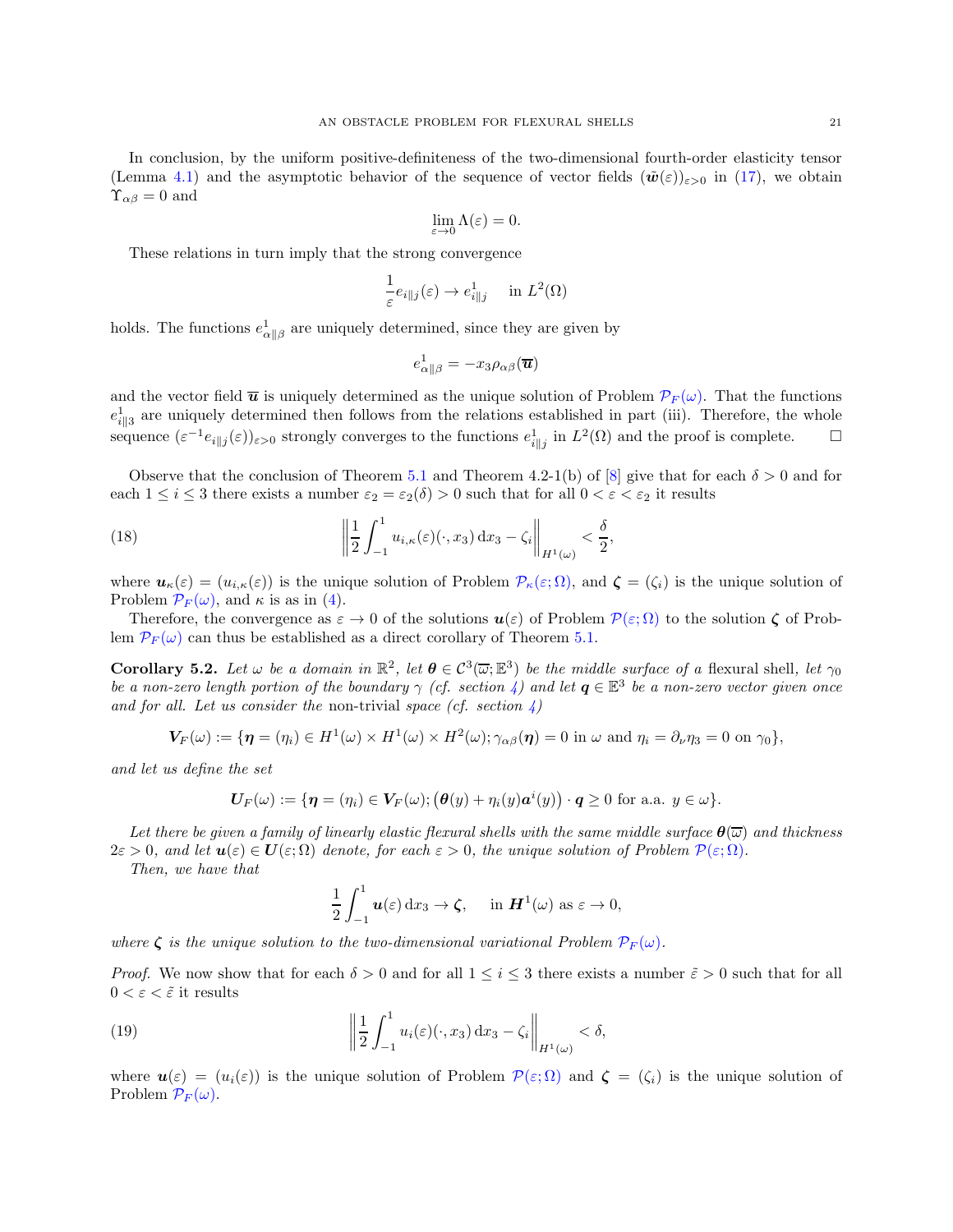In order to prove [\(19\)](#page-20-0), fix  $\delta > 0$  and take  $\tilde{\varepsilon} := \varepsilon_2 = \varepsilon_2(\delta)$ . For each  $0 < \varepsilon < \varepsilon_2$  we have that an application of  $(3)$ , the triangle inequality, Theorem 4.2-1  $(b)$  of  $[8]$ , and  $(18)$  gives

<span id="page-21-0"></span>(20) 
$$
\left\| \frac{1}{2} \int_{-1}^{1} u_i(\varepsilon) dx_3 - \zeta_i \right\|_{H^1(\omega)} \le \left\| \frac{1}{2} \int_{-1}^{1} u_{i,\kappa}(\varepsilon) (\cdot, x_3) dx_3 - \zeta_i \right\|_{H^1(\omega)} + \|u_i(\varepsilon) - u_{i,\kappa}(\varepsilon)\|_{H^1(\Omega)}
$$

$$
< \frac{\delta}{2} + \frac{\delta}{2} = \delta,
$$

for all  $0 < \kappa < \kappa_0(\delta)$ . Observe that if we take  $\kappa$  as in [\(4\)](#page-10-3) and it resulted  $\kappa_0(\delta) < \sqrt{\varepsilon} = \kappa$ , then it would suffice to reduce  $\varepsilon_2$  until the requirement for the penalty parameter is met. In doing so, the fact that  $\kappa_0$  is independent of  $\varepsilon$  plays a critical role in establishing the sought convergence.

The estimate [\(20\)](#page-21-0) means that the solutions  $u(\varepsilon)$  of Problem  $\mathcal{P}(\varepsilon; \Omega)$  converge to the solution of Prob-<br>n  $\mathcal{P}_F(\omega)$  as  $\varepsilon \to 0$ , as it had to be proved. lem  $\mathcal{P}_F(\omega)$  as  $\varepsilon \to 0$ , as it had to be proved.



FIGURE 1. Geometrical interpretation of Corollary [5.2](#page-20-2) and criticality of the condition [\(4\)](#page-10-3). Let  $\delta > 0$  be fixed and let  $0 < \tilde{\varepsilon} < \varepsilon_2$ , where  $\varepsilon_2$  is the parameter found in Corollary 5.2. Let  $\zeta$  denote the solution to Problem  $\mathcal{P}_F(\omega)$ . Let  $\tilde{\kappa}$  be a "penalty" parameter in the form [\(4\)](#page-10-3) associated with  $\tilde{\varepsilon}$  for which the distance between the averaged solution of Problem  $\mathcal{P}_{\tilde{\kappa}}(\tilde{\varepsilon};\Omega)$ (i.e., the vector field  $\zeta_{\tilde{\kappa}}(\tilde{\varepsilon})$ ) and the solution  $\zeta$  of Problem  $\mathcal{P}_F(\omega)$  with respect to the  $\mathbf{H}^1(\omega)$ norm is less than  $\delta/2$ .

If  $\tilde{\kappa} > \kappa_0 = \kappa_0(\delta)$ , it might happen, as a consequence of [\(3\)](#page-10-4), that the distance between the averaged solution of Problem  $\mathcal{P}_{\tilde{\kappa}}(\tilde{\varepsilon};\Omega)$  (i.e., the vector field  $\zeta_{\tilde{\kappa}}(\tilde{\varepsilon})$ ) and the averaged solution of Problem  $\mathcal{P}(\tilde{\varepsilon};\Omega)$  (i.e., the vector field  $\zeta(\tilde{\varepsilon})$ ) is, with respect to the  $H^1(\omega)$  norm, strictly greater than the fixed number  $\delta$ .

If, however, we reduce the parameter  $\tilde{\varepsilon}$  until  $\tilde{\kappa} < \kappa_0$ , then we can find an element  $\zeta_{\kappa}(\tilde{\varepsilon})$ , solution of Problem  $\mathcal{P}_{\kappa}(\tilde{\varepsilon};\Omega)$ , whose distance (once again with respect to the  $\mathbf{H}^{1}(\omega)$  norm) from both  $\zeta_{\tilde{\kappa}}(\tilde{\varepsilon})$  and  $\zeta(\tilde{\varepsilon})$  is strictly less than  $\delta/2$ .

It remains to "de-scale" the results of Theorem [5.1](#page-13-0) and Corollary [5.2,](#page-20-2) which apply to the solutions  $u(\varepsilon)$  of the scaled problem  $\mathcal{P}(\varepsilon;\Omega)$ . This means that we need to convert these results into ones about the unknown  $u_i^{\varepsilon} g^{i,\varepsilon} : \overline{\Omega^{\varepsilon}} \to \mathbb{E}^3$ , which represents the physical *three-dimensional vector field* of the actual reference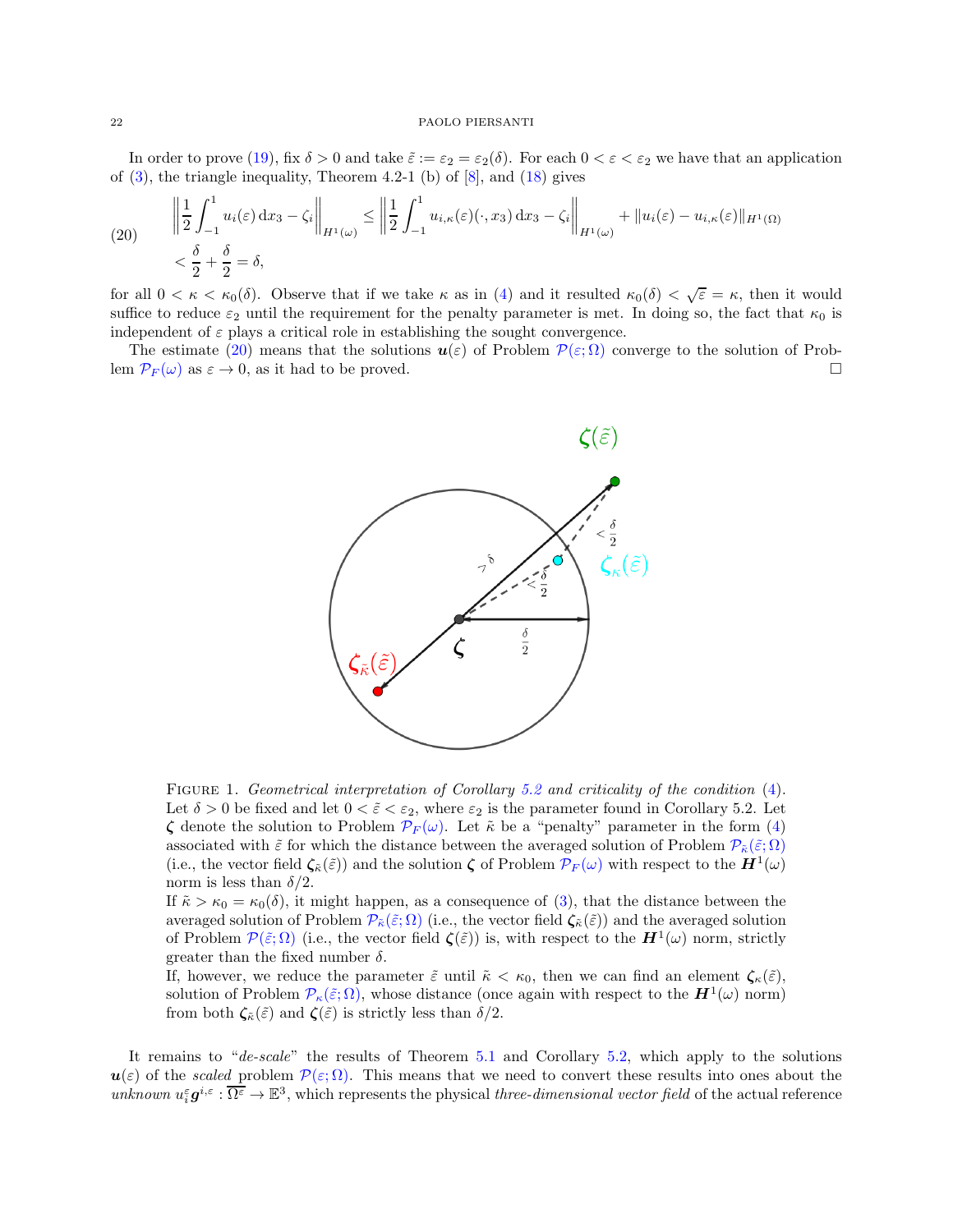configuration of the shell. As shown in the next theorem, this conversion is most conveniently achieved through the introduction of the *averages*  $\frac{1}{2}$ 2ε  $\int_{0}^{\varepsilon}$ −ε  $u_i^{\varepsilon} \boldsymbol{g}^{i,\varepsilon} \, dx_3^{\varepsilon}$  across the thickness of the shell, a procedure which also clearly highlights the striking *difference* (in terms of function spaces) between the asymptotic behaviors of the tangential and normal components of the displacement field of the middle surface of the shell.

Theorem 5.3. Let the assumptions on the data be as in section [4](#page-9-0) and let the assumptions on the immersion  $\boldsymbol{\theta} \in C^3(\overline{\omega}; \mathbb{E}^3)$  be as in Theorem [4.3](#page-12-2). Let  $\boldsymbol{u}^{\varepsilon} = (u_i^{\varepsilon}) \in \boldsymbol{U}(\Omega^{\varepsilon})$  denote for each  $\varepsilon > 0$  the unique solution of the variational Problem  $\mathcal{P}(\Omega^{\varepsilon})$  and let  $\zeta \in \mathbf{U}_{F}(\omega)$  denote the unique solution to the variational inequalities in Problem  $\mathcal{P}_F(\omega)$ . Then

$$
\frac{1}{2\varepsilon} \int_{-\varepsilon}^{\varepsilon} u_{\alpha}^{\varepsilon} g^{\alpha, \varepsilon} dx_3^{\varepsilon} \to \zeta_{\alpha} a^{\alpha}, \quad \text{ in } \mathbf{H}^1(\omega) \text{ as } \varepsilon \to 0,
$$
  

$$
\frac{1}{2\varepsilon} \int_{-\varepsilon}^{\varepsilon} u_3^{\varepsilon} g^{3, \varepsilon} dx_3^{\varepsilon} \to \zeta_3 a^3, \quad \text{ in } \mathbf{H}^1(\omega) \text{ as } \varepsilon \to 0.
$$

*Proof.* The proof is analogous to that of Theorem 6.4-1 in  $[8]$  and for this reason is omitted.

In view of the scalings, viz.,  $u_i^{\varepsilon}(x^{\varepsilon}) = u_i(\varepsilon)(x)$  at each  $x^{\varepsilon} \in \Omega^{\varepsilon}$ , and of the assumption on the data, viz.,  $f^{i,\varepsilon}(x^{\varepsilon}) = f^{i}(x)$  at each  $x^{\varepsilon} \in \Omega^{\varepsilon}$ , made in section [4,](#page-9-0) it is natural to also "de-scale" the unknown appearing in the limit two-dimensional problem found in Theorem [4.3,](#page-12-2) by letting

$$
\zeta_i^{\varepsilon}(y):=\zeta_i(y)\text{ at each }y\in\omega,
$$

and by using in its formulation the contravariant components

$$
p^{i,\varepsilon} := \varepsilon^3 \left\{ \int_{-1}^1 f^i \, \mathrm{d}x_3 \right\} = \int_{-\varepsilon}^{\varepsilon} f^{i,\varepsilon} \, \mathrm{d}x_3^{\varepsilon}
$$

instead of their scaled counterparts  $p^i = \int_{-1}^1 f^i dx_3$ . In this fashion, it is immediately found that  $\zeta^{\varepsilon} = (\zeta_i^{\varepsilon}) \in$  $U_F(\omega)$  is the unique solution to the variational inequalities

$$
\frac{\varepsilon^3}{3} \int_{\omega} a^{\alpha\beta\sigma\tau} \rho_{\sigma\tau}(\zeta^{\varepsilon}) \rho_{\alpha\beta}(\boldsymbol{\eta} - \zeta^{\varepsilon}) \sqrt{a} \, \mathrm{d}y \ge \int_{\omega} p^{i,\varepsilon} (\eta_i - \zeta_i^{\varepsilon}) \sqrt{a} \, \mathrm{d}y,
$$

for all  $\eta = (\eta_i) \in U_F(\omega)$ . These inequalities now display the factor  $\frac{\varepsilon^3}{3}$  $\frac{1}{3}$ , which always appears in the left-hand sides of equations modelling *flexural* shells.

### Conclusion and final remarks

In this paper we identified a set of two-dimensional variational inequalities that model the displacement of a linearly elastic flexural shell subjected to a confinement condition, expressing that all the points of the admissible deformed configurations remain in a given half-space.

The starting point of the rigorous asymptotic analysis we carried out is a set of variational inequalities based on the classical equations of three-dimensional linearized elasticity, and posed over a non-empty, closed and convex subset of a suitable Sobolev space. These variational inequalities govern the displacement of a three-dimensional flexural shell subject to a confinement condition like the one recalled beforehand.

By means of the penalized version of the aforementioned problem (i.e., the set of variational inequalities based on the classical equations of three-dimensional linearized elasticity), we managed to show that, as the thickness parameter approaches zero, the average across the thickness of the solution of the original threedimensional model converges to the solution of a *ad hoc* two dimensional model. In this regard, it is worth recalling that the rigorous asymptotic analysis (Theorem [5.1\)](#page-13-0) hinged on an ad hoc scaling of the penalty coefficient with respect to the shell thickness.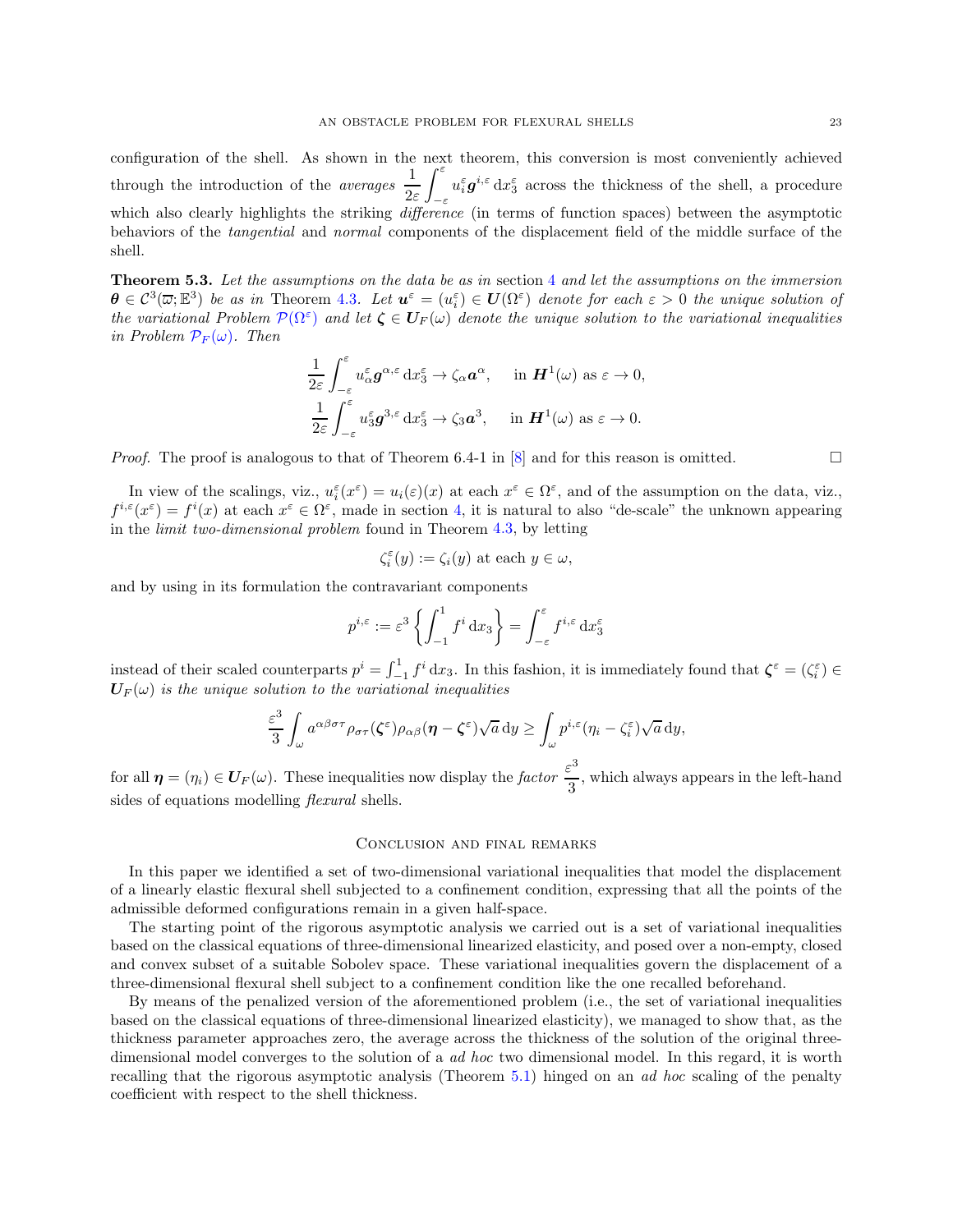The two-dimensional model we recovered in this paper coincides with the two-dimensional model recovered as a result of a rigorous asymptotic analysis carried out on Koiter's model in the case where the linearly elastic shell under consideration is subjected to an obstacle (viz. [\[16\]](#page-24-7) and [\[17\]](#page-24-8)).

It is worth mentioning that, unlike the case where the linearly elastic shell under consideration was a linearly elastic elliptic membrane shell (viz. [\[19](#page-24-9)], [\[20\]](#page-24-10) and [\[30\]](#page-24-20)), the rigorous asymptotic analysis carried out in this paper does not resort to any additional assumption apart from those already made in [\[18\]](#page-24-3) (see also Chapter 6 of  $|8|$ ).

Indeed, when the linearly elastic shell under consideration was a linearly elastic elliptic membrane shell, the authors had to resort to a *ad hoc* "density property" in order to carry out the asymptotic analysis leading to the identification of a suitable two-dimensional set of variational inequalities. The "density property" we mentioned is ensured only under certain geometrical assumptions, which restrict the applicability of the recalled result. This very "density property" was recently exploited in [\[31](#page-24-21)] (see also [\[29\]](#page-24-22)) to show that the solution of a certain obstacle problem in linearised elasticity enjoys, at least locally, higher regularity properties.

### Acknowledgements

The author is greatly indebted to Professor Philippe G. Ciarlet for his encouragement and guidance.

# **REFERENCES**

- <span id="page-23-12"></span>[1] M. Bernadou and P. G. Ciarlet. Sur l'ellipticité du modèle linéaire de coques de W. T. Koiter. Computing methods in applied sciences and engineering (Second Internat. Sympos., Versailles, 1975), Part 1. Lecture Notes in Econom. and Math. Systems, 134:89–136, 1976.
- <span id="page-23-13"></span>[2] M. Bernadou, P. G. Ciarlet, and B. Miara. Existence theorems for two-dimensional linear shell theories. J. Elasticity, 34:111–138, 1994.
- <span id="page-23-14"></span>[3] J. M. E. Bernard. Density results on Sobolev spaces whose elements vanish on a part of the boundary. Chinese Ann. Math., Ser B, 32:823–846, 2011.
- <span id="page-23-1"></span>[4] D. Caillerie and E. Sánchez-Palencia. A new kind of singular stiff problems and application to thin elastic shells. *Math. Models Methods Appl. Sci.*,  $5(1):47-66$ , 1995.
- <span id="page-23-2"></span>[5] D. Caillerie and E. Sánchez-Palencia. Elastic thin shells: asymptotic theory in the anisotropic and heterogeneous cases. Math. Models Methods Appl. Sci., 5(4):473-496, 1995.
- <span id="page-23-0"></span>[6] P. G. Ciarlet. Mathematical Elasticity. Vol. I: Three-Dimensional Elasticity. North-Holland, Amsterdam, 1988.
- <span id="page-23-8"></span>[7] P. G. Ciarlet. Introduction to Numerical Linear Algebra and Optimisation. Cambridge University Press, 1989.
- <span id="page-23-9"></span>[8] P. G. Ciarlet. Mathematical Elasticity. Vol. III: Theory of Shells. North-Holland, Amsterdam, 2000.
- <span id="page-23-10"></span>[9] P. G. Ciarlet. An Introduction to Differential Geometry with Applications to Elasticity. Springer, Dordrecht, 2005.
- <span id="page-23-11"></span>[10] P. G. Ciarlet. Linear and Nonlinear Functional Analysis with Applications. Society for Industrial and Applied Mathematics, Philadelphia, 2013.
- <span id="page-23-3"></span>[11] P. G. Ciarlet and P. Destuynder. A justification of the two-dimensional linear plate model. J. Mécanique, 18:315–344, 1979.
- <span id="page-23-4"></span>[12] P. G. Ciarlet and V. Lods. On the ellipticity of linear membrane shell equations. J. Math. Pures Appl., 75:107–124, 1996.
- <span id="page-23-5"></span>[13] P. G. Ciarlet and V. Lods. Asymptotic analysis of linearly elastic shells. I. Justification of membrane shell equations. Arch. Rational Mech. Anal., 136(2):119–161, 1996.
- <span id="page-23-6"></span>[14] P. G. Ciarlet and V. Lods. Asymptotic analysis of linearly elastic shells. III. Justification of koiter's shell equations. Arch. Rational Mech. Anal., 136(2):191–200, 1996.
- <span id="page-23-7"></span>[15] P. G. Ciarlet and V. Lods. Asymptotic analysis of linearly elastic shells: "generalized membrane shells". J. Elasticity, 43(2):147–188, 1996.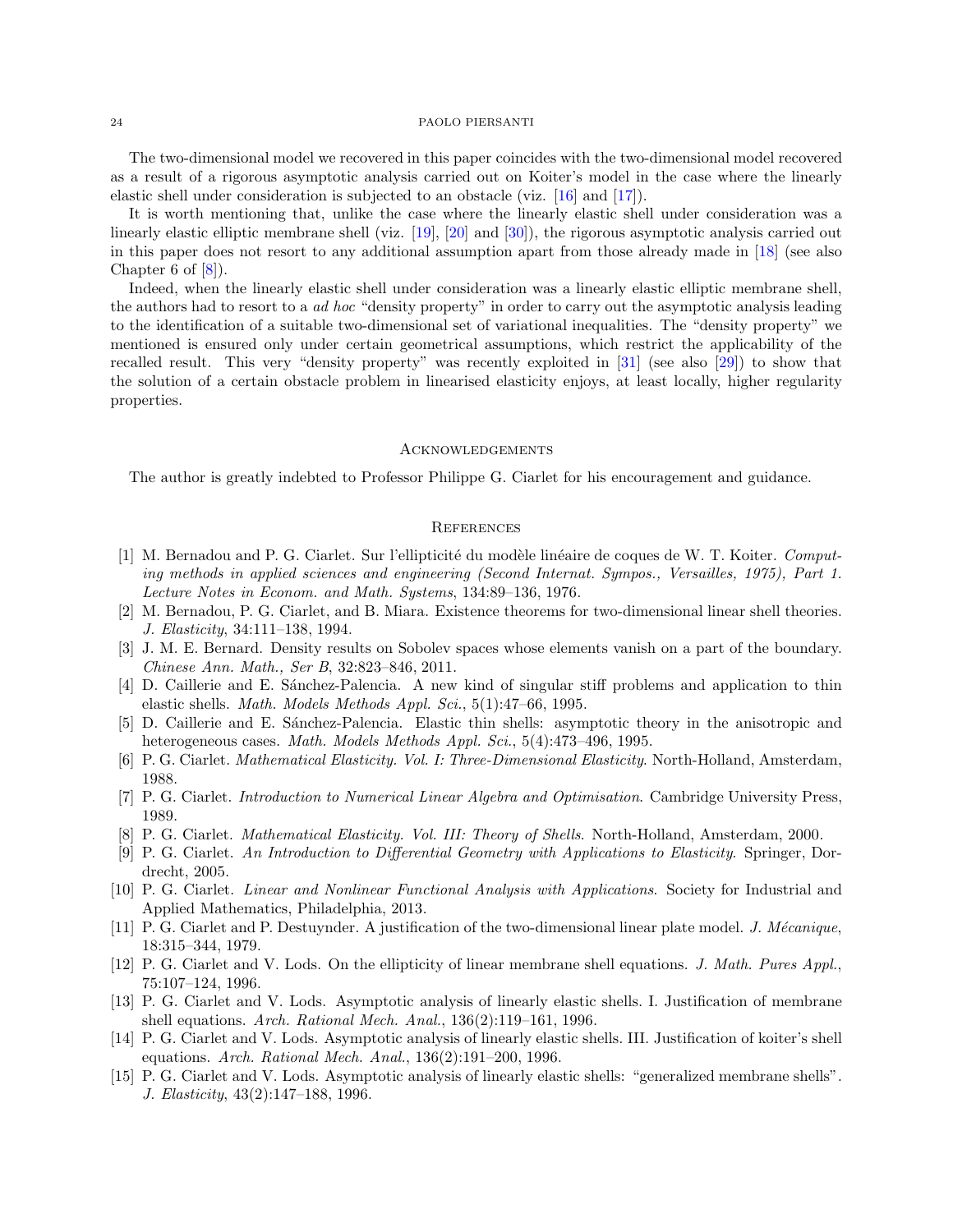- <span id="page-24-7"></span>[16] P. G. Ciarlet and P. Piersanti. Obstacle problems for Koiter's shells. Math. Mech. Solids, 24:3061–3079, 2019.
- <span id="page-24-8"></span>[17] P. G. Ciarlet and P. Piersanti. A confinement problem for a linearly elastic Koiter's shell. C.R. Acad. Sci. Paris, Sér. I, 357:221-230, 2019.
- <span id="page-24-3"></span>[18] P. G. Ciarlet, V. Lods, and B. Miara. Asymptotic analysis of linearly elastic shells. II. Justification of flexural shell equations. Arch. Rational Mech. Anal., 136(2):163-190, 1996.
- <span id="page-24-9"></span>[19] P. G. Ciarlet, C. Mardare, and P. Piersanti. Un probl`eme de confinement pour une coque membranaire linéairement élastique de type elliptique. C.R. Acad. Sci. Paris, Sér. I,  $356(10):1040-1051$ , 2018.
- <span id="page-24-10"></span>[20] P. G. Ciarlet, C. Mardare, and P. Piersanti. An obstacle problem for elliptic membrane shells. Math. Mech. Solids, 24(5):1503–1529, 2019.
- <span id="page-24-14"></span>[21] G. Duvaut and J. L. Lions. Inequalities in Mechanics and Physics. Springer, Berlin, 1976.
- <span id="page-24-15"></span>[22] R. Glowinski. Numerical Methods for Nonlinear Variational Problems. Springer-Verlag, New York, 1984.
- <span id="page-24-16"></span>[23] N. Kikuchi and J. T. Oden. Contact problems in elasticity: a study of variational inequalities and finite element methods, volume 8. Society for Industrial and Applied Mathematics (SIAM), Philadelphia, PA, 1988.
- <span id="page-24-12"></span>[24] A. Léger and B. Miara. Mathematical justification of the obstacle problem in the case of a shallow shell. J. Elasticity, 90:241–257, 2008.
- <span id="page-24-11"></span>[25] A. Léger and B. Miara. A linearly elastic shell over an obstacle: The flexural case. J. Elasticity, 131: 19–38, 2018.
- <span id="page-24-17"></span>[26] J. L. Lions. Quelques méthodes de résolution des problèmes aux limites non linéaires. Dunod; Gauthier-Villars, Paris, 1969.
- <span id="page-24-19"></span>[27] B. Miara and E. Sanchez-Palencia. Asymptotic analysis of linearly elastic shells. Asymptotic Anal., 12 (1):41–54, 1996.
- <span id="page-24-4"></span>[28] P. Piersanti. On the justification of the frictionless time-dependent Koiter's model for thermoelastic shells. J. Differential Equations, 296:50–106, 2021.
- <span id="page-24-22"></span>[29] P. Piersanti. On the improved interior regularity of the solution of a fourth order elliptic problem modelling the displacement of a linearly elastic shallow shell lying subject to an obstacle. Asymptot. Anal., 127(1-2):35–55, 2022.
- <span id="page-24-20"></span> $[30]$  P. Piersanti. J. Differential Equations,  $320:114-142$ ,  $2022$ . URL <https://doi.org/10.1016/j.jde.2022.02.053>.
- <span id="page-24-21"></span>[31] P. Piersanti. On the improved interior regularity of the solution of a second order elliptic boundary value problem modelling the displacement of a linearly elastic elliptic membrane shell subject to an obstacle. Discrete Contin. Dyn. Syst., In press.
- <span id="page-24-5"></span>[32] P. Piersanti, K. White, B. Dragnea, and R. Temam. Modelling virus contact mechanics under atomic force imaging conditions. Applicable Anal., . doi: 10.1080/00036811.2022.2044027. URL <https://www.tandfonline.com/doi/abs/10.1080/00036811.2022.2044027>.
- <span id="page-24-6"></span>[33] P. Piersanti, K. White, B. Dragnea, and R. Temam. A three-dimensional discrete model for approximating the deformation of a viral capsid subjected to lying over a flat surface. . URL <https://arxiv.org/abs/2202.05625>.
- <span id="page-24-0"></span>[34] R. Piersanti, P. C. Africa, M. Fedele, C. Vergara, L. Dedè, A. F. Corno, and A. Quarteroni. Modeling cardiac muscle fibers in ventricular and atrial electrophysiology simulations. Comput. Methods Appl. Mech. Engrg., 373:113468, 33, 2021.
- <span id="page-24-1"></span>[35] F. Regazzoni, L. Dedè, and A. Quarteroni. Active force generation in cardiac muscle cells: mathematical modeling and numerical simulation of the actin-myosin interaction. Vietnam J. Math., 49(1):87–118, 2021.
- <span id="page-24-13"></span>[36] A. Rodríguez-Arós. Mathematical justification of the obstacle problem for elastic elliptic membrane shells. Applicable Anal., 97:1261–1280, 2018.
- <span id="page-24-18"></span>[37] R. Scholz. Numerical solution of the obstacle problem by the penalty method. Computing, 32(4):297–306, 1984.
- <span id="page-24-2"></span>[38] J. J. Telega and T. Lewiński. Homogenization of linear elastic shells: Γ-convergence and duality. Part I. Formulation of the problem and the effective model. Bull. Polish Acad. Sci., Techincal Sci., 46:1–9,